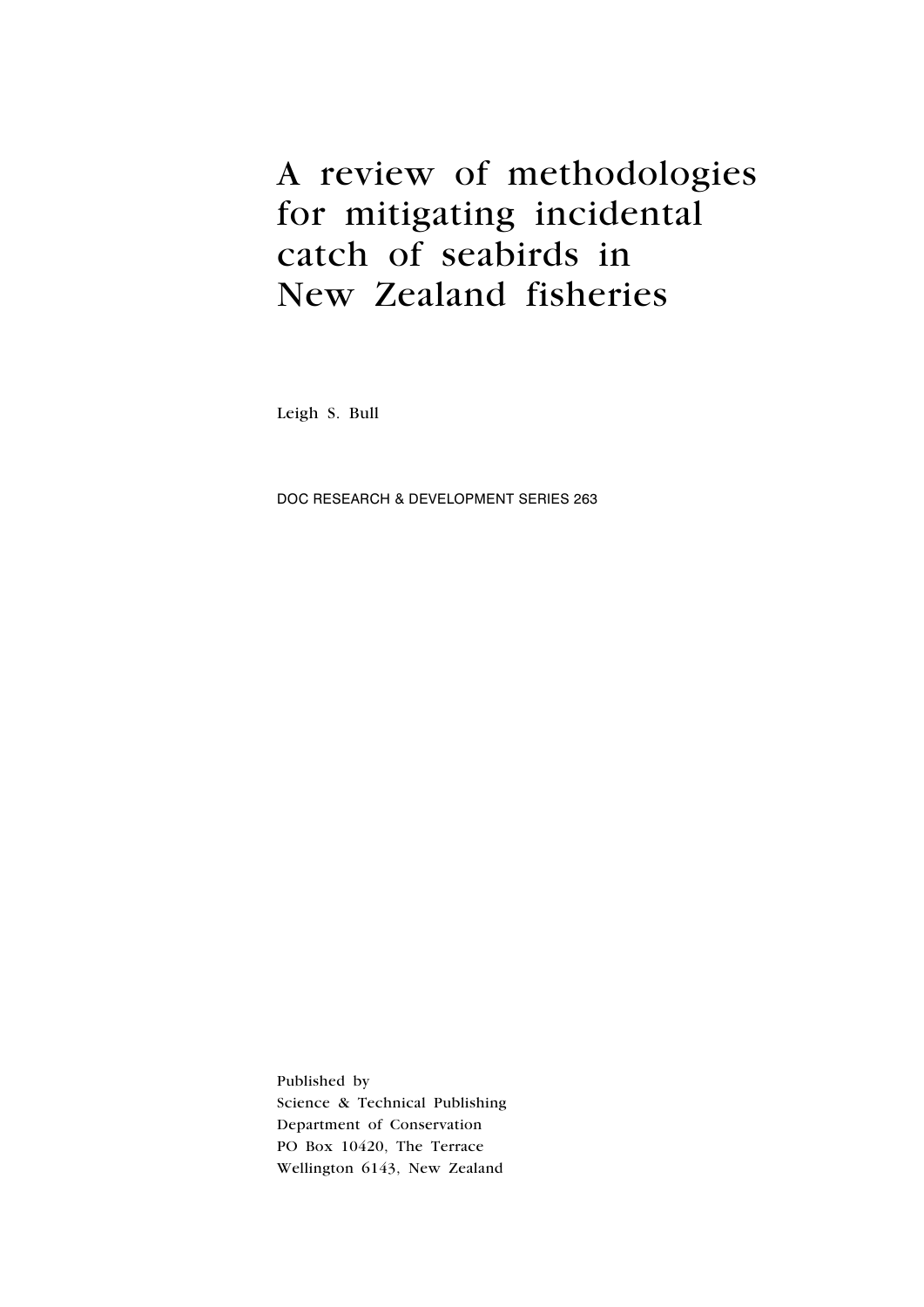DOC Research & Development Series is a published record of scientific research carried out, or advice given, by Department of Conservation staff or external contractors funded by DOC. It comprises reports and short communications that are peer-reviewed.

Individual contributions to the series are first released on the departmental website in pdf form. Hardcopy is printed, bound, and distributed at regular intervals. Titles are also listed in our catalogue on the website, refer www.doc.govt.nz under Publications, then Science & technical.

© Copyright January 2007, New Zealand Department of Conservation

ISSN 1176–8886 ISBN 0–478–14148–3

This report was prepared for publication by Science & Technical Publishing; editing by Helen O'Leary and layout by Ian Mackenzie. Publication was approved by the Chief Scientist (Research, Development & Improvement Division), Department of Conservation, Wellington, New Zealand.

In the interest of forest conservation, we support paperless electronic publishing. When printing, recycled paper is used wherever possible.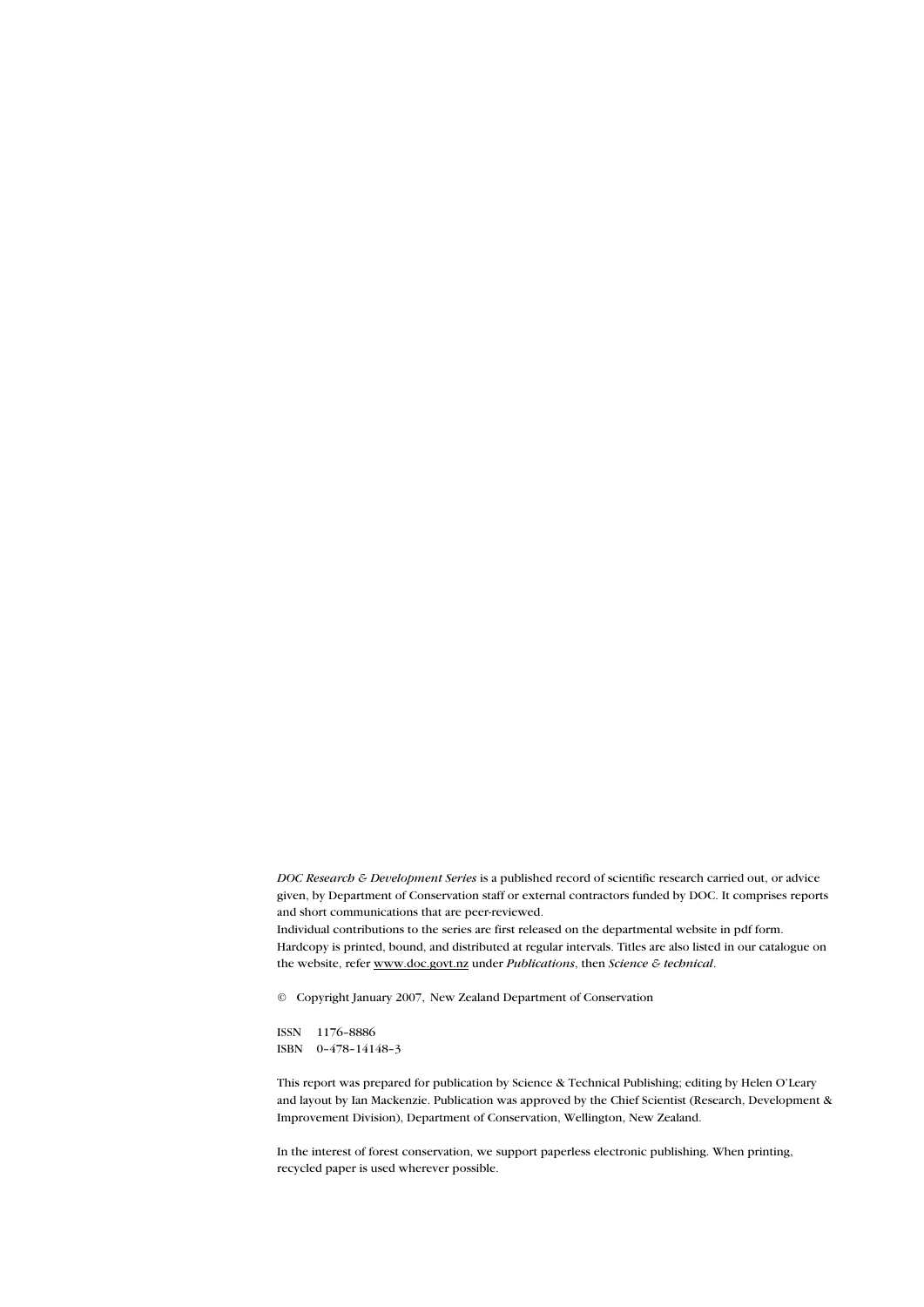## **CONTENTS**

|    | Abstract     |                                                       |    |  |
|----|--------------|-------------------------------------------------------|----|--|
| 1. | Introduction |                                                       |    |  |
|    | 1.1          | Fisheries                                             | 6  |  |
|    |              | 1.1.1<br>Longlining                                   | 6  |  |
|    |              | 1.1.2<br>Trawling                                     | 7  |  |
|    |              | 1.1.3<br>Gillnet, driftnet, and purse seine fisheries | 8  |  |
|    |              | Other fisheries<br>1.1.4                              | 8  |  |
|    | 1.2          | Seabirds                                              |    |  |
|    |              | 1.2.1<br><b>Biology</b>                               | 8  |  |
|    |              | Foraging behaviour<br>1.2.2                           | 9  |  |
|    | 1.3          | Seabird interactions with fishing gear                | 10 |  |
|    |              | 1.3.1<br>Longlining                                   | 10 |  |
|    |              | 1.3.2<br>Trawling                                     | 10 |  |
|    |              | Gillnetting<br>1.3.3                                  | 10 |  |
|    |              | Other fisheries<br>1.3.4                              | 10 |  |
|    | 1.4          | Successful mitigation                                 | 11 |  |
|    | 1.5          | Scope and objectives of this review                   | 11 |  |
| 2. |              | Methods                                               |    |  |
| 3. | Results      |                                                       | 13 |  |
|    | 3.1          | Mitigation methods relevant to multiple fisheries     | 13 |  |
|    |              | 3.1.1<br>Offal and discard management                 | 13 |  |
|    |              | 3.1.2<br>Area/seasonal closures                       | 14 |  |
|    | 3.2          | Mitigation methods relevant to longlining             |    |  |
|    |              | Concealed bait<br>3.2.1                               | 15 |  |
|    |              | 3.2.2<br>Deterrents                                   | 22 |  |
|    |              | Increased sinking speeds<br>3.2.3                     | 26 |  |
|    | 3.3          | Mitigation methods relevant to trawling               |    |  |
|    |              | 3.3.1<br>Warp cable and third wire protection         | 31 |  |
|    |              | Net protection/modification<br>3.3.2                  | 36 |  |
|    | 3.4          | Gillnetting                                           | 37 |  |
|    |              | 3.4.1<br>Visual alerts                                | 37 |  |
|    |              | 3.4.2<br>Pingers                                      | 38 |  |
|    |              | 3.4.3<br>Time of setting                              | 38 |  |
|    |              | 3.4.4<br>Sub-surface drift gillnet                    | 39 |  |
|    | 3.5          | Comparative studies                                   | 39 |  |
|    |              | Longlining<br>3.5.1                                   | 39 |  |
|    |              | 3.5.2<br>Trawling                                     | 40 |  |
|    |              | Gillnetting<br>3.5.3                                  | 41 |  |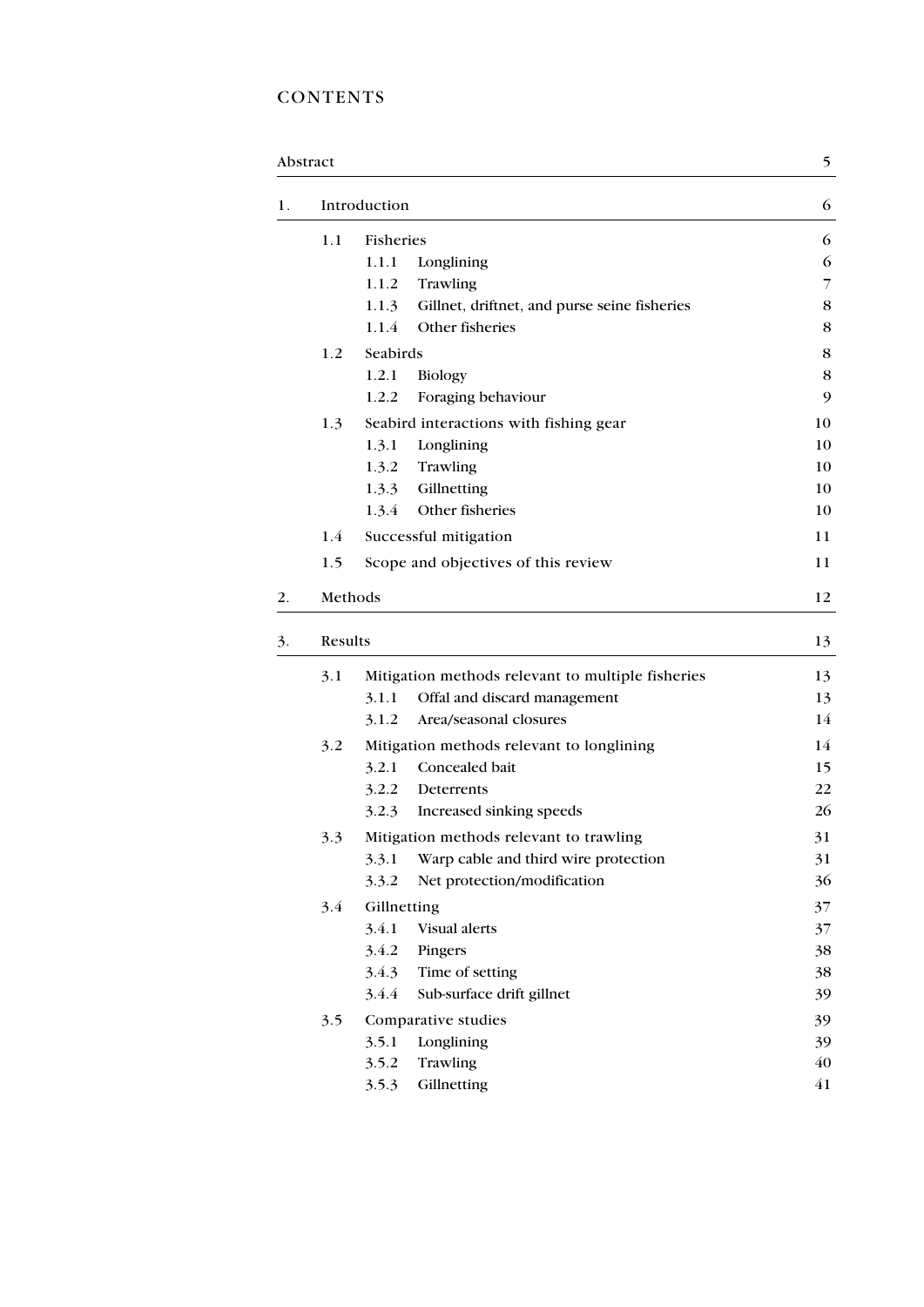| 4. |                        | Discussion                                                         |                                   |    |  |  |
|----|------------------------|--------------------------------------------------------------------|-----------------------------------|----|--|--|
|    | 4.1                    | Mitigation studies                                                 |                                   |    |  |  |
|    | 4.2                    | Mitigation methods for multiple fisheries                          |                                   |    |  |  |
|    |                        | 4.2.1                                                              | Offal and discard management      | 42 |  |  |
|    |                        | 4.2.2                                                              | Area/seasonal closures            | 43 |  |  |
|    | 4.3                    | Longlining                                                         |                                   |    |  |  |
|    |                        | 4.3.1                                                              | Recommended mitigation methods    | 43 |  |  |
|    |                        | 4.3.2                                                              | Future research                   | 44 |  |  |
|    |                        | 4.3.3                                                              | Miscellaneous mitigation measures | 46 |  |  |
|    | 4.4<br>Trawling        |                                                                    |                                   | 46 |  |  |
|    |                        | 4.4.1                                                              | Recommended methods               | 47 |  |  |
|    |                        | 4.4.2                                                              | Future research                   | 47 |  |  |
|    |                        | 4.4.3                                                              | Miscellaneous mitigation measures | 48 |  |  |
|    | 4.5                    | Gillnetting                                                        |                                   |    |  |  |
|    | 4.6                    |                                                                    | Other fisheries                   | 49 |  |  |
| 5. |                        | Conclusions<br>50                                                  |                                   |    |  |  |
| 6. |                        | Recommended contacts in the field of seabird bycatch mitigation 51 |                                   |    |  |  |
| 7. | Acknowledgements<br>51 |                                                                    |                                   |    |  |  |
| 8. |                        | References<br>52                                                   |                                   |    |  |  |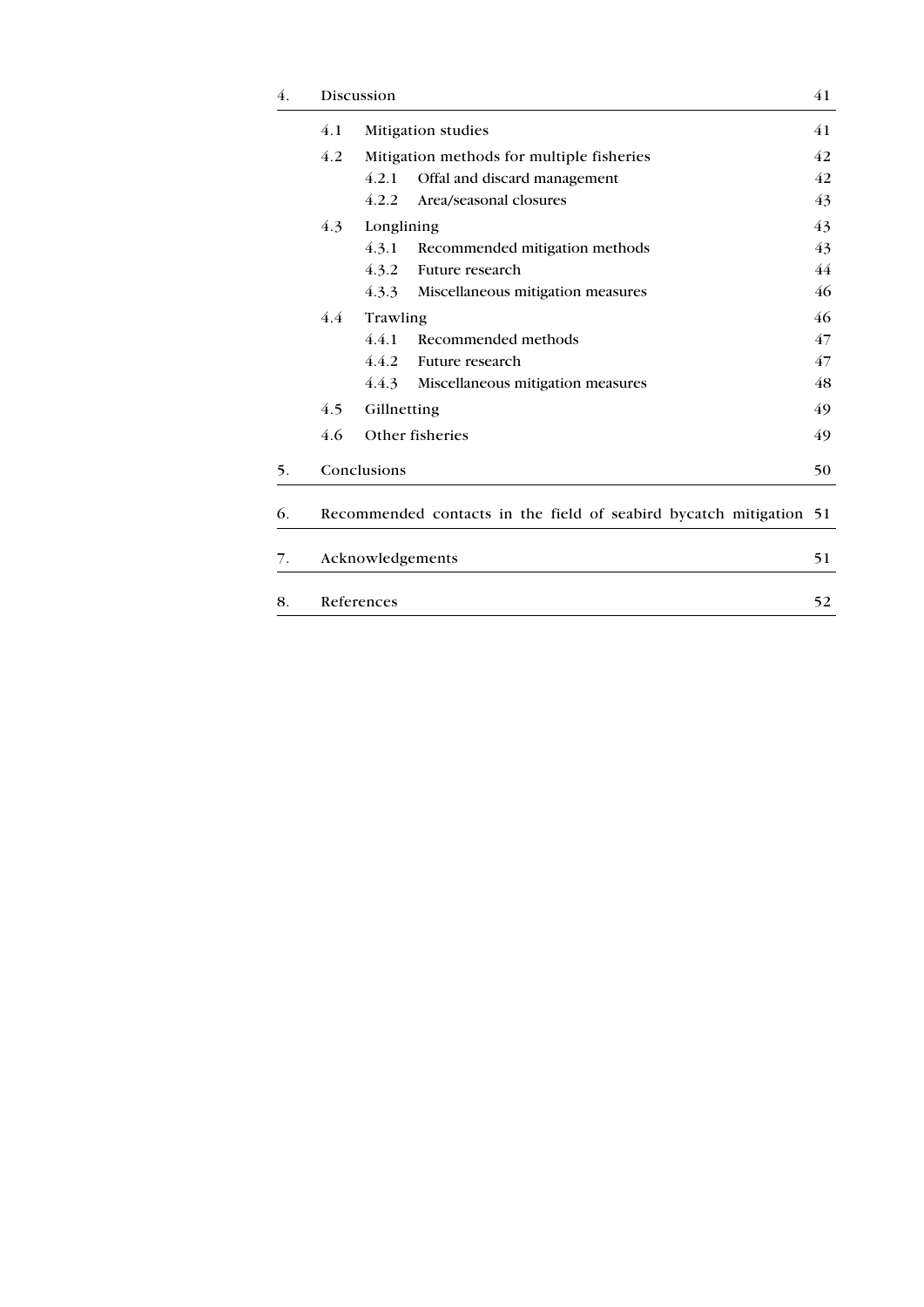# A review of methodologies for mitigating incidental catch of seabirds in New Zealand fisheries

Leigh S. Bull

Marine Conservation Unit, Department of Conservation, PO Box 10420, The Terrace, Wellington 6143, New Zealand

## **ABSTRACT**

This report presents the results of the seabird component of a global review of mitigation methods aimed at reducing mortalities of seabirds, marine mammals and reptiles, and corals from interactions with fishing gear in New Zealand fisheries (and fisheries that operate using similar methodologies). The application of these mitigation methods to New Zealand fisheries is assessed, recommendations made for the fisheries management, and areas for further research in New Zealand identified. Factors influencing the appropriateness and effectiveness of a mitigation device include the fishery, vessel, location, seabird assemblage present and time of year (i.e. season). Realistically a combination of measures is required to reduce or eliminate seabird bycatch, and even within a fishery individual vessel refinement of mitigation techniques is often required in order to maximise their effectiveness. Retention or strategic management of offal and discards are recommended as the most effective measure to reducing seabird bycatch in longline and trawl fisheries. Other recommended methods for both demersal and pelagic longlining include paired bird-scaring lines, line-weighting and night-setting (in some fisheries). Offal and discard management, combined with paired bird-scaring lines, and reducing the time the net is on or near the surface, are likely to be the most effective regimes to mitigate seabird interactions with the warp cables and nets in trawl fisheries. Urgent investigation is needed into more effective measures at reducing seabird interactions with the trawl nets.

Keywords: seabirds, longline, trawl, gillnet fisheries, bycatch, mitigation, New Zealand

<sup>©</sup> January 2007, New Zealand Department of Conservation. This paper may be cited as: Bull, L.S. 2007: A review of methodologies for mitigating incidental catch of seabirds in New Zealand fisheries. DOC Research & Development Series 263. Department of Conservation, Wellington. 57p.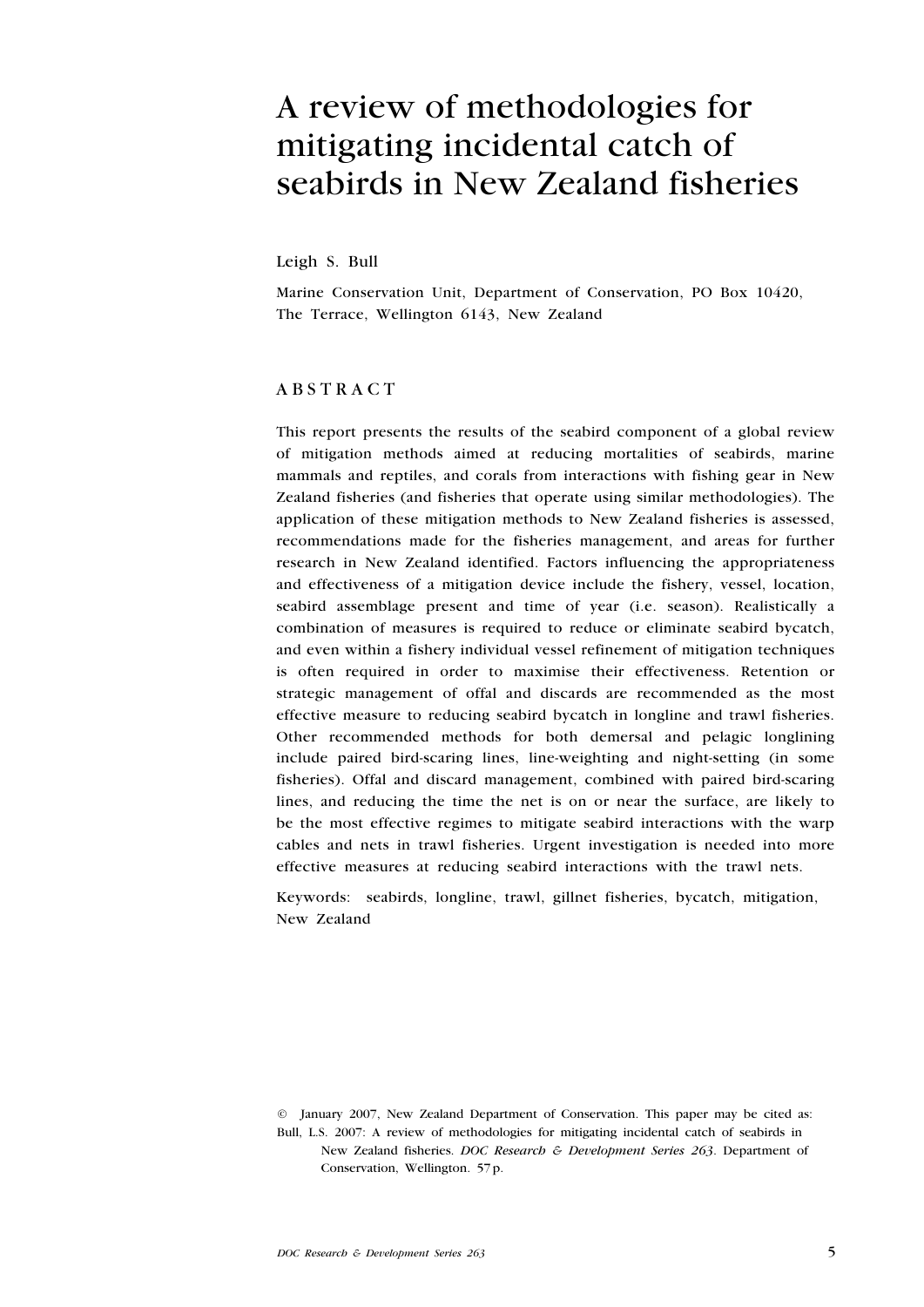## 1. Introduction

In New Zealand, seabirds have been recorded caught in longlines, trawl, set nets, and pots (NPOA 2004; Robertson, Bell et al. 2004). Worldwide, a total of 61 seabird species have been recorded as killed by longlining operations on at least one occasion (Brothers, Cooper et al. 1999). In New Zealand, 13 albatross and 17 petrel species have been recorded as having been caught during commercial longline and trawl fishery operations since 1996 (NPOA 2004). Incidental mortality through interactions with fisheries operations has been linked with global declines of some albatross and petrel species (Croxall et al. 1990; Brothers 1991; Weimerskirch et al. 1997; Weimerskirch et al. 1999; Lewison & Crowder 2003). Given that nearly half of the world's 125 petrel species and 16 of the 21 albatross species are classified as threatened (BirdLife International 2000), effective measures to mitigate against seabird bycatch (including fishing gear modification) need to be investigated in order to reduce the impact of these fisheries operations on global seabird populations.

When designing a mitigation method, it is essential to understand those factors and circumstances which lead to interactions between seabirds and fishing gear; the two most important factors being the type of fishery and seabird species present. The relevant aspects of each of these factors are outlined below, followed by a summary of how seabirds interact with the different fisheries.

## 1.1 FISHERIES

The two main types of fisheries for which seabird interactions have been recorded are longlining and trawling (Robertson, Bell et al. 2004). Each type of fishery uses different gear, and as such differ in the ways that they interact with seabirds. A brief description of the fisheries follows.

## 1.1.1 Longlining

Longlining involves setting a line with a series of baited hooks into the water. Longline gear can be set throughout the water column, on the seabed (demersal longlining), floated off the bottom at various fishing depths (semipelagic longlining) or suspended from floats drifting freely at the surface (pelagic longlining) (Brothers, Cooper et al. 1999). Pelagic and demersal longlining operations differ in the gear used: compared to demersal fisheries, pelagic fisheries use longer snoods, have multiple buoys at the surface and use whole baits. The longer snoods on the pelagic gear increase the chances of seabird takes during hauling.

When compared to drift-netting, longlining is perceived as a relatively environmentally friendly fishing method in terms of being target species- and size-selective, and does not directly damage the sea floors (Brothers, Cooper et al. 1999; Brooke 2004). However, the versatility of this fishing method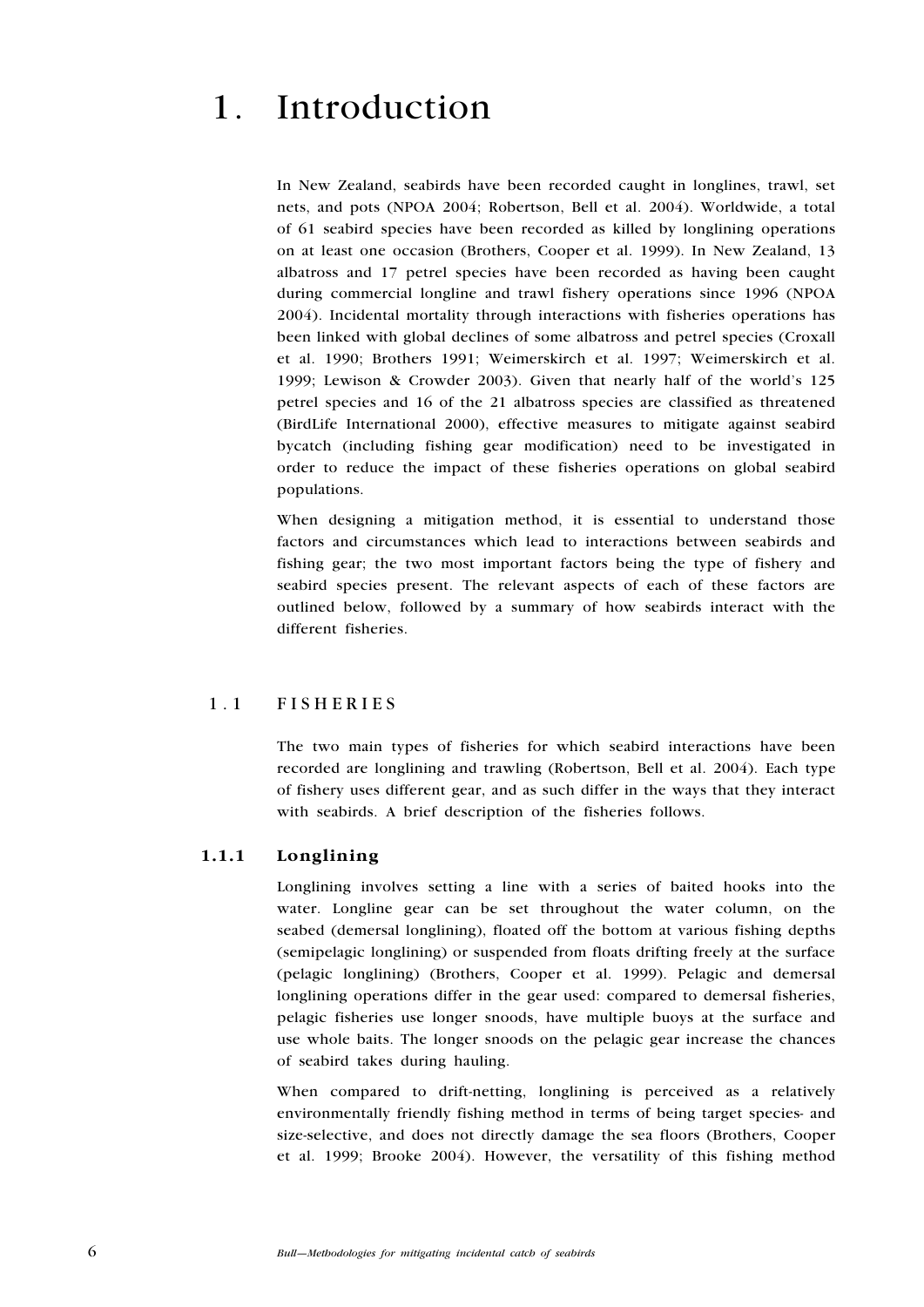has resulted in a large number of vessels having the potential to catch seabirds, ranging from small open boats operating in shallow coastal waters, to large ocean-going vessels operating on high-seas fishing grounds at depths down to 3000 m (Brothers, Cooper et al. 1999). Although no observations describing the nature of seabird interactions in longline fisheries 20 or 30 years ago exist, it is likely that the factor of sink rate was not as acute then, because gear was heavier in the past (Brothers, Cooper et al. 1999). The mechanisation of fishing operations has also greatly expanded the scope of these operations (Brothers, Cooper et al. 1999).

From 1993, the use of tori lines (a mitigation method discussed in section 3.2.2—Bird-scaring lines) became mandatory for all tuna longline fishing vessels (foreign and domestic) in the New Zealand Exclusive Economic Zone (EEZ) under Regulation 36a of the Fisheries (Commercial Fisheries) Regulations 1993 (Duckworth 1995).

## 1.1.2 Trawling

Trawling operations involve towing a net through the water. This method of fishing has been associated with a lower, though still substantial, reported seabird mortality than longliners (Bartle 1991a; Weimerskirch et al. 2000). However, it is important to note that not all interactions with trawling gear results in birds being landed on deck (see section 1.3.2), and therefore incidental mortality may be substantially higher than that recorded from such a measure.

Early reporting of seabird mortalities occurring through collisions or entanglements with net monitor (net sonde) cables on trawl vessels (Bartle 1991b; Duhamel 1991) led to a ban on the use of these cables in several Southern Hemisphere trawl fisheries including the New Zealand domestic trawl fisheries (1992), Australia's Heard Island and Macquarie Island trawl fisheries (1996), and trawl fisheries managed by the Convention on the Conservation of Antarctic Marine Living Resources (CCAMLR) (1994) (Wilson et al. 2004).

Net-related mortality has been recorded more frequently for the pelagic (or mid-water) trawling method compared to demersal trawling (Sullivan, Brickle, Reid, Bone et al. 2004). The difference in time the net stays at the surface in these two gear types is likely to account for the variation in mortality rates: pelagic nets remaining at or near the surface for extended periods, whereas demersal nets are weighted to sink quickly (Sullivan, Brickle, Reid, Bone et al. 2004).

The size of trawl fisheries' target fish may influence the level of seabird bycatch. Weimerskirch et al. (2000) noted that trawl fisheries targeting the smaller mackerel icefish (Chamsocephalus gunnari) incurred higher seabird mortalities than that in the Patagonian toothfish (Dissostichus eleginoides) fishery. They concluded that this might be due to the icefish vessels being more attractive to seabirds as the target species of this fishery is smaller and easily ingested by the birds.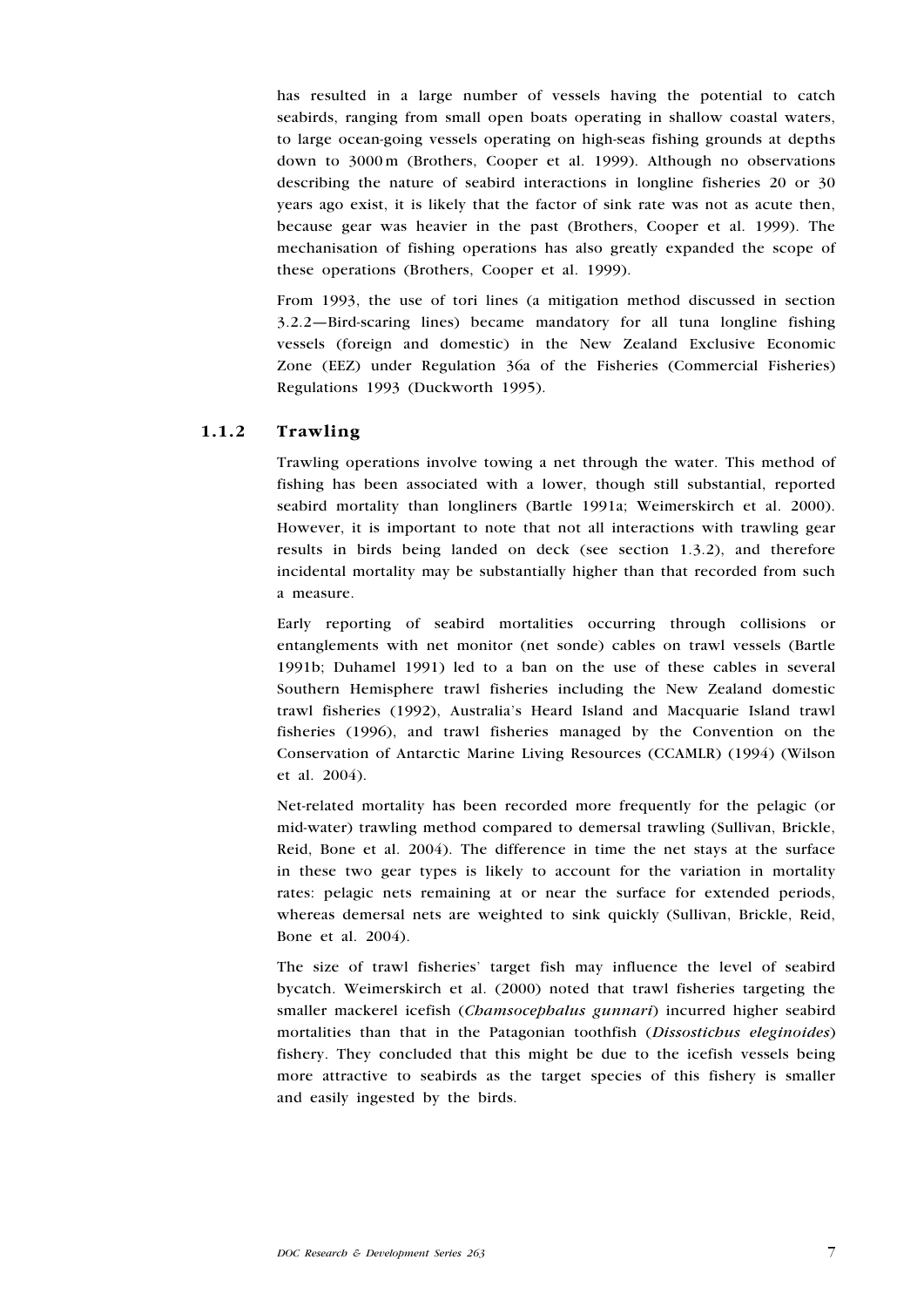## 1.1.3 Gillnet, driftnet, and purse seine fisheries

Gillnets, driftnets, and purse seine nets are fishing devices used to obtain high catch rates in relatively short periods of time. Each of these methods involves using a net to catch target species, however they differ in the type and operation of the net. A driftnet is a wall of netting (sometimes as long as 48 km) that is left to drift with the prevailing currents. Fish swim through the virtually invisible netting and are entangled by their gills. Because of their indiscriminate and destructive nature, driftnets were globally banned on the high seas in the early 1990s (Montevecchi 2002; Brooke 2004). Much of the fishing effort that had used drift nets subsequently shifted to longlining (Brothers, Cooper et al. 1999). Gillnets work in a similar manner to driftnets, but are smaller, equipped with weights at the bottom and floats at the top, usually anchored at each end, and used in coastal waters. Purse seine fishing involves encircling a school of fish with a large net.

## 1.1.4 Other fisheries

Jigging involves attaching a grapnel to a line, which is manually or mechanically jerked in the water to snag the fish in its body. Jig fishing usually happens at night with the aid of light attraction. Trolling involves towing baited hooks or lures through the water.

## 1.2 SEABIRDS

The assemblage of seabirds attending fishing vessels will differ depending on the number of fishing vessels present in the same fishing grounds, the location, time of day and season (Weimerskirch et al. 2000). Interaction of different seabird species with fishing gear will be influenced by their feeding method, dive depth abilities and seabird size. Smaller birds (e.g. terns, storm petrels and auklets) are unable to swallow such large food items as longline baits, and so are rarely found captured in this way (Brothers, Cooper et al. 1999). However, scavenging seabirds often have large gapes and are thus able to swallow large food items whole; this increases their likelihood of getting caught on longline hooks (Brothers, Cooper et al. 1999).

### 1.2.1 Biology

Seabirds such as albatrosses and petrels are long-lived, monogamous, have delayed maturity, high adult survival, a long breeding life, and relatively low reproductive rates (generally one egg/chick per season per breeding pair). As a result of these factors, seabird populations can only increase slowly under highly favourable environmental conditions (unless they are at carrying capacity) (Furness 2003). Therefore, any additional factors increasing the rate of adult mortality will have a strong negative impact on population dynamics and the species as a whole.

Most seabirds (particularly albatrosses and petrels) exhibit strong mate- and site-fidelity, generally returning to the same site (often the same nest) to breed with the same mate in successive seasons. Within a pair, both birds share parental duties including feeding the chick. If one parent dies during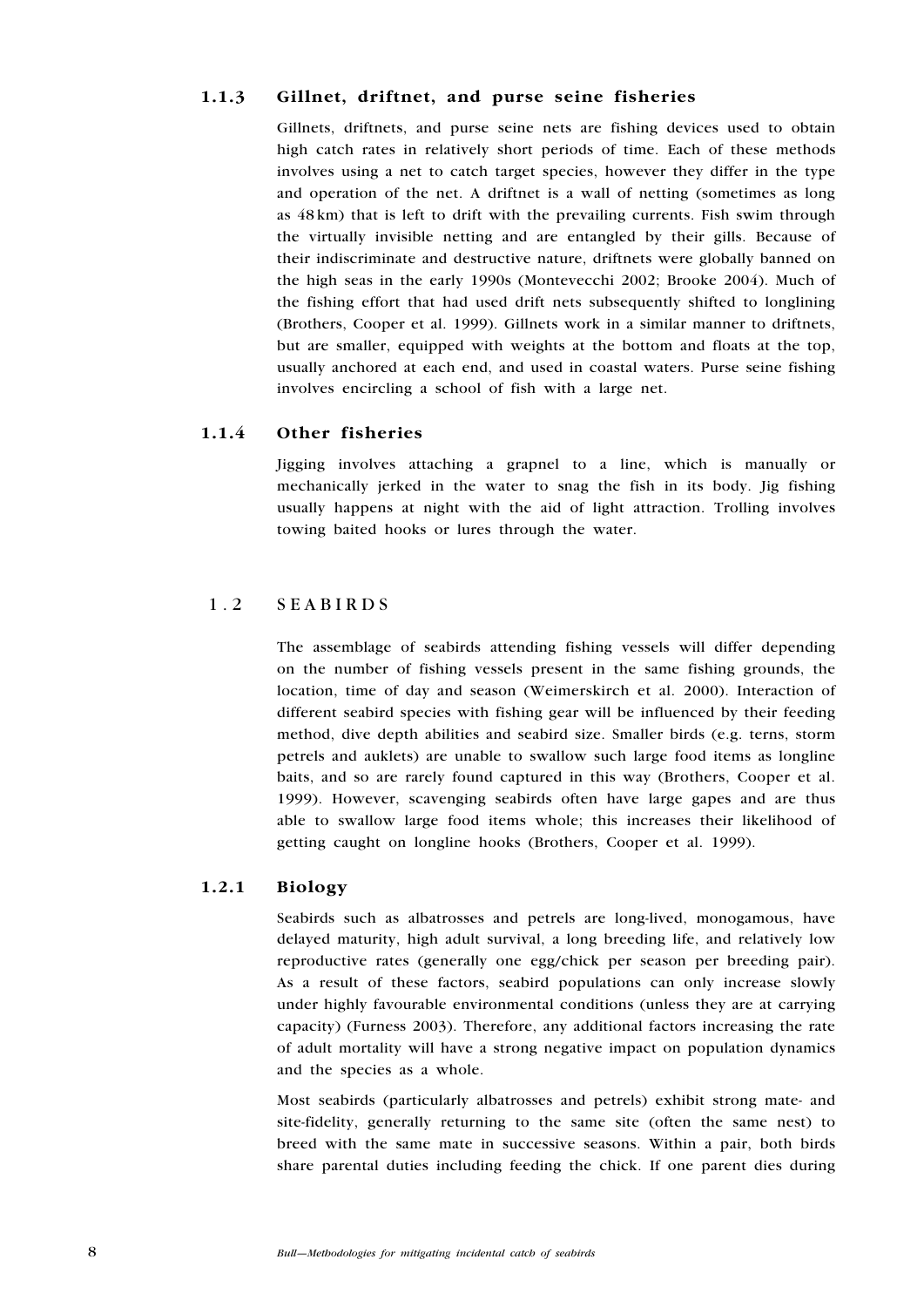a breeding season, this means that the widowed parent is unable to feed the chick sufficiently. Also, there is often a lag-period following the death of a partner before the widowed bird will next breed, as it must find a new mate and form a pair bond before breeding will commence.

## 1.2.2 Foraging behaviour

The foraging ecology of many seabird species is still largely unknown, along with the degree to which each seabird species relies on visual and olfactory cues to locate food (Verheyden & Jouventin 1994; Nevitt 1999; Brooke 2004; Nevitt et al. 2004). Such information would be beneficial to the design of many mitigation devices.

Both diving and scavenging seabirds present at fishing vessels are susceptible to interactions with fishing gear. Diving seabirds are capable of diving considerable distances to retrieve baited hooks, which exposes them to the risk of being hooked. Larger birds, for example the wandering albatross (Diomedea exulans), do not have the same diving capabilities; instead, they harass the diving birds when they come to the surface and attempt to take the retrieved bait and hook (Cherel et al. 1996).

The Southern Ocean is home to many of the most capable diving seabirds, namely shearwaters and some petrels. Studies of shearwaters (Puffinus spp.) have found that the maximum dive depths of these species ranges between 35.4 m and 70.6 m (Weimerskirch & Cherel 1998; Keitt et al. 2000; Burger 2001; Aguilar et al. 2003). White-chinned petrels (Procellaria aequinoctialis), a common bycatch species, have a recorded maximum dive depth of 12.8 m (Huin 1994). Grey-headed (Thalassarche chrysostoma) and black-browed (T. melanophrys) albatrosses are also skilled divers and, therefore, able to catch sinking baits underwater (Prince et al. 1994). Robertson, Bell et al. (2004) reported that 94.8% of the seabirds autopsied in their study of longline and trawl fisheries bycatch specimens, were in fact these proficient diving species (Puffinus, Procellaria, and the small albatrosses).

Some seabird species partition their foraging ranges according to sex or breeding status, leading in some cases to bycatch events having a speciesspecific sex or age bias (Bartle 1990; Croxall & Prince 1990; Ryan & Boix-Hinzen 1999). These biases in bycatch rates can in turn cause age or sex biases in the population, which has further implications on the productivity and hence population size of the species.

Seabirds are capable of foraging considerable distances; some albatross and petrel species are known to travel hundreds of kilometres on single foraging trips (Jouventin & Weimerskirch 1990; Weimerskirch & Cherel 1998). Such large foraging ranges increases the number of vessels birds are vulnerable to beyond those fishing adjacent to the breeding colonies.

Some seabirds are attracted to vessels because they have learnt that they can be sources of food through scavenging offal and bait. Removing the source of food either directly (i.e. management of discards material) or indirectly (i.e. using a bird-scaring line) should in the long-term discourage seabirds from following vessels (Weimerskirch et al. 2000).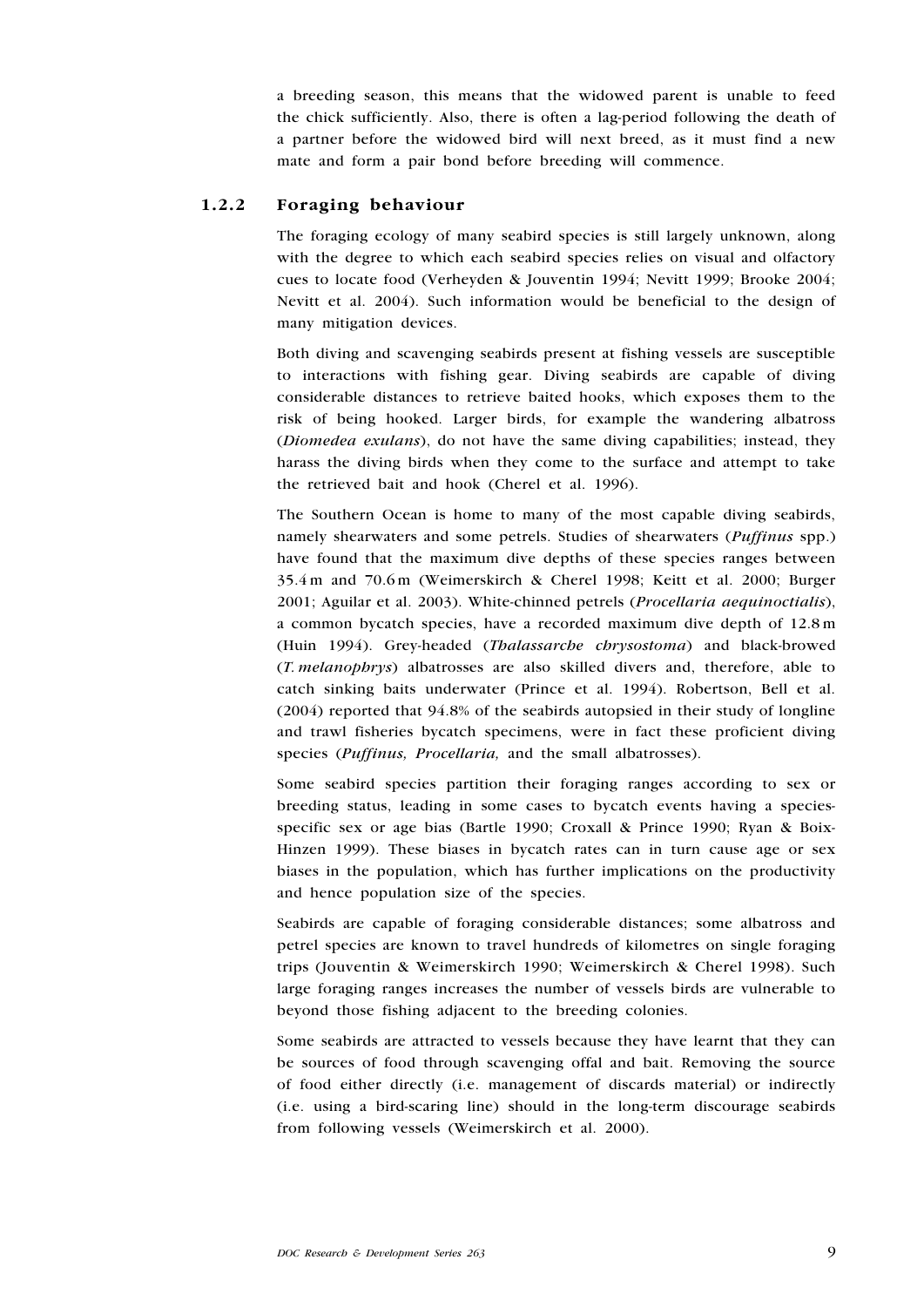## 1.3 SEABIRD INTERACTIONS WITH FISHING GEAR

Understanding the circumstances that lead to the death of birds in a fishery is essential to determine how future mortalities can be prevented. Describing these circumstances will provide a clearer understanding of how and when a mitigation measure can reduce mortality (Brothers, Cooper et al. 1999; Bache 2003). This section provides a brief summary of current knowledge according to fishery type.

## 1.3.1 Longlining

Seabirds may become entangled on the line or caught during line setting and hauling (primarily with pelagic gear) (Brothers, Cooper et al. 1999). Brothers & Foster (1997) observed three situations in which baited hooks on longlines pose a threat to seabirds following astern of the vessel: as the hooks were cast into the water and before sinking; if the hooks float on or near the surface as a result of current or tide action during their soak time; or, when hooks with unused bait were hauled back aboard the vessel. Therefore, reduction in seabird bycatch through modifications to fishing practices and/or equipment could be achieved through the following processes: preventing baited hooks being visible to birds; preventing access to baited hooks; reducing the potential of hooks to kill birds that take them; and decreasing the incentive for birds to follow longline vessels (Brothers, Cooper et al. 1999).

## 1.3.2 Trawling

Seabird interactions with trawl gear include collisions with the net monitoring (net sonde or net sonar third wire; to attach electronic monitoring equipment) cable and trawl warps (cable by which the trawl net is attached), or birds becoming tangled in the net (whilst attempting to feed) during setting and hauling when the net is at the surface (Weimerskirch et al. 2000; Barton 2002; Wienecke & Robertson 2002; Hooper et al. 2003; Sullivan, Brickle, Reid, Bone et al. 2004). Hooper et al. (2003) identified four types of seabird entanglement that may occur with trawl nets: plunge diving through the large meshes; pecking at enmeshed fish during which procedure the neck is squeezed as the meshes close; feet becoming jammed as meshes close while birds 'ride' the net; and wings becoming caught at the 'wrist' as meshes close.

## 1.3.3 Gillnetting

Most seabird captures in gillnet fisheries are of diving species, which most often get caught in the nets when diving for prey (Melvin et al. 1999).

### 1.3.4 Other fisheries

No information was available at the time of writing regarding the mechanisms of incidental seabird capture associated with the purse seine, jig, and troll fisheries.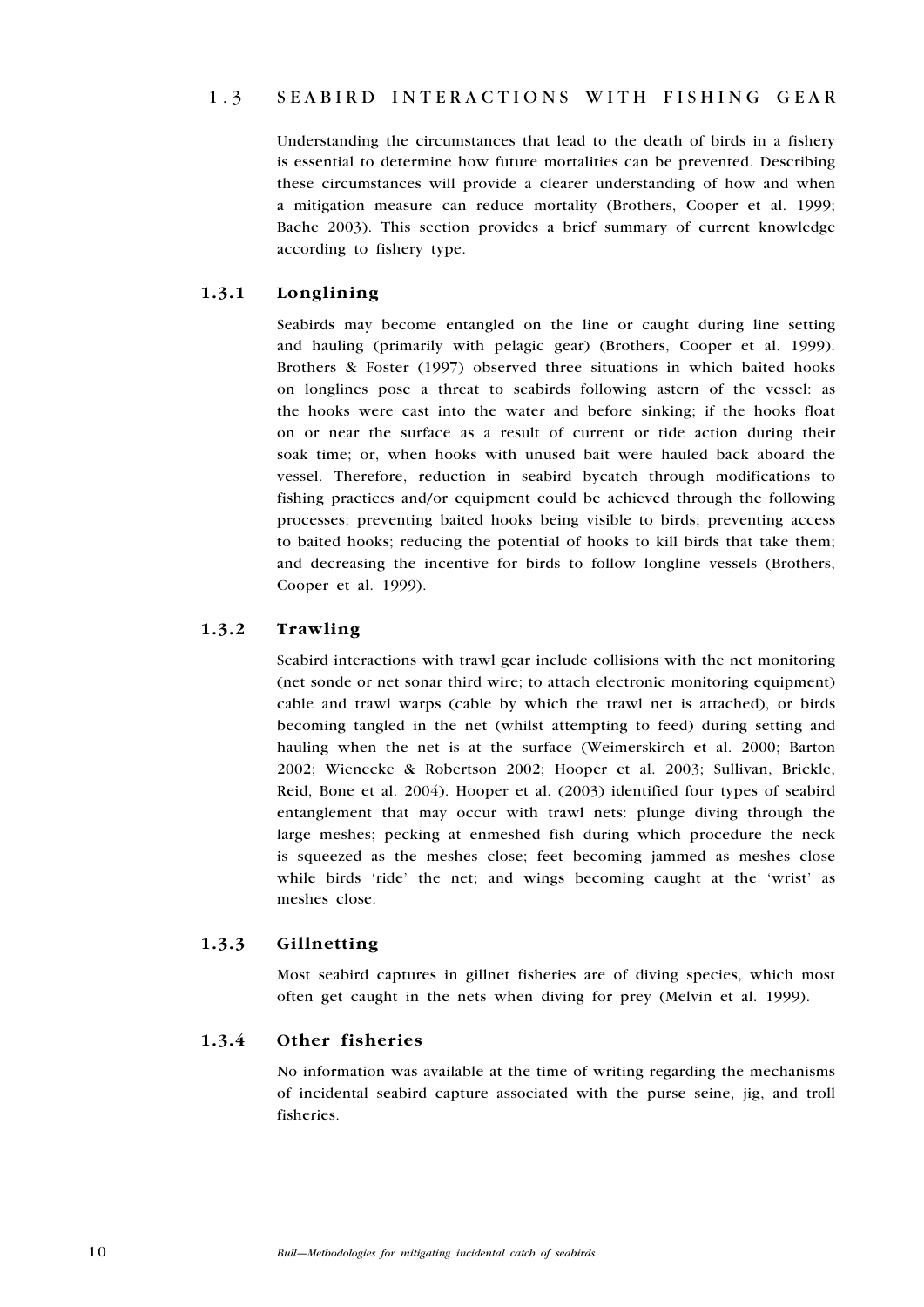## 1 . 4 S ucc e ssful mitigation

Gilman, Boggs et al. (2003) listed the following criteria as important for seabird mitigation methods: reducing seabird mortality to insignificant levels; avoiding increases in bycatch of other sensitive species; requiring minimum alteration of traditional fishing practices and providing operational benefits; being simple for crew to employ and not increasing safety hazards to crew; increasing fishing efficiency; and feasibility of enforcement when limited resources for enforcement are available.

Bycatch mitigation may take the form of area/seasonal closure of fishing grounds, modifications to fishing gear, and new fishing practices and equipment (Brothers, Cooper et al. 1999). While area/seasonal closures have occurred, or have been suggested, the greatest potential in terms of fisher response and support lies with the alternatives (Brothers, Cooper et al. 1999; Melvin et al. 1999; Kock 2001; Gilman, Boggs et al. 2003).

## 1.5 SCOPE AND OBJECTIVES OF THIS REVIEW

The development of techniques to avoid and mitigate incidental mortality of seabirds and marine mammals resulting from fisheries interactions is a growing field. Recent published reviews in the field of bycatch mitigation have typically had a species- or fishing method- focus, or a combination (Fertl & Leatherwood 1997; Brothers, Cooper et al. 1999; Tasker et al. 2000). However, a comprehensive review across fishing methods and species has not yet been published.

The aim of this project was to conduct a global review of methodologies designed at avoiding and/or mitigating incidental catch of seabirds. The review would focus, however, on interactions between fishing gear and these species in New Zealand fisheries and fisheries that operate using similar methodologies to New Zealand fisheries. It would aim to collate and synthesise published, unpublished, internet-based, and anecdotal information on methodologies for the avoidance of incidental catch of seabirds in fisheries that share characteristics with New Zealand fisheries (including longline, purse seine, jig, set net/gillnet, troll, and trawl). Material reviewed included mitigation and avoidance methods that have been proposed but not tested, tested but demonstrated to be unsuccessful, or tested and demonstrated to be successful. The review aimed to access the applications of these methods to New Zealand fisheries and identify areas for further research in New Zealand.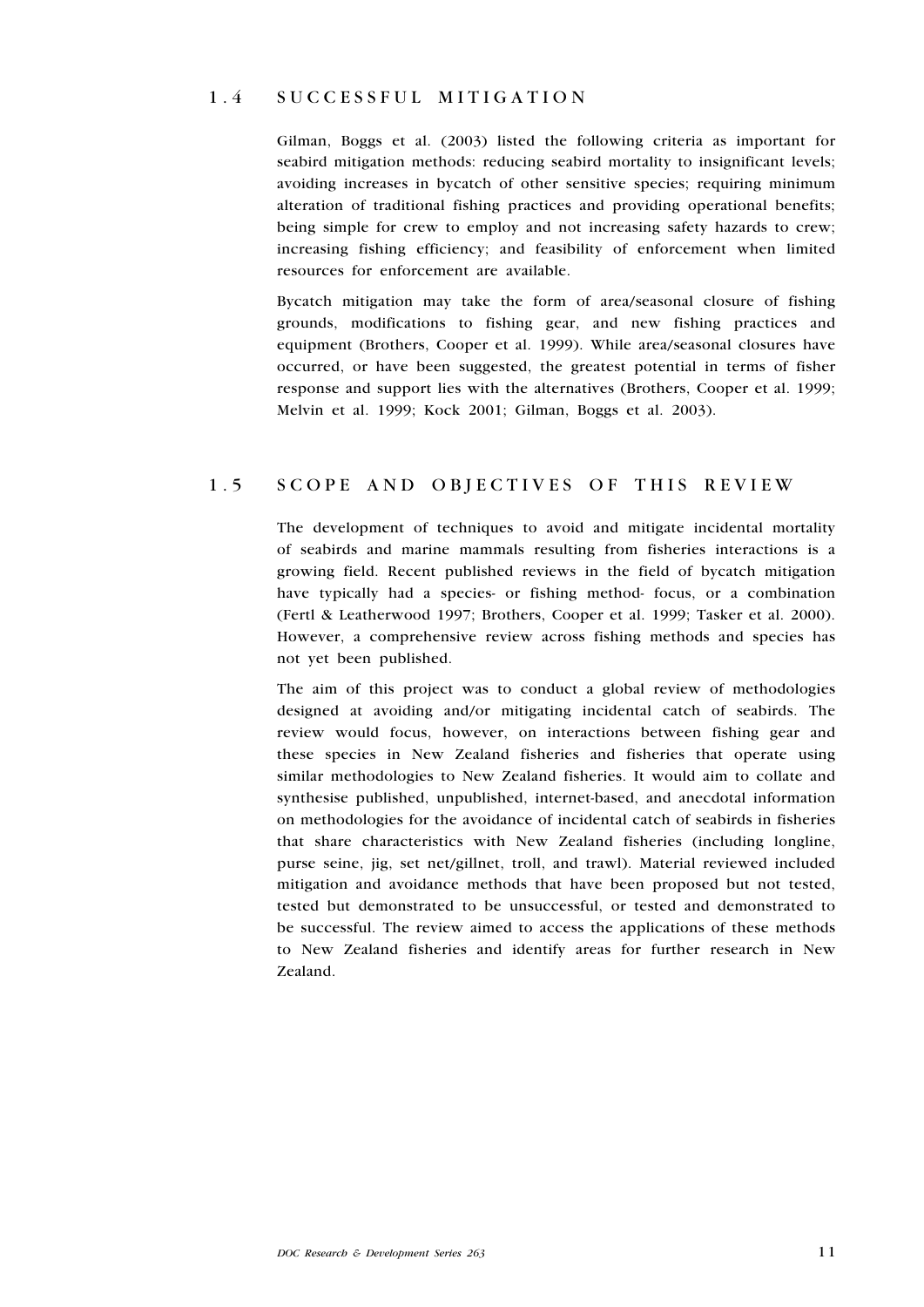# 2. Methods

National and international material (post-1990) investigating mitigation measures to reduce seabird bycatch was obtained from various forms of media including peer-reviewed journals, unpublished reports, magazine articles, conference papers, websites, and the literature of government and nongovernment organisations. Relevant factors were extracted from the material and recorded in detailed tables (available on request from Conservations Services Programme, Marine Conservation Unit, New Zealand Department of Conservation (DOC)) for each fishery for which information could be found.

From the information provided in the original source material (see above), this review summarises the methodologies, effects, costs, benefits, and problems for each of a wide range of mitigation measures for bycatch and target fish catch rates for different fisheries. For ease of reference, the Results section of this report is divided into four main sections on mitigation measures suitable for: multiple fisheries, for longlining, for trawling, and for gillnetting (no information was found regarding bycatch mitigation measures for purse seine, jig, or troll fisheries); this is followed by a fifth section which reviews studies of comparative mitigation techniques in the longline, trawl and gillnet fisheries. Wherever the term significant is mentioned in the text, this refers to the significance of a statistical test, the details of which can be found in the original source that is cited.

For the context of this paper, a few key definitions should be clarified:

- Bycatch is defined as the 'non-target species that are obtained whenever fishing gear is not perfectly selective' (Terry 1995).
- Mitigation measures are defined as the 'modification to fishing practices and/or equipment that reduces the likelihood of seabird incidental catch' (Brothers, Cooper et al. 1999).
- A contact is defined as 'an event during which a seabird comes into contact with gear' (Gilman, Brothers et al. 2003).
- Total contacts are the combined heavy contacts (those that pushed birds, or parts of birds, under the water) and light contacts (Sullivan et al. 2006).
- A capture is 'based on a count of the number of seabirds hauled aboard, and not the number of seabirds observed as caught during setting' (Gilman, Brothers et al. 2003).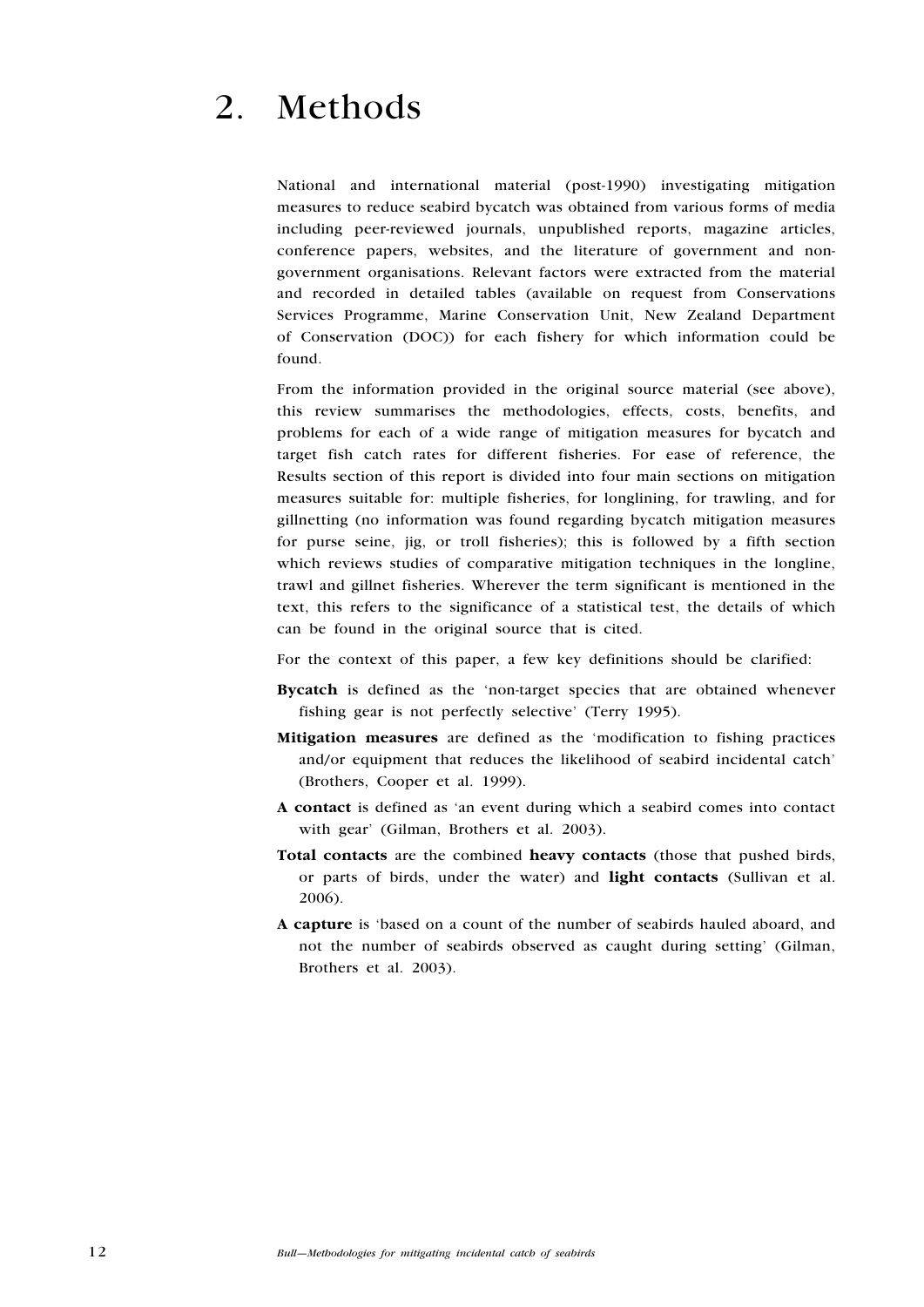## 3. Results

## 3.1 MITIGATION METHODS RELEVANT TO MULTIPLE **FISHERIES**

## 3.1.1 Offal and discard management

Method—The presence of offal is probably a major factor affecting seabird numbers attending vessels (Weimerskirch et al. 2000; Robertson & Blezard 2005). Seabirds feed on the offal discharged and subsequently associate the vessel with food. Therefore, offal discharge reinforces the behaviour of birds to attend vessels (Weimerskirch et al. 2000). Managing offal and discards through retention or strategic dumping may reduce seabird bycatch.

Results—Cherel et al. (1996) found that dumping homogenized offal during line settings in the Patagonian toothfish (Dissostichus eleginoides) demersal longline fishery in the Kerguelen Exclusive Economic Zone (EEZ) greatly reduced the incidental capture of seabirds.

Weimerskirch et al. (2000) analysed fisheries observer data from demersal trawlers and longliners around the Kerguelen EEZ. The release of offal from longliners had a positive influence on the total number of birds attending, especially on the number of large species and white-chinned petrels. On the trawlers, offal discharge affected the presence of some species, but did not significantly influence the total number of birds attending trawlers. In comparison, results from a study using specifically tasked seabird observers on demersal trawl fisheries around the Falkland Islands (and the associated high seas) reported increasing contact rates with fishing gear with increasing levels of offal discharge (Sullivan et al. 2006) Furthermore, all seabird mortalities occurred at times of factory discharge (Sullivan et al. 2006).

Analysis of New Zealand Fisheries observer data collected during the summer of 2004/05 on the Auckland Islands squid fishery for the purpose of determining the factors that influence warp strike, found that offal discharge was the single most important factor affecting interaction between seabirds and fishing gear (Abraham 2005). Furthermore, analysis of New Zealand Fisheries observer data collected from squid trawlers during the 2002/03, 2003/04 and 2004/05 seasons showed that the discharge of offal had a significant (ANOVA,  $P = 0.012$ ) influence on seabird bycatch: lower bycatch was recorded when offal was not discharged during the fishing operation (W. Norden, DOC, pers. comm. 2005).

Costs/problems—Possible logistical implications of offal retention, because of the vessel's storage capacity.

Benefits—The general consensus is that retention of offal reduces seabird bycatch rates (Abraham 2005; Robertson & Blezard 2005; Sullivan et al. 2006).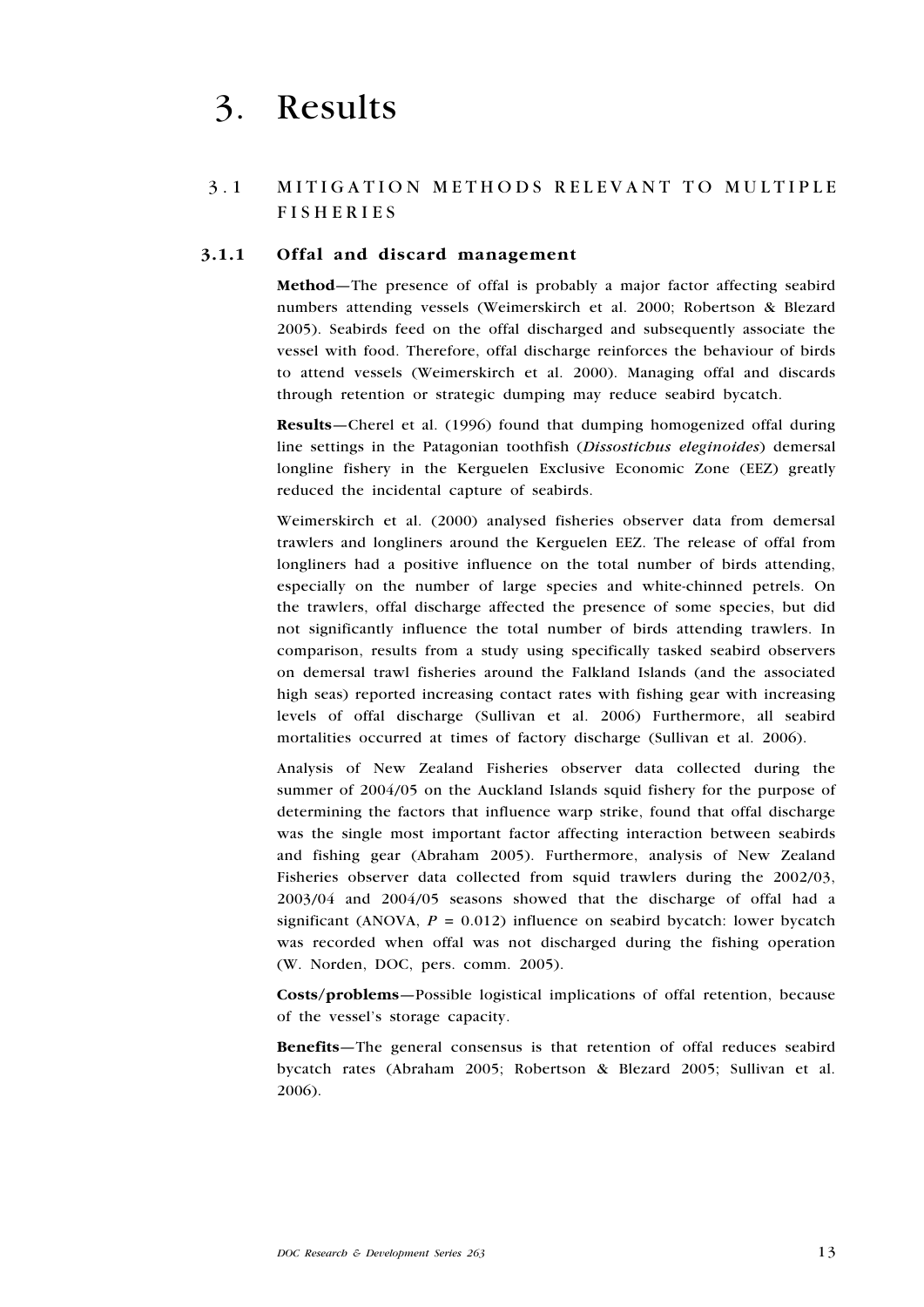## 3.1.2 Area/seasonal closures

Method—Areas where high levels of seabird bycatch have been recorded, or where the range of an endangered species overlaps with a fisheries operation, are closed to fishing effort for a specific season or period.

Results—The restriction of fisheries operating in CCAMLR waters to fishing only during the winter months has resulted in a decline in the incidental mortality of seabirds from approximately 0.2 birds/1000 hooks in 1995 to < 0.025 birds/1000 hooks in 1997 (SC-CAMLR 1995; SC-CAMLR 1998).

While investigating methods to reduce seabird bycatch in the coastal salmon drift gillnet fishery in Puget Sound (Washington, USA), Melvin et al. (1999) recorded temporal variation in seabird bycatch and abundance over different temporal scales (interannually, within fishing seasons, and over the day). Because of a reduction in effort (i.e. total sets) to meet the quota, it was estimated that a 43% reduction in seabird bycatch could be achieved by limiting fishery openings to periods of high salmon abundance.

#### Costs/problems—

- While area/season closures may be beneficial in some circumstances, it is unlikely to be adequate as a mitigation measure for general use (Brothers, Cooper et al. 1999).
- Knowledge regarding seasonal/annual variability in patterns of species abundance is required to accurately allocate seasonal/area closures (Melvin et al. 1999).

Benefits—Seasonal and area closures have been shown to reduce seabird bycatch (SC-CAMLR 1995; SC-CAMLR 1998; Melvin et al. 1999).

## 3.2 MITIGATION METHODS RELEVANT TO longlining

The different gear configurations used in pelagic and demersal longlining mean that not all mitigation measures are appropriate for both fishing methods. Table 1 lists some of the major mitigation measures reviewed in this document, and their applicability to demersal or pelagic longline fisheries.

| <b>MITIGATION METHOD</b> | <b>PELAGIC</b> | <b>DEMERSAL</b> |
|--------------------------|----------------|-----------------|
| Offal retention          | ✓              |                 |
| Funnel                   |                |                 |
| Chute                    | ✓              |                 |
| Capsule                  |                |                 |
| Bait-casting machine     | $\checkmark$   |                 |
| Blue-dyed bait           | ✓              |                 |
| Night-setting            | ✓              |                 |
| Bird-scaring line        | ✓              |                 |
| Brickle curtain          | ✓              |                 |
| Line weighting           | $\checkmark$   |                 |
| Line shooter             |                |                 |
| Bait condition           | $\checkmark$   |                 |

TABLE 1. APPROPRIATE  $(\checkmark)$  MIGATION METHODS FOR DEMERSAL AND PELAGIC longline fishing.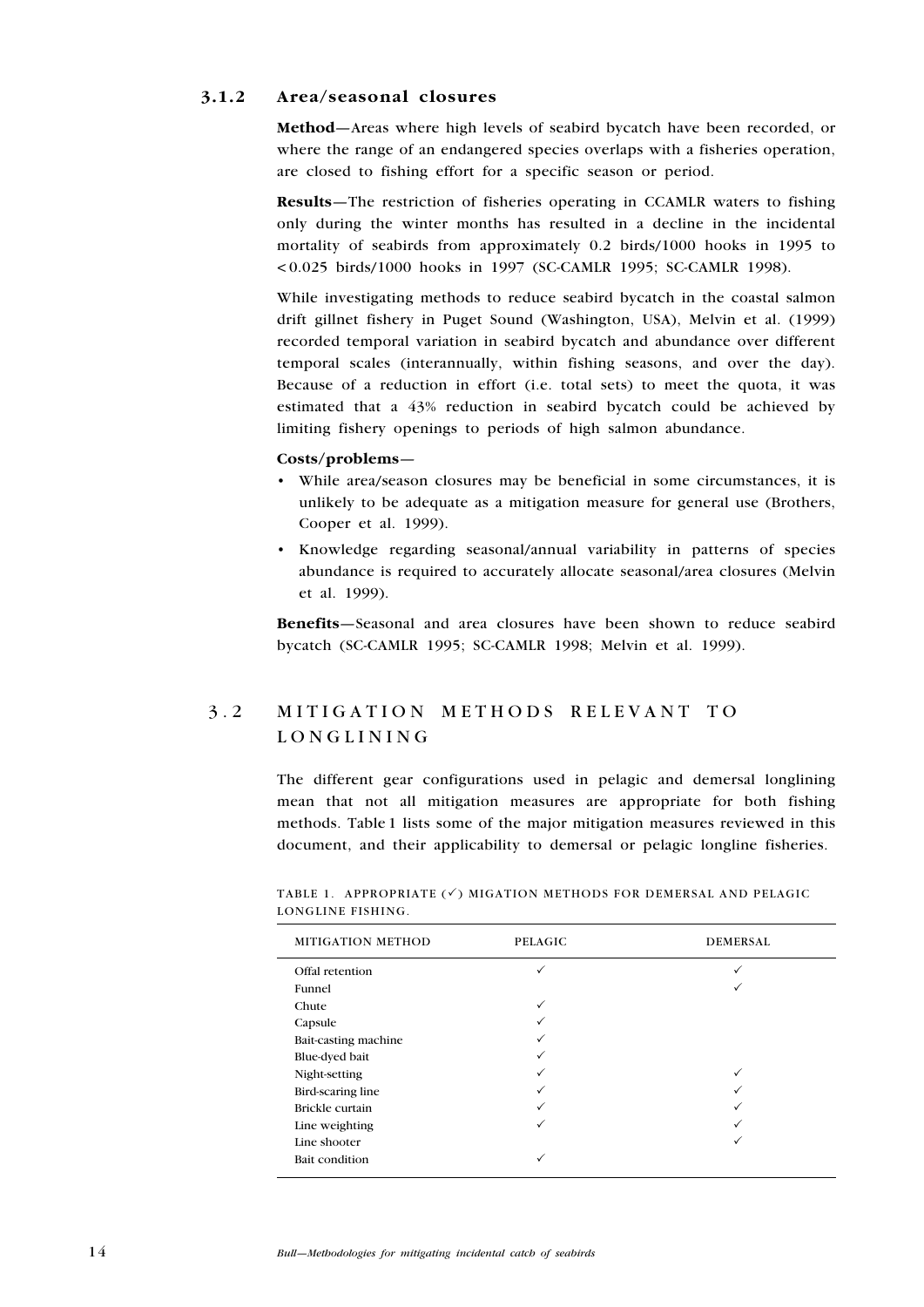## 3.2.1 Concealed bait

### Underwater setting devices

During setting, these devices deliver baited hooks from the ship to below the water surface in order to avoid being taken by seabirds. To date, studies have shown mixed results in terms of the efficiency of underwater setting devices to reduce seabird bycatch. However, as development progresses, the devices are showing some promise as mitigation methods. The effectiveness of the different methods is influenced by sea conditions, stage of a fishing trip (i.e. beginning or end, which dictates vessel load distribution), propeller turbulence (on bait retention), and seabird assemblages attending the vessel. These factors vary between fishing grounds, and as such the capabilities of underwater setting devices need not be identical to achieve similar levels of effectiveness (Brothers, Cooper et al. 1999). The three types of devices (funnel, chute and capsule) are discussed individually below.

## Funnels (lining tubes)

Method—The Mustad Company developed a commercially available underwater setting funnel (Brothers, Cooper et al. 1999). In contrast to other underwater setting devices, both the mainline and branchlines are fed through the funnel. This device delivers the groundline 1 m below the surface in the propeller wash, which is at a much shallower depth than the pelagic chutes (E. Melvin, Washington Sea Grant Program, Alaska, pers. comm. 2005).

Results—The funnel has been trialled in demersal longline fisheries in South Africa, Alaska, and Norway under normal fishing operations. All noted a reduction, sometimes significant, in seabird bycatch when the funnel was used (Løkkeborg 1998, 2001; Melvin, Parrish, Dietrich et al. 2001; Ryan & Watkins 2002). Despite these reductions, in some cases, the number of birds being caught while using the funnel was still relatively high (Løkkeborg 1998). Results from studies to date have found the funnel's performance to be inconsistent at reducing seabird capture.

#### Costs/problems—

- Suitable for demersal longline fisheries only (Brothers, Cooper et al. 1999).
- Can increase bait loss (Løkkeborg 1998), which can result in reduced catch rates (Ryan & Watkins 2002).
- Underwater setting tubes are expensive (approximately GB £40000) (Brooke 2004).
- Occasions on which technical difficulties have arisen have rendered the tube useless as a seabird deterrent (Melvin, Parrish, Dietrich et al. 2001). •
- During high seas and when the vessel is front heavy, the bottom of the funnel may lift out of the water during setting, decreasing the depth of the setting funnel and making baited hooks available to seabirds (Løkkeborg 1998).
- The funnel may lack the ability to set at sufficient depths in rough weather, particularly in the Southern Ocean in the presence of pursuit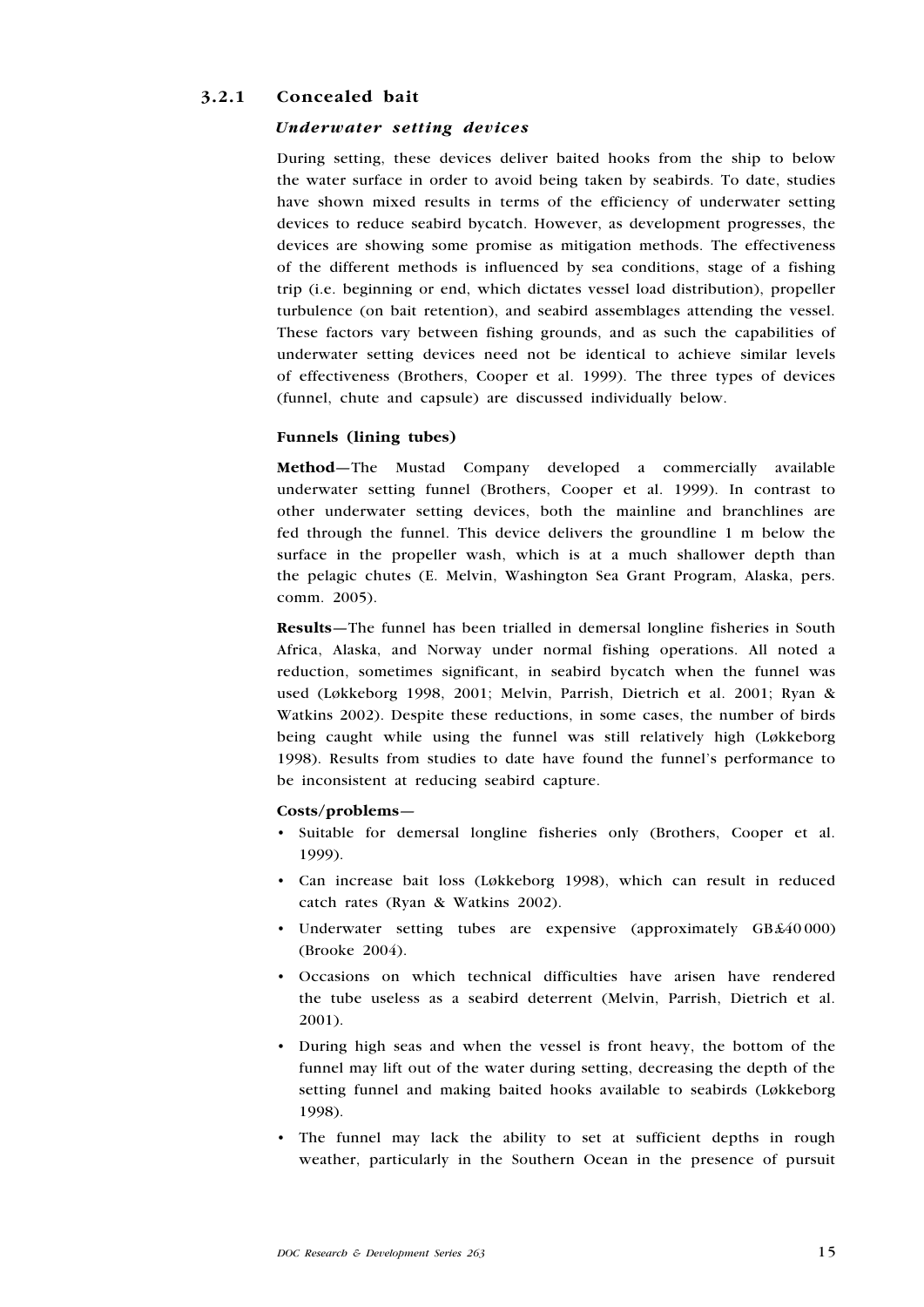diving species such as the white-chinned petrel (Brothers, Cooper et al. 1999).

#### Benefits—

- Løkkeborg (2001) recorded higher catch rates for target fish species when the funnel was used.
- Reduction in seabird bycatch compared to when no deterrent was used (Løkkeborg 1998, 2001; Melvin, Parrish, Dietrich et al. 2001; Ryan & Watkins 2002).

#### Chutes

Method—Early versions of the chute system relied on a paravane mechanism; a combination of water injection and venturi force accelerate baited hook passage down the chute (Brothers, Cooper et al. 1999). Later versions have had weights slipped into the hollow cavity down the length of the chute to hold the chute in the water (J. Molloy, DOC, pers. comm. 2005).

Results—The concept and early developmental trials of the chute occurred in New Zealand (Barnes & Walshe 1997; Molloy et al. 1999). Brothers et al. (2000) undertook a comprehensive development trial off the waters of Tasmania. During this trial, modifications were made to the chute which demonstrated its capacity to minimise seabird interactions during line setting in pelagic longline fishing. However, these results needed to be tested under normal fishing conditions.

Gilman, Brothers et al. (2003) tested the efficiency of a 6.5 m and 9 m chute in the Hawaiian pelagic longline tuna and swordfish fisheries. The 6.5 m and 9 m chutes deployed baited hooks  $2.9 \text{ m}$  and  $5.4 \text{ m}$  underwater respectively (Gilman, Brothers et al. 2003). Both chutes were found to be effective at reducing seabird captures: for the 6.5 m chute there were 0.01 captures/1000 hooks/bird for tuna gear; for the 9 m chute there were 0.05 and 0.03 captures/1000 hooks/bird for tuna and swordfish gear respectively. The 9 m chute was 95% effective at reducing albatross contacts with fishing gear compared to the control (no mitigation method), when expressed as contact rate/1000 hooks/albatross (normalised for albatross abundance). Based on bait retention and hook setting interval, vessels would experience a gain in efficiency of between 14.7% and 29.6% when using the chute versus setting conventionally, when albatrosses were abundant behind the vessel (Gilman, Boggs et al. 2003).

During at-sea trials (with no control) under normal fishing operations in the Australian East Coast tuna and billfish pelagic longline fishery, high bycatch rates (1.08 birds/1000 hooks) were reported while using the chute (B. Baker, Australian Antartic Division, Tasmania, pers. comm. 2005). The majority (97%) of the birds caught were flesh-footed shearwaters (Puffinus carneipes).

#### Costs/problems—

- The chutes trialled in Hawaii performed inconsistently and were inconvenient to use due to manufacturing flaws and design problems (Gilman, Brothers et al. 2003).
- There was a slower hook setting rate with the chute compared to normal •setting (Gilman, Boggs et al. 2003).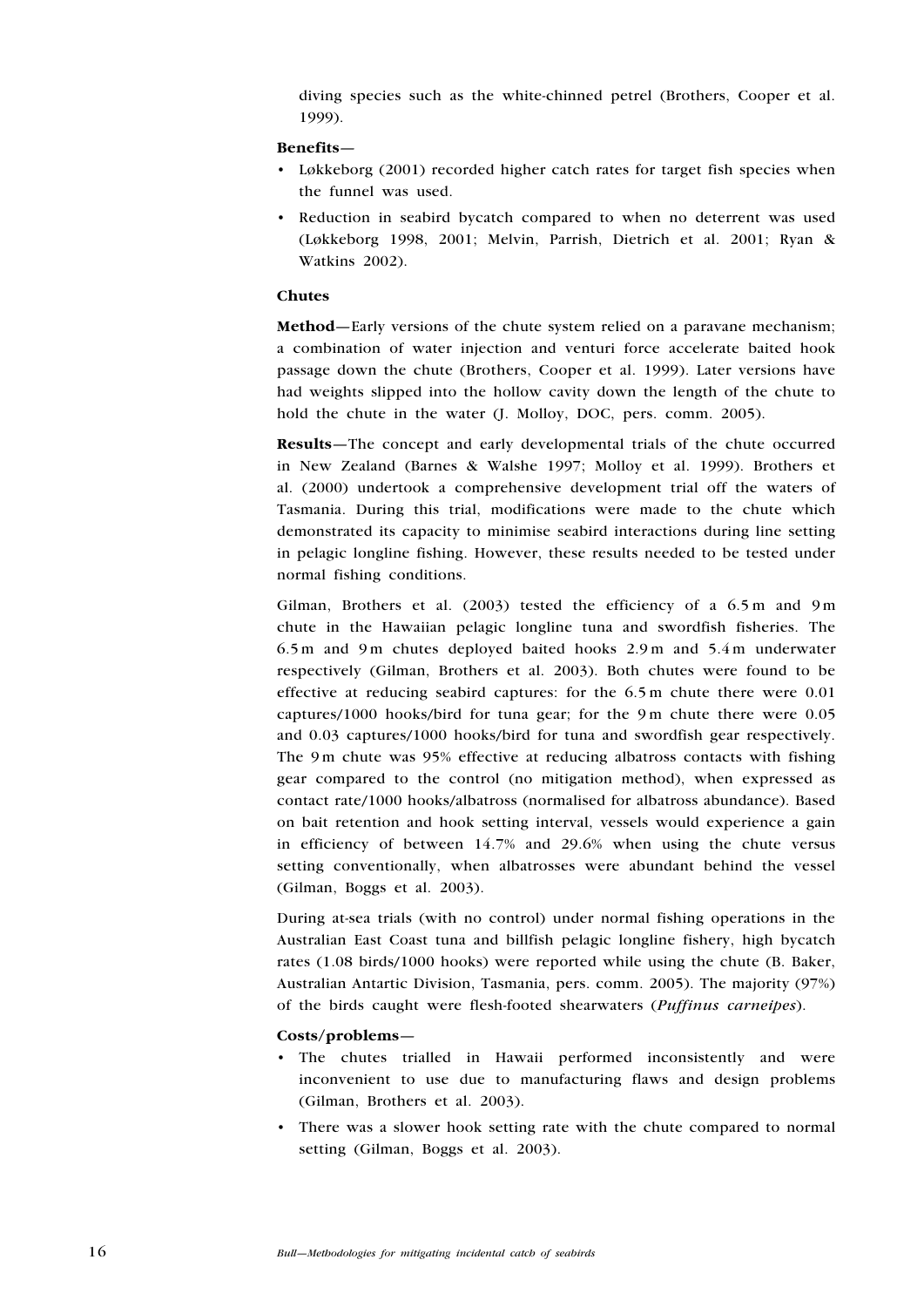- Chutes were relatively expensive, costing c. US\$5000 for the hardware, plus additional costs of installation (Gilman, Brothers et al. 2003).
- Chute use in large swells caused fouled hooks and tangled gear (Gilman, Brothers et al. 2003).
- Chutes required a lot of deck space to stow (Gilman, Brothers et al. 2003).
- High bycatch (1.08 birds/1000 hooks) was recorded while using the chute in Australian trials (B. Baker, Australian Antartic Division, Tasmania, pers. comm. 2005).

#### Benefits—

- Reduced seabird contacts and captures in Hawaiian trials (Gilman, Brothers et al. 2003).
- May increase fishing efficiency due to increased bait retention (Gilman, Brothers et al. 2003).

#### Capsules

Method—Since its original conception in New Zealand by Dave Kellian, the capsule has gone through two design phases (Smith & Bentley 1997; Brothers et al. 2000). A weighted transportation capsule clamps the baited snood until the capsule reaches its determined depth. At this point the carry-over action of the capsule and retrieval action releases the bait (Smith & Bentley 1997). Baits set by the capsule can be delivered to a pre-selected depth which can be varied; cycle time is dependent upon the depth selected (Brothers et al. 2000). The most recent development to the method of deployment and retrieval of the capsule is a track that transports the capsule (J. Molloy, DOC, New Zealand, pers. comm. 2005).

Results—Development trials have been undertaken on pelagic longliners in New Zealand and Australian waters (Smith & Bentley 1997; Brothers et al. 2000). Despite design flaws being identified in these trials, the capsule noticeably lowered bird activity in the area immediately behind the vessel in comparison to hooks set manually, and no diving attempts were made. During the Australian trial, the capsule was capable of setting hooks at sufficient depth to avoid seabird interactions (excluding those occassions when tangles occurred). Brothers et al. (2000) noted that the majority of tangles were the result of the branchline catching on the capsule as it returned, or due to the hook catching on the ball.

## Costs/problems—

- Suitable for pelagic longline systems only (Brothers, Cooper et al. 1999).
- Further development required to solve problems with tangling (Brothers et al. 2000).

#### Benefits—

- Offers versatility in the depths at which baits can be delivered (Brothers, Cooper et al. 1999).
- Compact and easily fitted to any size vessel, irrespective of associated gear configuration (Brothers, Cooper et al. 1999).
- Causes birds to generally remain further astern and to roam more widely (Brothers et al. 2000). •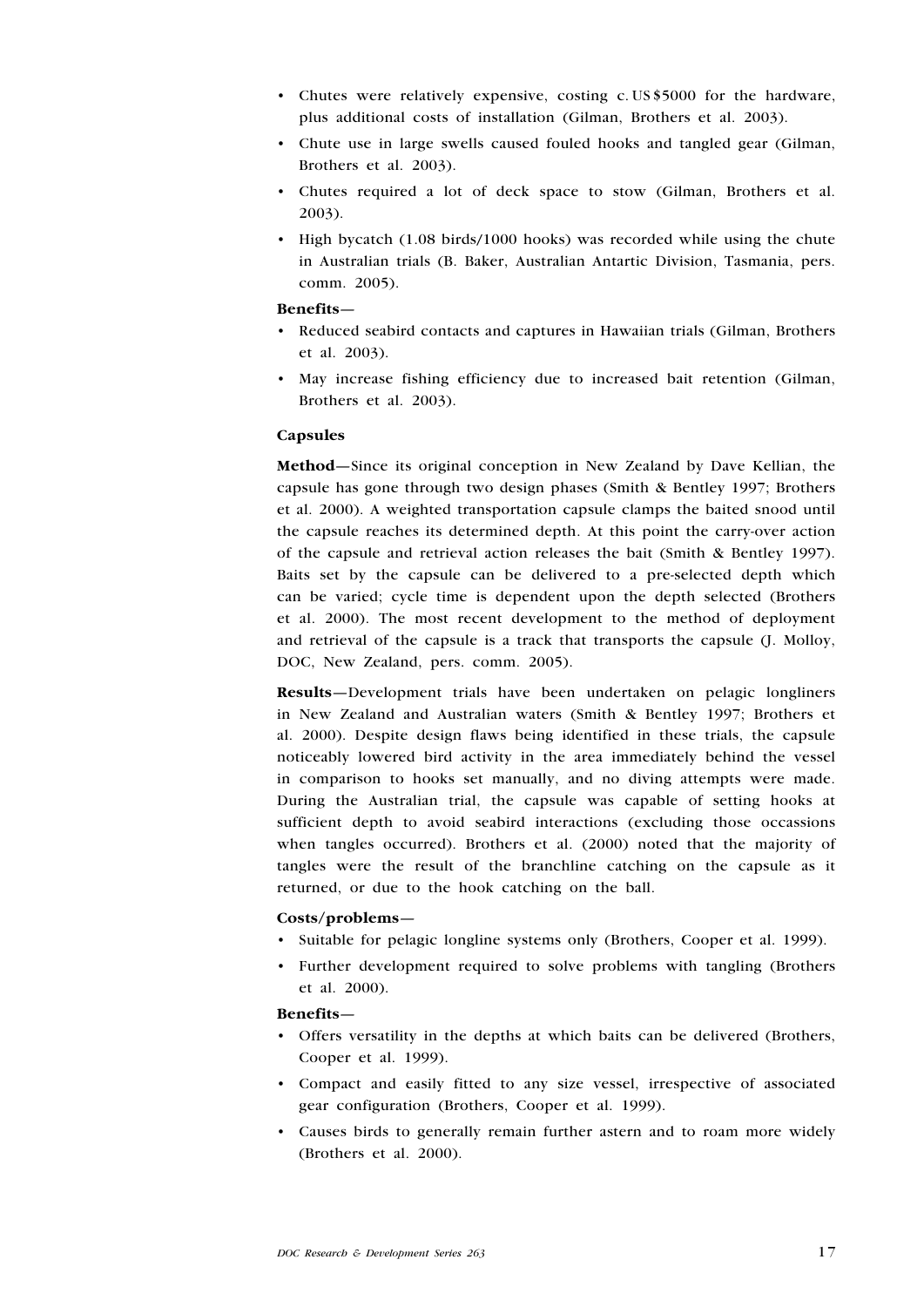#### Bait casting/throwing machines

Method—Bait-casting machines (BCMs) are used in pelagic longlining to mechanically cast the baited branchlines, placing them in the water at a distance from the longline in order to minimise line tangles (Brothers, Cooper et al. 1999).

Results—The utility of the BCM as a means of reducing seabird deaths was not fully tested during the trials conducted in the Southeastern Indian Ocean by Brothers (1993). Brothers (1993) noted that the effectiveness of the BCM is reliant on a number of factors, including using thawed baits and the deployment of properly constructed bird-scaring lines (BSLs) and poles (one for the port side throwing and one for the starboard side throwing).

Studies using observer data from Japanese longliners fishing in the Australian Fishing Zone (AFZ) and New Zealand EEZ, both recorded significantly lower seabird bycatch rates when using a BCM compared to not using one (Duckworth 1995; Klaer & Polacheck 1998).

#### Costs/problems—

- The original bait-casting machines developed by (Gyrocast Pty Ltd) were designed with functions to mitigate seabird bycatch as well as labour saving device. When such machines proved expensive to produce (c. A \$20 000 each), cheaper models were produced with only the labour saving functions (Brothers, Cooper et al. 1999).
- Applicable to pelagic longlining only (Brothers, Cooper et al. 1999).

#### Benefits—

- Possible increase in fishing effort or maintaining present fishing effort but reduced actual work due to reduced cycle time between setting hooks (Brothers 1993).
- No loss of baits from hooks during machine throwing (Brothers 1993).

### Blue-dyed bait

Method—Thawing and dyeing bait blue is thought to reduce the seabirds' ability to see the bait through camouflage (Gilman, Brothers et al. 2003), thus reducing interactions with fishing gear. However, Lydon & Starr (2005) proposed an aversion response by seabirds as the possible mechanism for reducing the attractiveness of blue-dyed baits to the birds.

Results—When blue-dyed bait was tested in the Hawaiian swordfish pelagic longline fishery, Boggs (2001) recorded significantly lower contact rates for Laysan (Phoebastria immutabilis) and black-footed albatross (P. nigripes) compared to the control treatment (undyed bait). However, a subsequent comparative study of mitigation methods in this and the tuna fishery found that blue-dyed bait was less effective (significantly in some cases) at reducing bird interactions than side-setting and the underwater chute (Gilman, Brothers et al. 2003). When combining the effects of 'bait retention' and 'hook setting rates' on fishing efficiency for seabird avoidance treatments employed using tuna gear, blue-dyed bait had the third highest fishing efficiency. It would produce a gain in efficiency of 45.2% over fishing with the 6.5 m chute (Gilman, Brothers et al. 2003).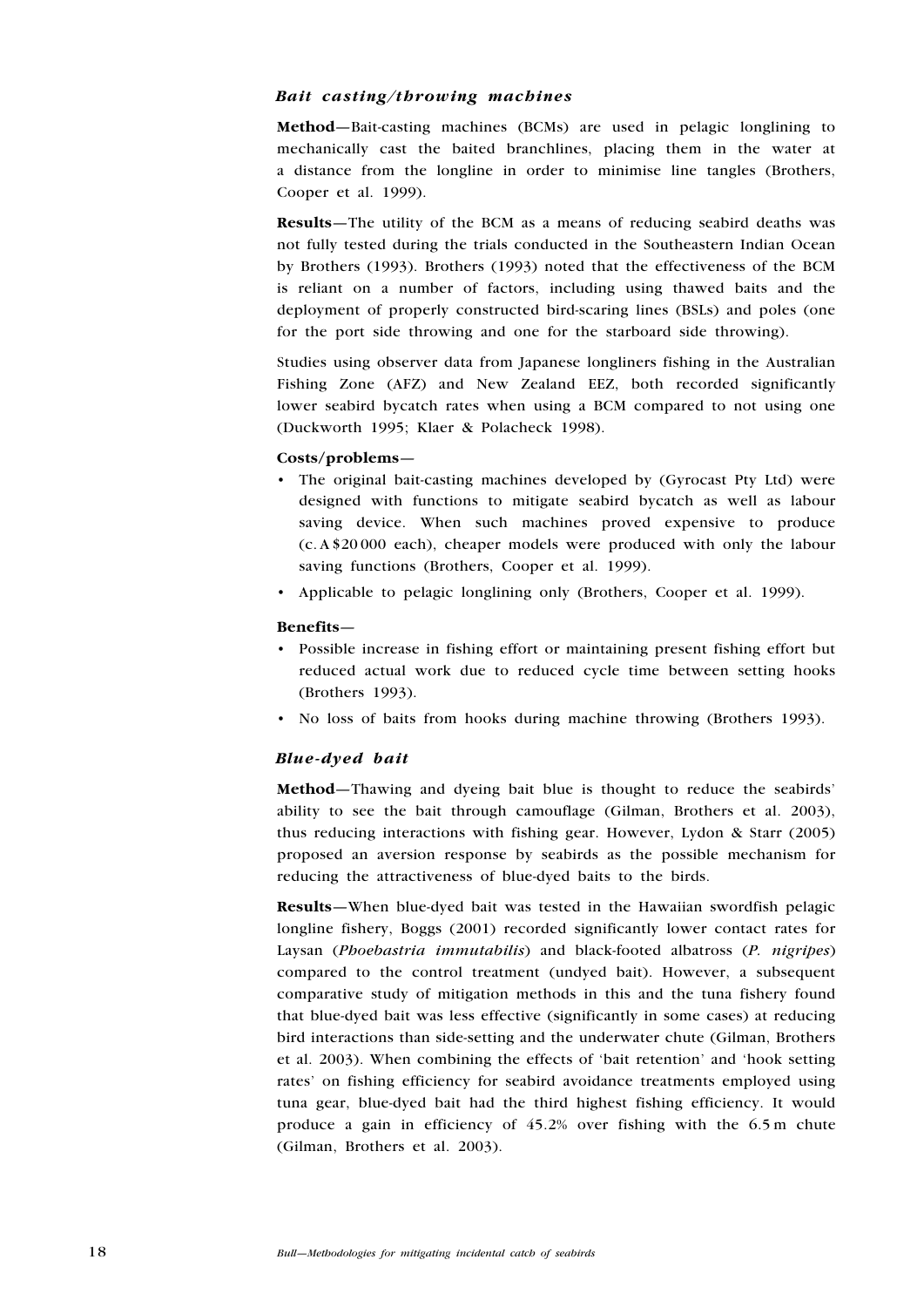In a comparative study of Japanese Southern bluefin tuna pelagic longline vessels fishing off Capetown, South Africa, Minami & Kiyota (2004) recorded a lower seabird bycatch when using blue-dyed bait compared to using a BSL. During this study, one vessel recorded a reduction in catch rate of the target fish species when using blue-dyed bait.

Blue-dyed bait pilot trials undertaken on a New Zealand pelagic longliner recorded seabird captures on undyed bait sets, but none when using dyed bait (Lydon & Starr 2005); however these differences were not significant. Lydon & Starr (2005) also observed a contrast in seabird behaviour around the longline between the two bait types (dyed and undyed) on six of the seven longline sets; while seabirds were apparently indifferent to the bluedyed bait in the first six sets, seabirds actively attacked both bait types on the final set.

The lack of blue-dyed bait trials in demersal fisheries may be due to the fact that they deploy many more hooks and use considerably more bait, making this approach less practical for the demersal fishery compared to the pelagic fisher (E. Melvin, Washington Sea Grant Program, Alaska, pers. comm. 2005).

#### Costs/problems—

- Pre-dyed bait is not sold commercially, making the thawing and dying of bait impractical and inconvenient for the crew (Gilman, Brothers et al. 2003).
- It does not sufficiently minimise bird mortality (Gilman, Brothers et al. 2003).
- May not be employed consistently by different crew (Gilman, Brothers et al. 2003).
- Has achieved variable results with regards to fishing efficiency (Minami & Kiyota 2004).
- May be ineffective as a long-term mitigation solution if birds habituate to the blue-dyed bait (Lydon & Starr 2005).
- A reduction in target species catch rate has been recorded when using blue-dyed bait (Minami & Kiyota 2004).
- Only trialled on pelagic longline vessels to date.

#### Benefits—

- Relatively inexpensive, costing approximately US \$14.00 per set or US \$1.00 per 100 squid (Gilman, Brothers et al. 2003).
- Safe to use.
- Catch rates of fish increased in the Hawaiian tuna longline fishery when •blue-dyed bait was used (Gilman, Boggs et al. 2003).

### Side-setting

Method—Setting fishing gear from the side of the vessel, it is thought to allow the bait to sink sufficiently deep by the time it reaches the stern to be out of seabirds' reach (Gilman, Brothers et al. 2003; Sullivan 2004).

Results—A comparative at-sea trial in the Hawaiian swordfish and tuna pelagic longline fisheries, found side-setting more effective at reducing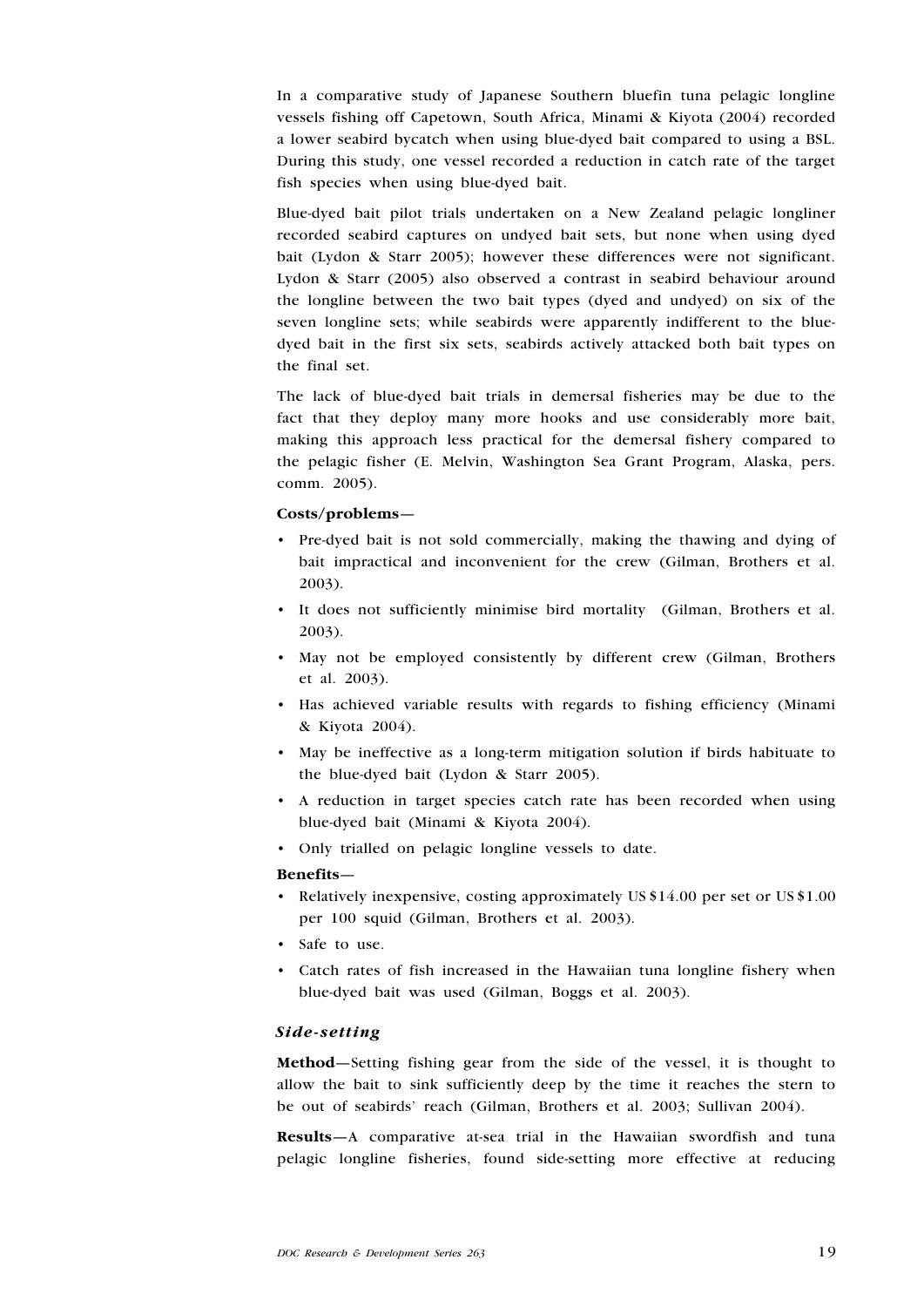seabird contacts and captures (in both fisheries) than blue-dyed bait or underwater setting chutes (9 m and 6.5 m) (Gilman, Brothers et al. 2003). To increase the efficiency of side-setting, a bird curtain was deployed when this method was used. There were no statistically significant differences between contact and capture rates for the three different side-setting positions (a short distance from the stern, port or starboard side) tested using tuna gear. When combining the effects of bait retention and hook setting rates on fishing efficiency for seabird avoidance treatments employed using tuna gear, sidesetting had the second highest fishing efficiency and would produce a gain in efficiency of 52.7% over fishing with the 6.5 m chute.

In New Zealand, side-setting was used at-sea on the FV Daniel Solander while fishing for ling; a total of six voyages were undertaken, each of 6-7 weeks duration, during which setting was from the side (P. Ballantyne, Seafood Industry Council, New Zealand, pers. comm. 2005). Four of the six voyages were observed by Ministry of Fisheries observers (generally two observers per trip). Seabird bycatch appeared to be reduced; however the line became tangled around the propeller on the third voyage while side-setting. Operational difficulties were encountered, with the side-setting depending on the prevailing weather and how the vessel set the gear in relation to the conditions. This was overcome, to some extent, by extending the line away from the vessel 1.5 m in a tube and also lowering the line closer to the water. Time loss was also a consideration in some conditions. In the case of the Daniel Solander, a change to side-setting was not too difficult as the line setting machinery was mounted forward in the vessel.

Sullivan (2004) reported that this method (equating to mid-ship setting) has been used in some demersal fisheries, and that seabird interactions with baited hooks were negligible on these vessels. In comparison, some sidesetting demersal fishing vessels in Alaska have caught seabirds (E. Melvin, Washington Sea Grant Program, Alaska, pers. comm. 2005).

#### Costs/problems—

- There are some costs associated with initial alterations to vessel's deck design for side-setting (Gilman, Boggs et al. 2003).
- It is recommended that a bird curtain (estimated cost US \$50.00) is used concurrently (Gilman, Boggs et al. 2003).
- Potential increased risk to the safety of the crew member undertaking the task of clipping the branchlines (Gilman, Boggs et al. 2003).
- In heavy weather, the swell may come on to the side of the boat causing discomfort to crew, particularly on smaller boats (Gilman, Boggs et al. 2003).
- In the New Zealand trials, the line became tangled around the propeller. However, this was overcome by extending the line away from the vessel 1.5 m in a tube and lowering the line closer to the water (P. Ballantyne, Seafood Industry Council, New Zealand, pers. comm. 2005).
- The potential benefits of side-setting for reducing seabird bycatch may be •limited to larger vessels (i.e. if bait sinks out of the range of seabirds at 80 m astern and the gear is moved 10 m forward of the stern, this yields a saving of only 10 m) (E. Melvin, Washington Sea Grant Program, Alaska, pers. comm. 2005).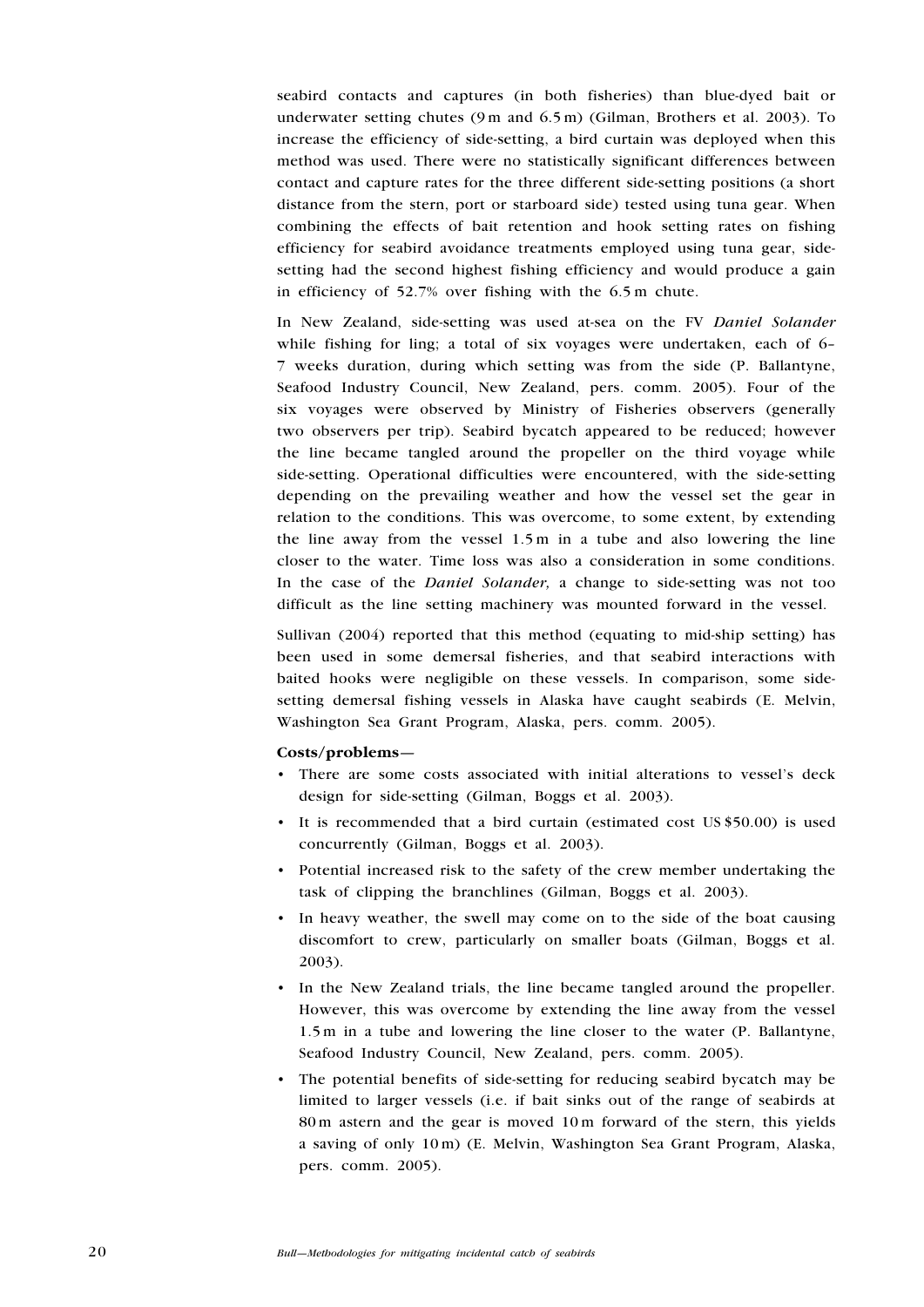#### Benefits—

- Shown to be effective at reducing seabird interactions and mortality in some fisheries (Gilman, Boggs et al. 2003). •
- Practicable for crew to use (Gilman, Boggs et al. 2003).
- Crew in the Hawaiian trials perceived this method as causing fewer gear tangles compared to conventional stern setting (Gilman, Boggs et al. 2003). •
- Requires a nominal amount of initial expense to employ (Gilman, Boggs et al. 2003). •
- No additional effort required to implement the method once the initial conversion is made (Gilman, Boggs et al. 2003).
- Has potential to increase fishing efficiency through the effects of bait retention and hook setting rates (Gilman, Boggs et al. 2003).
- Has potential to reduce seabird interactions on a wide range of longline vessel deck designs (Gilman, Brothers et al. 2003).
- No incidences of gear being fouled in the propeller recorded while side-•setting from any of the three positions in the Hawaiian trials (Gilman, Boggs et al. 2003).

## Night-setting

Method—Night-setting may reduce seabird mortality either because fewer birds are active at night, thus reducing the numbers of seabirds exposed to fishing operations; or because the birds have more difficulty seeing the baited hooks (Murray et al. 1993; Cherel et al. 1996; Barnes & Walshe 1997; Belda & Sánchez 2001). Night-setting is particularly beneficial if slow sinking baits are being set (Brothers, Cooper et al. 1999).

Results—Belda & Sánchez (2001) investigated the influence of the time of setting on seabird bycatch in the Mediterranean demersal and pelagic longline fisheries. Significant differences were found in the number of seabirds caught at different hours weighted by the number of hooks set at each hour for both fisheries: birds were more abundant in setting operations taking place during sunrise (demersal fishery) and in the hours before sunset (pelagic fishery) (Belda & Sánchez 2001).

In the Patagonian toothfish longline fishery in the Kerguelen EEZ, Weimerskirch et al. (2000) reported that night-setting resulted in a significant reduction in bycatch of white-chinned petrels (from a mean of  $0.91 \pm 1.72$  birds/1000 hooks during the day to  $0.17 \pm 0.82$  birds/1000 hooks at night), and all albatross species except the wandering albatross. In the demersal (Spanish system) Patagonian toothfish longlining fishery around the Falkland Islands, Reid & Sullivan (2004) recorded no birds being caught in the night sets.

Studies using observer data from Japanese longliners fishing in the AFZ and New Zealand EEZ, both recorded lower seabird bycatch rates when setting at night compared to during the day (Duckworth 1995; Klaer & Polacheck 1998). Klaer & Polacheck (1998) noted that seabird bycatch was five times greater during the day sets (mean of 0.25 birds/1000 hooks) compared to night sets (mean of 0.022 birds/1000 hooks).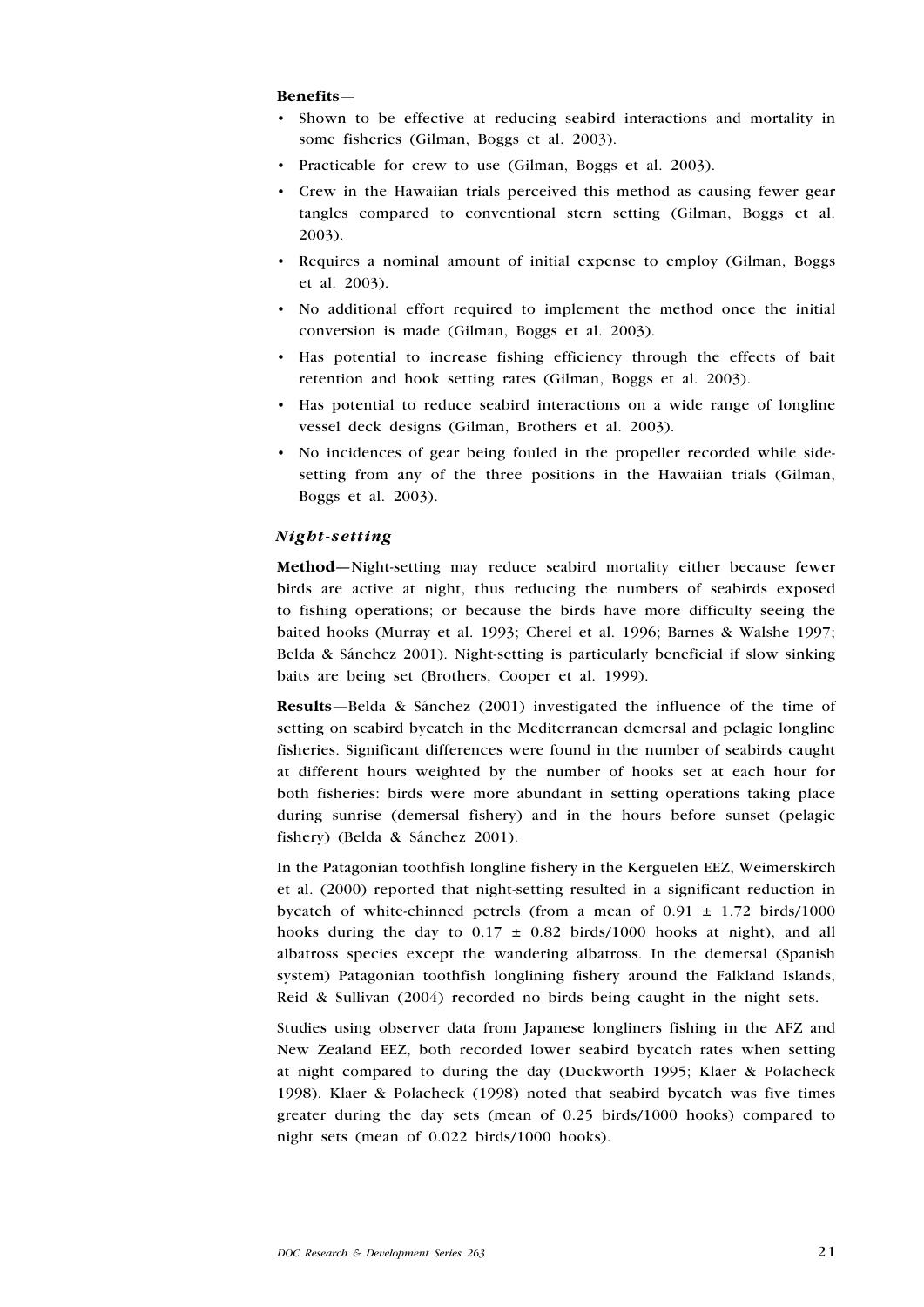Seabird abundance and bycatch rates during night-setting can also be influenced by the phase of the moon: there is a greater chance of catching seabirds during the full half-phase of the moon than during the new halfphase (Ashford & Croxall 1998; Klaer & Polacheck 1998; Baird & Bradford 2000).

Shiode et al. (2001) investigated the influence of night-setting on target fish species catch rates in the Japanese Southern bluefin tuna longline fishery. Fluctuations (both increases and decreases) in target catch rate were recorded in relation to night setting ratios.

### Costs/problems—

- Crew safety may be compromised due to the need to work under reduced lighting levels (Brothers, Cooper et al. 1999).
- There are concerns regarding the possibility of a negative impact on target fish catch rates. Fluctuations (both increases and decreases) in target catch rate have been recorded (Shiode et al. 2001).
- There may be lowering of the bycatch rate of one suite of seabird species (diurnal feeders) at the expense of another (crepuscular/nocturnal feeders) (Brothers, Cooper et al. 1999).
- Limited potential as a comprehensive approach, particularly in highlatitude fisheries, where there is close to 24 hours of light in a day for part of the year. Furthermore, higher light levels experienced during a full moon are another limitation on the effectivness of night-setting in reducing seabird bycatch (Brothers, Cooper et al. 1999).

## Benefits—

- Suitable for both bottom and pelagic longline fisheries (except for fisheries in high latitudes during the summer) (Sánchez & Belda 2003).
- Can be used in both large and small vessels (Sánchez & Belda 2003). •
- Demonstrated to be an effective mitigation measure to reduce seabird incidental capture in a range of locations and fisheries (Duckworth 1995; Klaer & Polacheck 1998; Reid & Sullivan 2004). •

## 3.2.2 Deterrents

### Bird-scaring lines

Bird-scaring line devices are known by a variety of names, including: streamer lines (paired and single), tori lines, tori pole streamers, bird lines, and bird scarers. This review encompasses all such devices, but refers to them collectively throughout the text as bird-scaring lines (BSLs).

Method—Brothers et al. (1999) define a BSL as any device that when deployed astern during line setting deters birds from taking baited hooks. Brothers (1995) describes a BSL that is correctly constructed and correctly used as a conspicuous moving fence, which creates an impassable barrier excluding seabirds from the area of the water where the baited hooks enter. BSL design differs between fisheries: in the Southern Hemisphere tuna pelagic longline and demersal fisheries, the BSL are generally lines with suspended streamers, whereas those used in the Alaskan fisheries are a line with towed objects such as a buoy bag (Brothers, Cooper et al. 1999). The main components of a BSL are the line, streamer lines and mounting pole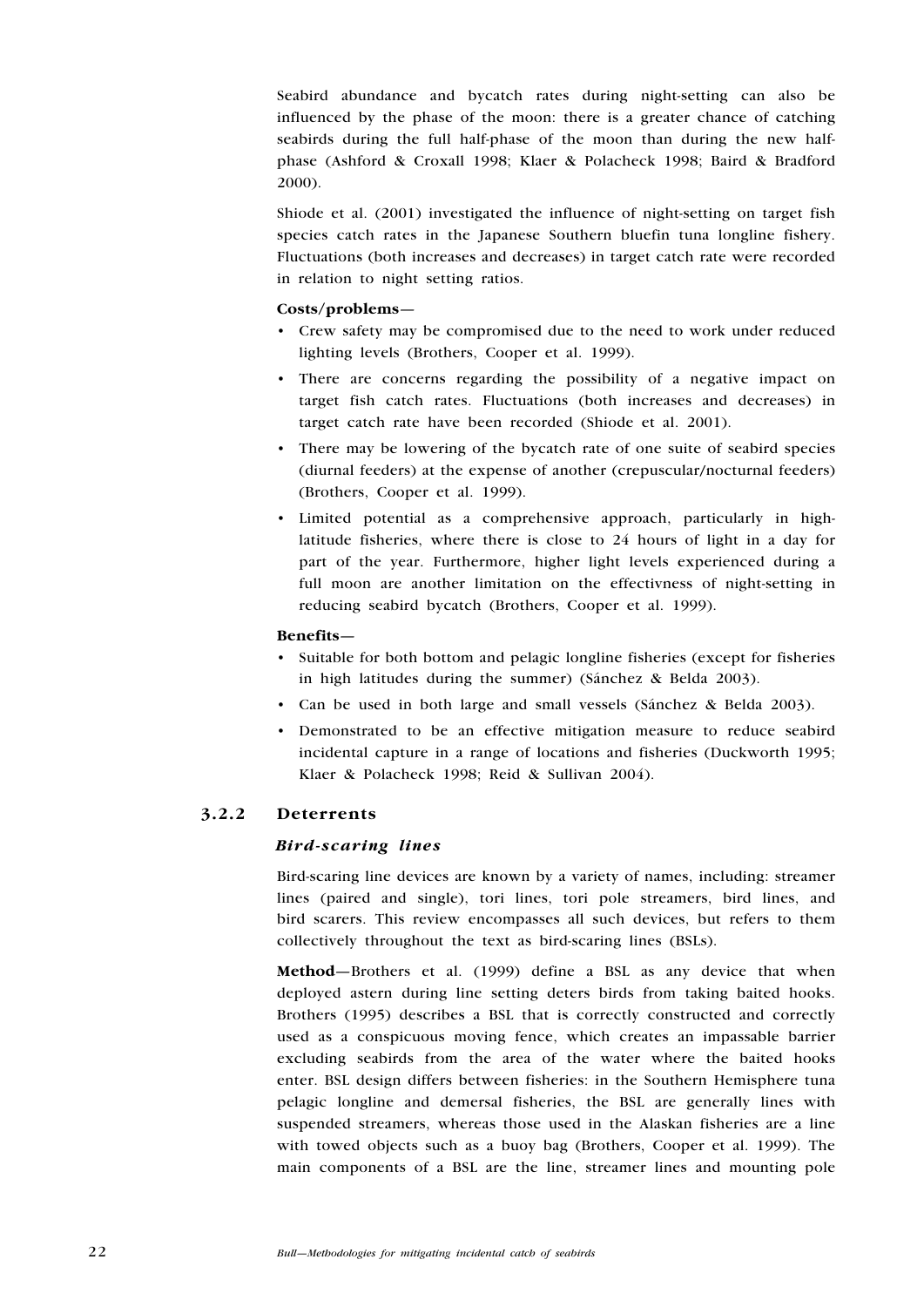(or high point for attachment) (Brothers 1995). A mechanised deployment and retrieval reel is not essential, but does eliminate bird line tangles and manual labour (Brothers 1995).

Results—A reduction, significant in most cases, in seabird contacts and captures have been noted in a number of studies testing BSLs in the Norwegian commercial demersal longline fishery (Løkkeborg & Bjordal 1992; Løkkeborg 1998, 2001, 2003; Løkkeborg & Robertson 2002), Hawaiian pelagic swordfish longline fishery (Boggs 2001), Chilean demersal Patagonian toothfish Spanish-style longline fishery (Ashford & Croxall 1998), Alaskan demersal longline fishery (Melvin, Parrish, Dietrich et al. 2001), Japanese Southern bluefin tuna pelagic longline fisheries (Minami & Kiyota 2004) and the New Zealand pelagic tuna longline and demersal ling autoline fisheries (Imber 1994; Smith 2001).

Trials in the New Zealand ling (Genypterus blacodes) demersal autoline fishery on the Chatham Rise found that the aerial section of the BSL appeared to keep all seabird species except cape pigeons (Daption capense) away from the longline (Smith 2001). Smith (2001) described the BSL as having most effect on the larger seabird species, especially Diomedea albatrosses. This is in part reflected in the species composition of the 12 birds (0.0093 seabirds/1000 hooks set) caught during the trial: 10 grey petrels (*Procellaria* cinerea), 1 Chatham albatross (Thalassarche eremita), and 1 cape pigeon.

Løkkeborg (2001) tested an advanced and a simple BSL in the Norwegian demersal longline fishery: both types of BSL significantly reduced seabird bycatch (no BSL—1.06 birds per 1000 hooks; simple BSL—0.03 birds per 1000 hooks; advanced BSL—0.00 birds per 1000 hooks), reduced bait loss and significantly increased the catch rate of the target species.

Both the paired-BSLs (flying streamer lines from both the port and starboard side of the vessel) and single-BSLs trialled by Melvin, Parrish et al (2001) in the Alaskan demersal longline fishery reduced seabird bycatch. However, the paired-BSL was found to be the more effective of the two designs (no BSL—0.094 birds per 1000 hooks; single-BSL—0.006 birds per 1000 hooks; paired-BSL—0.00 birds per 1000 hooks).

Observer data analysed for both New Zealand domestic and Japanese tuna longlining in the New Zealand EEZ, found that the presence or absence of a BSL had no statistically significant effect on seabird bycatch rates during either the day or night (Duckworth 1995; Baird & Bradford 2000).

A number of factors have been shown to influence the effectiveness of a BSL, including weather conditions, quality and mounting height (Duckworth 1995; Løkkeborg 1998; Brothers, Cooper et al. 1999). Correct mounting height of a BSL is critical for achieving maximum effectiveness; it increases the distance of hooked bait protection and prevents the fishing longline interfering with the bird line (Keith 1998; Brothers, Cooper et al. 1999).

#### Costs/problems—

• Commercially-produced BSLs range in cost from A\$200.00 to A\$300.00. A mounting ('tori') pole may be a further associated cost (Brothers, Cooper et al. 1999).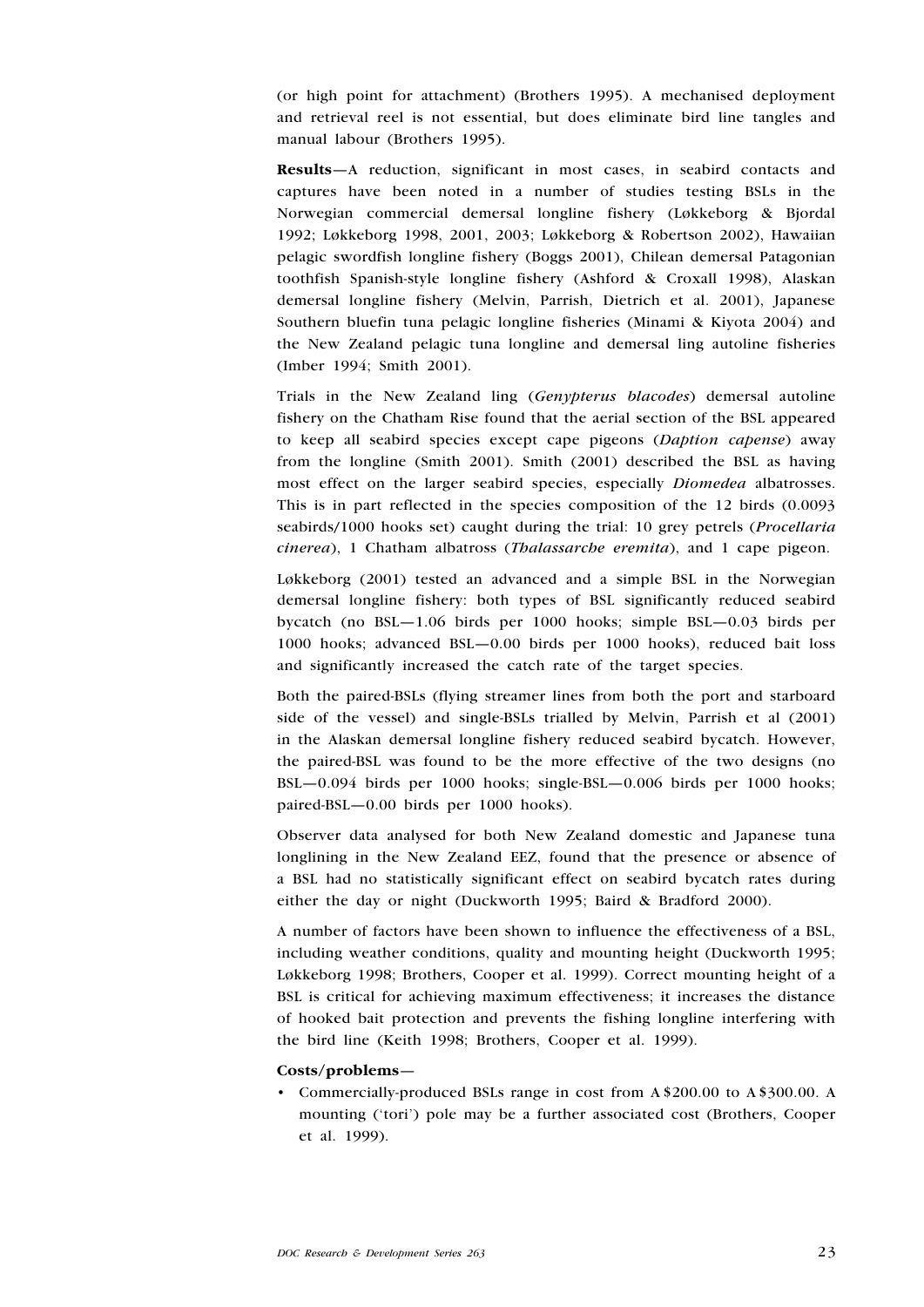The design of a BSL must be refined on individual vessels in order to • achieve maximum effectiveness at reducing seabird bycatch. For example, the placement of streamers on the BSL is dependent on the length of the aerial section and the height of the attachment point on the vessel or pole (Brothers 1995; Keith 1998).

#### Benefits—

- In most situations, BSLs significantly reduce seabird interactions with fishing gear and mortality (Løkkeborg & Bjordal 1992; Imber 1994; Ashford & Croxall 1998; Løkkeborg 1998, 2001; Boggs 2001; Melvin, Parrish, Dietrich et al. 2001; Smith 2001; Løkkeborg & Robertson 2002; Minami & Kiyota 2004).
- Reduced bait loss has been recorded when using a BSL, which may result in an increase in target species catch rates (Løkkeborg 1998, 2001).
- Deployment is relatively quick and easy.
- BSLs are the most cost effective deterrent and are applicable to most longline and trawl fisheries (E. Melvin, Washington Sea Grant Program, Alaska, pers. comm. 2005).

#### Brickle curtains

Method—A protective curtain is positioned around the hauling bay, deterring birds from approaching too close to it and reducing the incidence of hooking/ entanglement (Sullivan 2004). The curtain consists of a series of lines hanging seaward from a rope positioned around the hauling bay (Sullivan 2004).

Results—Anecdotal evidence indicates that the brickle curtain can effectively discourage birds from seizing baits in the hauling area (Brothers, Cooper et al. 1999). Sullivan (2004) noted that some species (particularly black-browed albatross and cape petrels) become habituated to the curtain when used over long periods in the Falkland Islands longline fisheries. Therefore, it is best used periodically (i.e. when there are high densities of birds around the hauling bay) in order to remain effective as a mitigation method.

Costs/problem—Possible habituation to the curtain (Sullivan 2004).

#### Benefits—

- Suitable for pelagic and demersal longline fisheries (Brothers, Cooper et al. 1999).
- Low cost for materials (Brothers, Cooper et al. 1999). •
- Safe for the crew to use (Brothers, Cooper et al. 1999).
- No negative impact on target fish catch rates or non-bird bycatch (Brothers, Cooper et al. 1999).

#### Fish oil

Method—Oil is extracted from fish bycatch species and dispensed over the stern of the vessel, creating a slick in the water over the longline (Pierre & Norden 2006).

Results—Trials have been undertaken at sea (preliminary and under normal fishing operations) using school shark (Galeorhinus galeus) liver oil in the snapper pelagic longline fishery in the Hauraki Gulf of New Zealand. These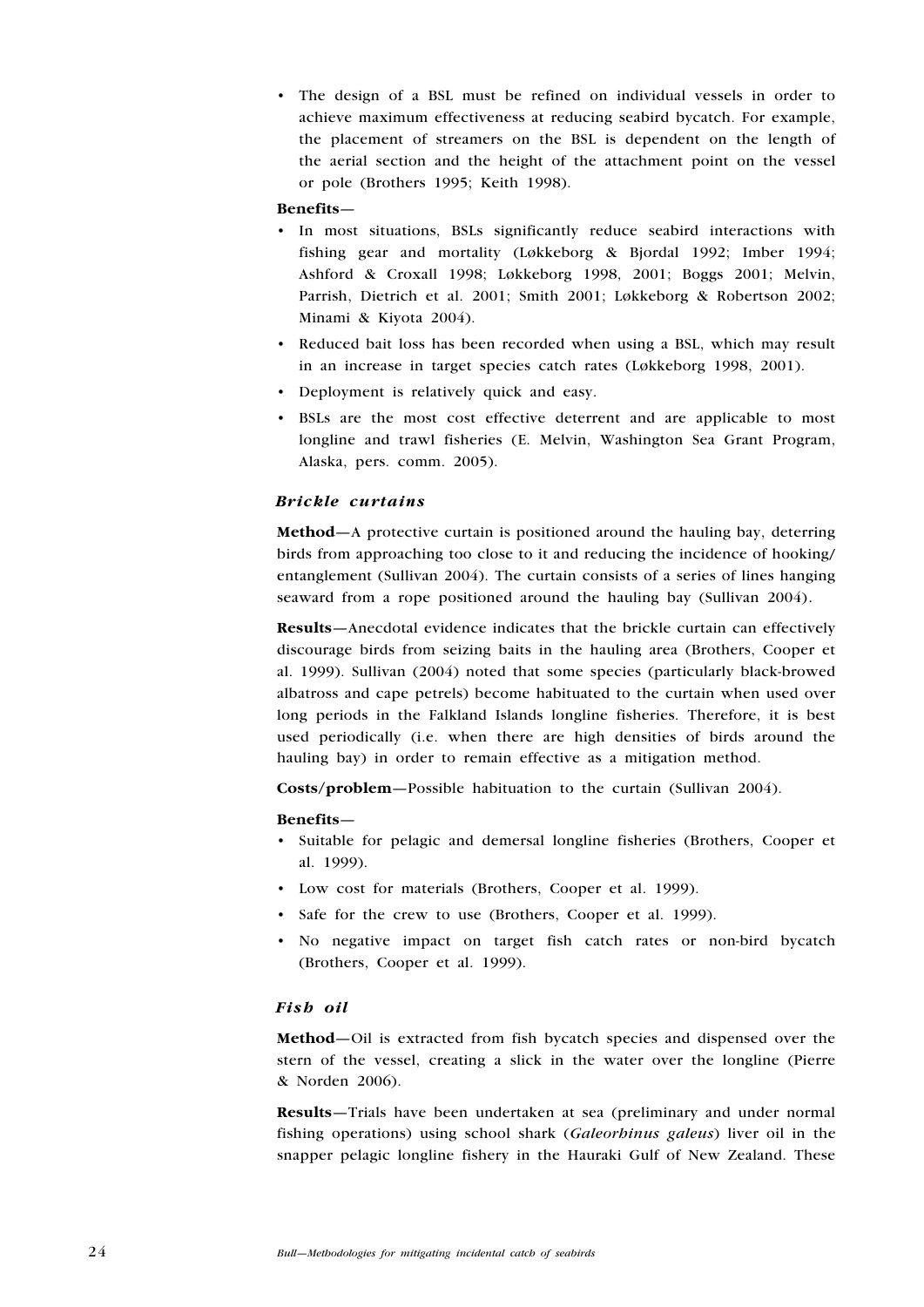resulted in a significant reduction in the numbers of seabirds attending the vessel and the numbers of dives on baits, compared to trials using canola oil, and a control of seawater (Pierre & Norden 2006). This method was effective in a mixed species inshore seabird community numerically dominated by flesh-footed shearwaters.

#### Costs/problems—

- Unknown effects of introducing large amounts of fish oil into the marine environment (Pierre & Norden 2006).
- Unknown effects of fish oil on feather surface of the birds (Melvin et al. 2004; Pierre & Norden 2006).
- Unknown potential for habituation over time (Pierre & Norden 2006).

## Benefits—

- Produced from fish bycatch or discards (Melvin et al. 2004; Pierre & Norden 2006).
- Proven to significantly reduce the numbers of seabirds and the numbers of dives on baits (Pierre & Norden 2006).
- No significant differences between the total numbers of fish, or the numbers of the target fish species, captured on longlines deployed while using shark liver oil compared to the seawater control (Pierre & Norden 2006).

#### Water cannons

Method—A high pressure hose is used to shoot water over the setting area in order to scare birds from the area where the baited hooks enter the water.

Results—Trials conducted on Japanese pelagic longliners tested various combinations of nozzle tips, flow stabilizers, emission angles and mixing ice particles to maximize the range of the water jet (Kiyota et al. 2001). Observations indicated that seabirds avoided the water jet and did not try to fly under the water curtain, but the water jet's effect was reduced by cross winds. As the use of this device during cold windy conditions adversely affected the crew, it was switched off under these conditions (Brothers, Cooper et al. 1999).

#### Costs/problems—

- The effectiveness of the water jet system is limited and insufficient to avoid incidental takes of seabirds by itself (Kiyota et al. 2001).
- Poses risks to crew safety and comfort (Brothers, Cooper et al. 1999).

Benefits—Can be used by pelagic and demersal longline fisheries (Brothers, Cooper et al. 1999).

### Acoustic deterrents

Method—An acoustic deterrent is any noise used to deter birds away from the vessel. Methods commonly used include firing shotguns, canons, hitting the steel hull, or commercial devices that emit loud, high-frequency noises or distress calls (Brothers, Cooper et al. 1999).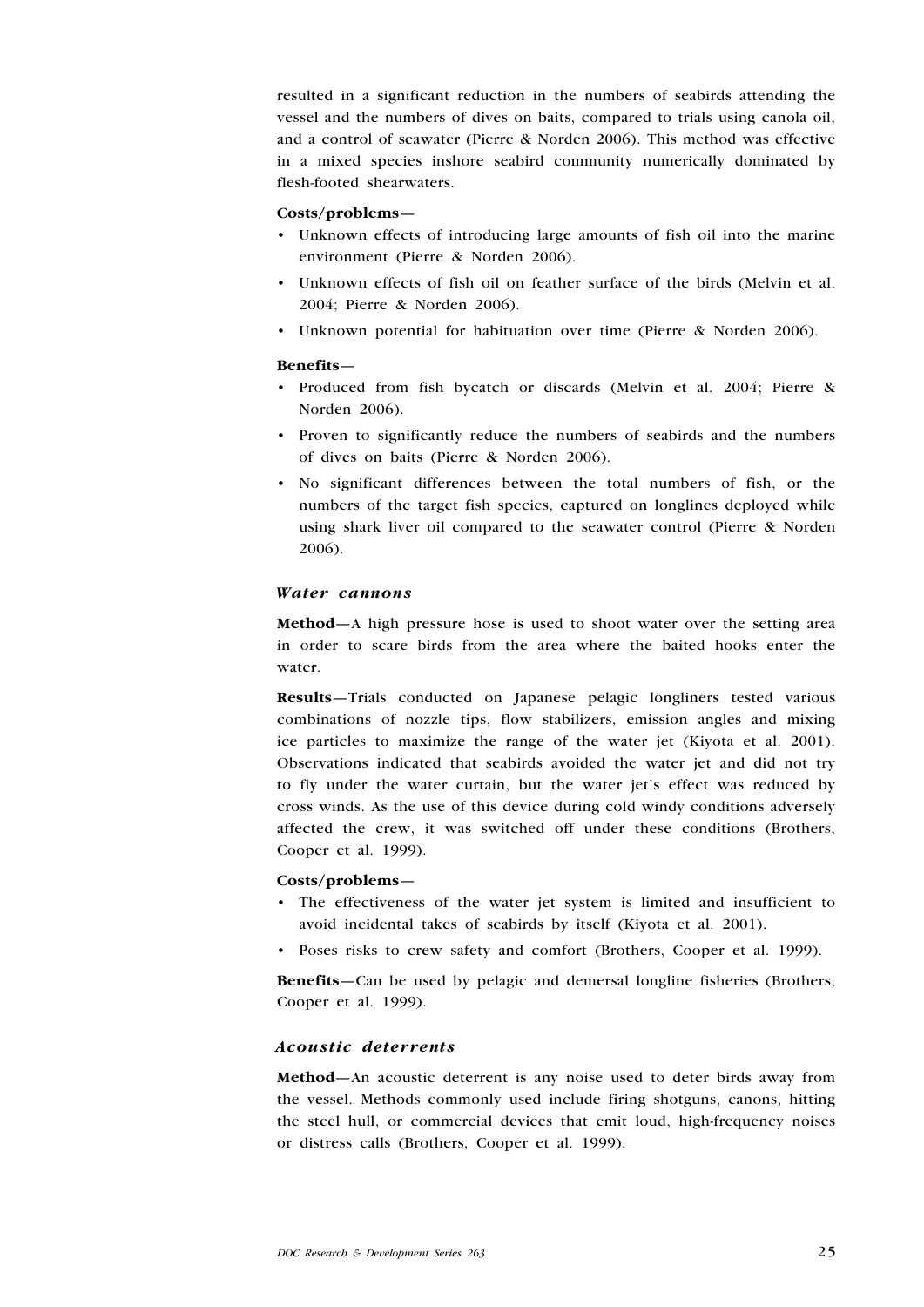Results—Anecdotal observations have reported acoustic deterrents as being effective at temporarily scaring birds away (Crysell 2002). However, no detectable response was found during a trial in which seabirds at a breeding colony were subjected to loud, high-frequency noise as well as distress calls (Brothers, Cooper et al. 1999).

#### Costs/problems—

- Birds may habituate to the noise, making acoustic deterrents ineffective as long-term mitigation measures (Brothers, Cooper et al. 1999).
- Noise may not repel birds over distances sufficient to reduce bycatch •(especially in deep-diving species).

Benefits—Temporarily scares birds (Brothers, Cooper et al. 1999).

#### Magnetic deterrents

Method—Commercially available magnetic devices claim to interfere with receptors that birds have for detecting magnetic fields (Brothers, Cooper et al. 1999).

Results—A magnetic device was trialled at-sea on a Japanese tuna longliner within the AFZ, and near a shy albatross (*Thalassarche cauta*) breeding colony in Tasmania (Brothers, Gales et al. 1999). The device did not significantly affect the catch of seabirds during the at-sea trials, and there were no apparent effects in the behaviour of birds at the breeding colony (Brothers, Gales et al. 1999).

Costs/problems—Unlikely to offer protection extending to 100 m (or more) astern, as required with present line-setting methods (Brothers, Cooper et al. 1999).

#### Electric deterrents

Method—The Super DC pulse system is a device designed to produce an electric pulse field in the water in order to deter birds.

Results—Kitamura et al. (2001) tested the Super DC pulse system on adult mallards (Anas platyrhynchos) in an experimental tank, observing the birds' behaviour under various levels of voltage and pulse stimulation. The mallards jumped out of the tank at 400–500 V. A feasibility study for producing electric fields in the open water was undertaken. This concluded that carrying the huge generator required to produce an effective electric pulse field on a southern bluefin tuna fishing vessel was impractical in terms of cost, space and safety (Kitamura et al. 2001).

Costs/problems—Impractical as a mitigation measure in terms of cost, space and safety (Kitamura et al. 2001).

## 3.2.3 Increased sinking speeds

#### Integrated and line weights

Method—Increasing line sink rates are likely to decrease the chance of interactions between seabirds and fishing gear, and consequent incidental mortality of seabirds during fishing. Adding weights to the fishing gear (either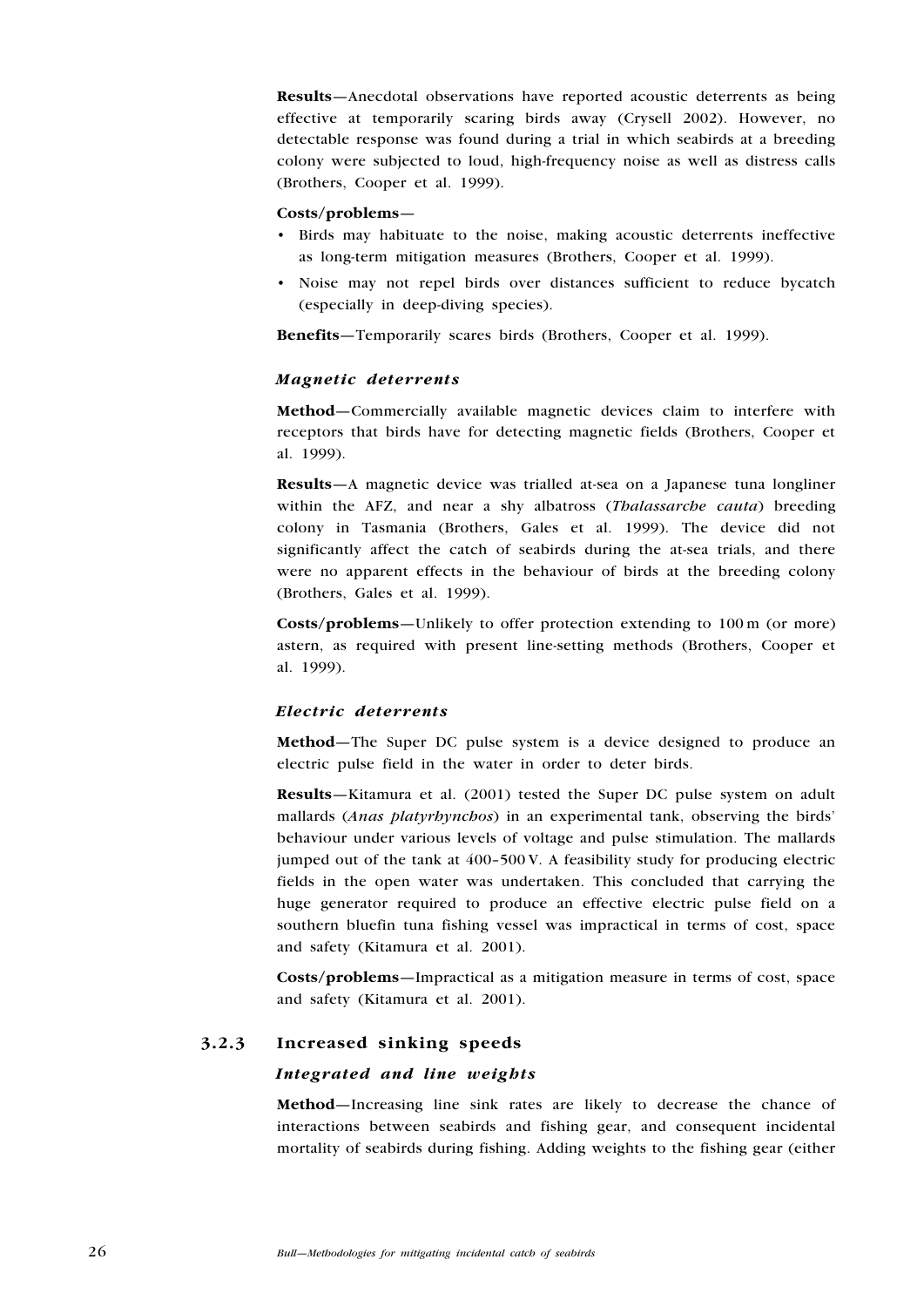the branchlines or the mainline), or integrating weight into the line, may achieve a faster line sink rate (measured by time depth recorders).

Line weighting studies can be categorised as those investigating line sink rates of various weighting and spacing regimes, and those which investigate the effectiveness of reducing seabird bycatch by these different regimes. Both types of studies are described below in order to provide approximate guidelines for useful weighting regimes.

**Results**—Brothers et al. (2001) tested the effect of line weighting (20 g,  $40 g$ ) and 80 g swivels) on sink rate and bycatch on 10 pelagic longline vessels within the AFZ. The fastest sink rates were recorded for hooks with 80 g at 0 m or 1 m (0.68 m/s and 0.71 m/s, respectively). A baited hook with no weight attached sank 43% slower than a baited hook with an 80g weight. Irrespective of how much weight was added, hooks sank more rapidly in the first 4 m than they did to 10 m. Vessels with faster line sink rates were recorded lower seabird bycatch rates than those with slower line sink rates.

In their study on a Southern bluefin tuna pelagic longline vessel off the southeast coast of the South Island of New Zealand, Anderson & McArdle (2002) recorded the depth of a baited hook 30 s after deployment for: an unweighted branchline  $(5.57 \text{ m})$ , a monofilament branchline with a 60 g lead swivel  $(13.44 \text{ m})$ , and a branchline composed of lead core cord  $(7.27 \text{ m})$ . From their observations of sink rates, they concluded that the addition of a 60g weight removes the baited hooks from the recorded diving range of white-chinned petrels, shy albatrosses, black-browed albatrosses, grey-headed albatrosses and light mantled sooty albatrosses (Phoebetria palpebrata), but not sooty shearwaters (Puffinus griseus).

Boggs  $(2001)$  tested the effectiveness of attaching  $60g$  swivel weights 3.7 m above the bait in the Hawaiian-based pelagic longline swordfish fishery. Contact rates (expressed as contact rate/bird/100 branchlines) were significantly lower for weighted lines compared to unweighted lines: the weights were 93% effective for black-footed albatrosses and 91% for Laysan albatrosses respectively.

Two external line weighting regimes (38g swivels and 60g swivels placed 7.3 m and 5.5 m from the hook respectively) were trialled (without a control) under normal fishing operations in the Australian East Coast tuna and billfish pelagic longline fishery (B. Baker, Australian Antarctic Division, Tasmania, pers. comm. 2005). Bycatch rates  $0.167$  birds/1000 hooks for the 38g and 1.04 birds/1000 hooks for the 60g trials were recorded. The majority of birds caught were flesh-footed shearwaters.

Robertson (2000) tested different line weighting regimes (6.5 kg every 30, 50, 70, 100, 140, and 200 m) on a Patagonian toothfish autoline demersal longline vessel fishing on the Patagonian shelf near the Falkland/Malvinas Islands. As expected, sink time increased as weight spacing increased; however, sink rates to any depth did not vary greatly with weight spacings  $> 70 \text{ m}$ . Sink rates with weight spacings of 35 m and 50 m were greatest close to the surface.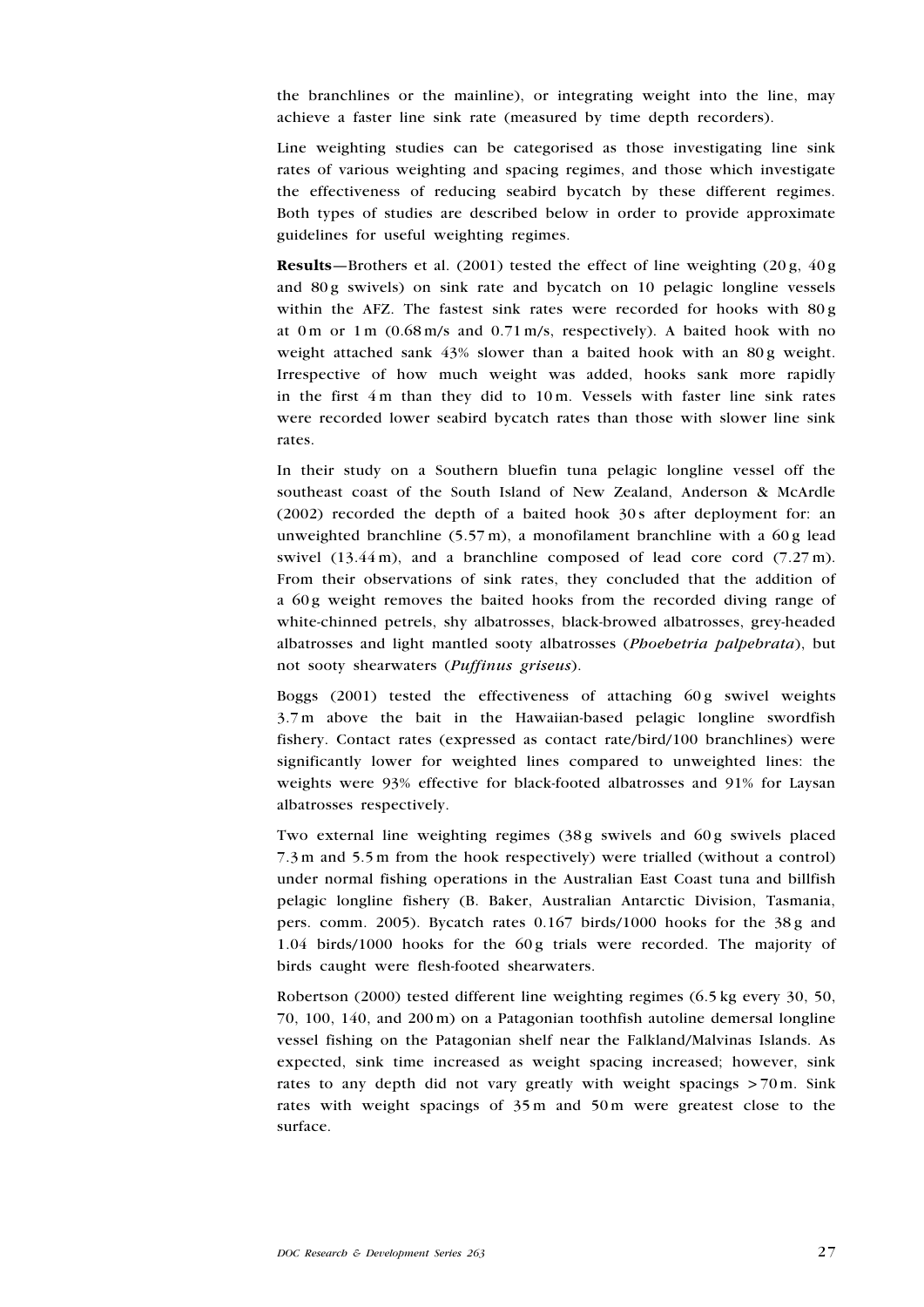Smith (2001) analysed line sink rates using external weighting (2.5 kg and 5 kg) and no weighting on a New Zealand ling demersal autoline fishing vessel working on the Chatham Rise. Line sink rate varied significantly between sampling positions; however, the maximum line weighting regime (5 kg/ 400 m) was not found to accelerate line sink rate on the vessel, suggesting that weights would need to be added at much closer intervals  $(e.g. 40 \text{ m})$ (Smith 2001).

Results from a study investigating weight regimes (4.25, 8.5, and 12.75 kg attached at 40 m intervals) on a Spanish-rigged demersal longline for the toothfish fishery around South Georgia, reported a significant reduction in seabird mortality when 8.5 kg was used compared to 4.25 kg, but no further significant reduction when 12.75 kg was used (Agnew et al. 2000).

Melvin, Parrish, Dietrich et al. (2001) reported variable effects of weighted gear on seabird bycatch when tested in the Alaskan cod (10 lb/90 m) and sablefish  $(0.5 \text{ lb}/11 \text{ m})$  demersal longline fisheries. In the first year of the trial, adding weight to gear significantly reduced seabird bycatch relative to no deterrent by 37% and 76% for the sablefish and cod fisheries respectively. However, in the second year of the trial, the addition of weights did not improve the already high bycatch reduction of paired-BSLs (Melvin, Parrish, Dietrich et al. 2001).

The effectiveness of integrated weight  $(IW)$  (50 g lead/m) in reducing whitechinned petrel and sooty shearwater mortality was tested in the New Zealand ling demersal autoline longline fishery off Solander Island, New Zealand during October/November 2002 and 2003 (Robertson, McNeill et al. 2004). When using IW compared to unweighted (UW) line, a 98.7% (in 2002) and 93.5% (in 2003) reduction in mortality of white-chinned petrels was recorded. For sooty shearwaters, a 100% and 60.5% reduction in mortality was recorded during 2002 and 2003 respectively. Catch rates of ling and non-target fish species were not affected by use of IW lines (Robertson, McNeill et al. 2004).

Using two different vessels, Robertson, McNeill et al. (2004) recorded line sink rates of UW silver line, IW silver line and IW polyester line in the New Zealand ling demersal autoline longline fishery off of Solander Island and the Patagonian toothfish demersal longline fishery around Heard Island. While there was no difference in sink rates between vessels, there was a statistically significant difference between line types: the mean sink rate for UW silver was  $0.11 \pm 0.02$  m/s, for IW silver  $0.24 \pm 0.02$  m/s, and for IW polyester  $0.27 \pm 0.02$  m/s. However, adding external weights to unweighted lines resulted in a sink profile similar to IW lines.

#### Costs/problems—

- Concern for crew safety when using added external weights (Brothers et al. 2001; Melvin, Parrish, Dietrich et al. 2001; Anderson & McArdle 2002). •
- Increased risk of a potentially harmful compound (lead weighting, either external or integrated) accumulating in the marine environment.
- Increased cost due to the extra swivels/weights (Brothers et al. 2001).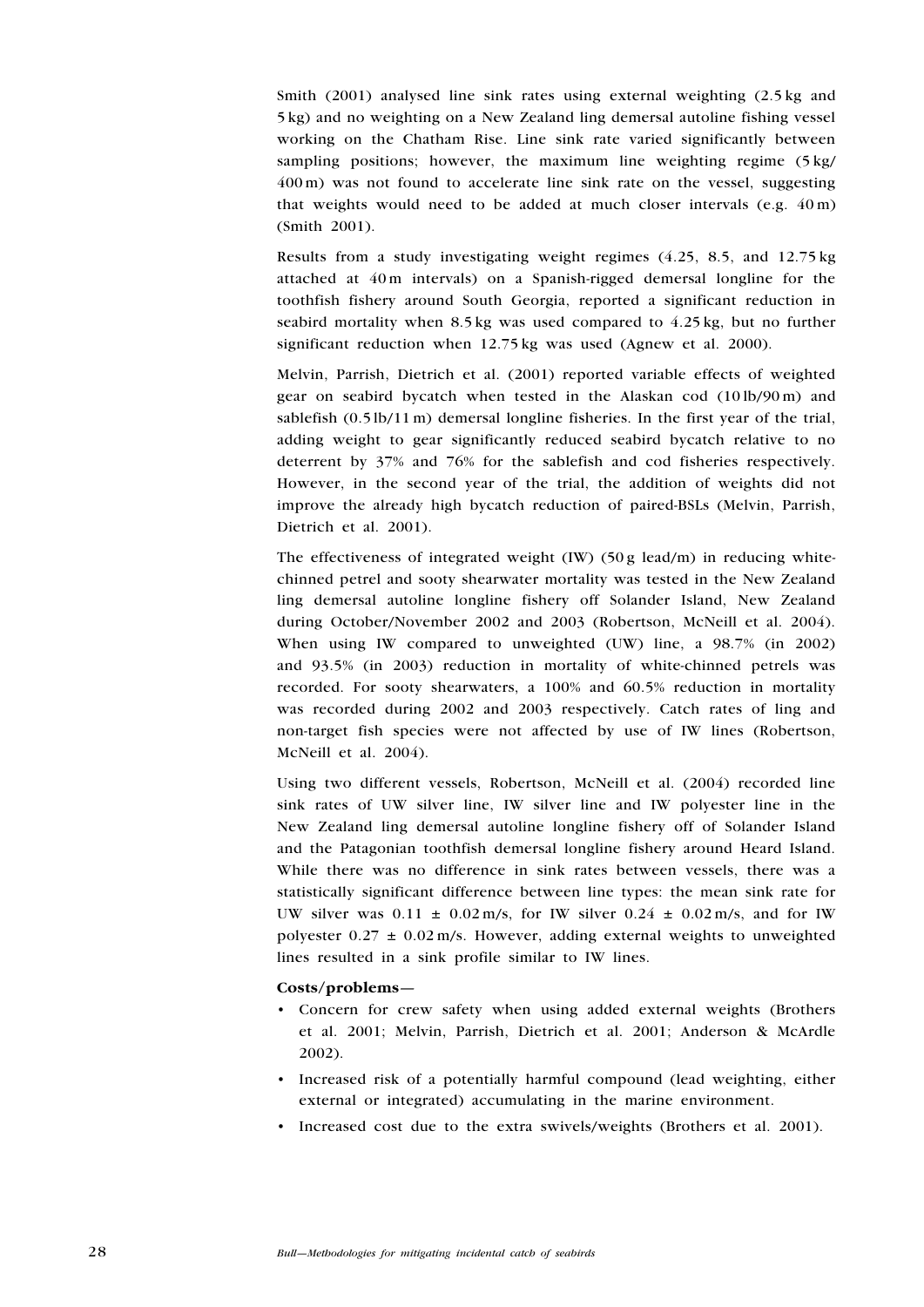- Extra cost due to increased loss of weights when external weights attached close to the hook are cut by bycatch (especially sharks) (Brothers, Cooper et al. 1999).
- Variable results regarding the effectiveness recorded in the Alaskan demersal longline fishery (Melvin, Parrish, Dietrich et al. 2001).

#### Benefits—

- Reduced seabird bycatch in demersal and pelagic longline fisheries (Agnew et al. 2000; Boggs 2001; Robertson, McNeill et al. 2004).
- Lead core line is safe for crew to use (Anderson & McArdle 2002). •
- Appropriate weighting can keep hooks in the right depths (i.e. similar to those that fish forage) for longer, improving catch potential in both demersal and pelagic fisheries (Brothers et al. 2001; Melvin, Parrish, Dietrich et al. 2001). •
- Catch rates of target and non-target fish species were not affected by use •of IW lines (Robertson, McNeill et al. 2004).

#### Line shooters

Method—Setting a demersal longline under tension may result in hooks remaining on the surface and accessible to seabirds for a longer period (Sullivan 2004). A line shooter sets the line without tension, enabling the line to set closer to the vessel and, perhaps, increases the sink rate (Melvin, Parrish, Dietrich et al. 2001; Løkkeborg & Robertson 2002). This device consists of a pair of hydraulically operated wheels that pull the line through the auto-baiter, delivering the line slack into the water.

Results—The results of the Mustad Company line shooter trials in the Norwegian and Alaskan demersal longline fisheries have shown remarkably varying results with regards to reducing seabird bycatch (Melvin, Parrish, Dietrich et al. 2001; Løkkeborg & Robertson 2002). Løkkeborg & Robertson (2002) reported a reduction (though not significant) in the number of seabirds caught when using a line shooter (32 birds caught using no mitigation device, 13 in sets with the line shooter). Lines set with the shooter reached 3 m depth in 22.6  $\pm$  4.1 s (mean  $\pm$  SD) compared to 26.6  $\pm$  7.3 s without the shooter (i.e. 15% faster). However, sinking rates were similar beyond 3 m depth (Løkkeborg & Robertson 2002). In contrast, Melvin, Parrish, Dietrich et al. (2001) reported total seabird catch per unit effort (including short-tailed shearwaters *Puffinus tenuirostris*) significantly increased, by 54%, when a line shooter was used compared to sets made with out the shooter.

Observations were made on the FV Avro Chieftain while using a line setter in the Ross Sea in conjunction with IW line, with the aim of trying to sink the IWL at the CCAMLR requirement of 0.3 m/s, without adding weights. Sink rates were monitored as per CCAMLR requirements. Using bottle test sink rates, the sink rates were found to exceed 0.7 m/s (over twice the required CCAMLR sink rate at that time) and approached 2 m/s. More accurate sink trials were planned to assess the profile of the sink rate using time depth recorders, however these were never performed as CCAMLR altered the sink rate to one that was achievable without using the line setter when using IW line (M. McNeill, Sealord Group, New Zealand, pers. comm. 2005).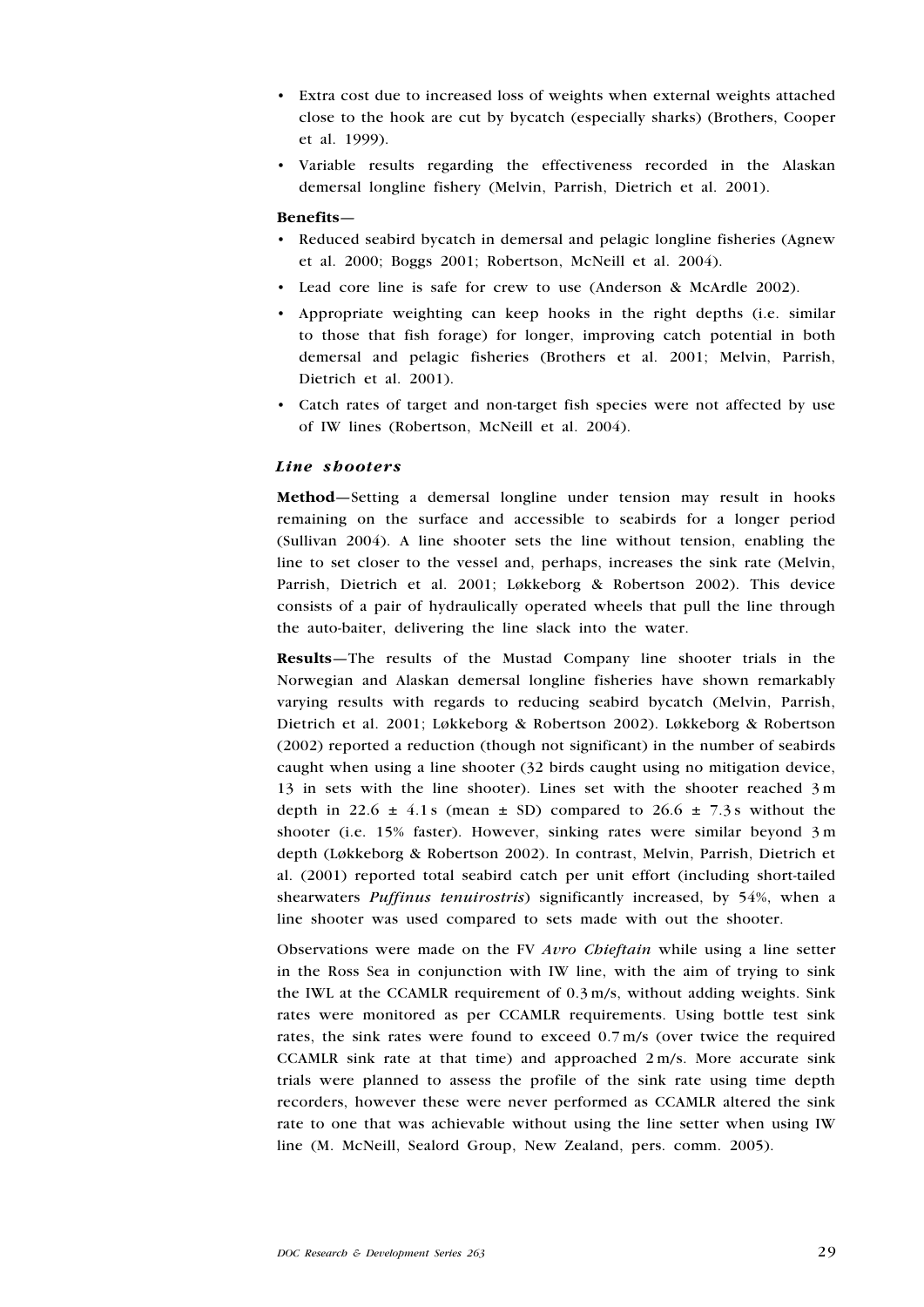#### Costs/problems—

- Line shooters increased seabird bycatch in the Alaskan cod demersal longline fisheries (Melvin, Parrish, Dietrich et al. 2001).
- Require additional crew to set gear (Melvin, Parrish, Dietrich et al. 2001).
- Variable results achieved in trials (Melvin, Parrish, Dietrich et al. 2001; Løkkeborg & Robertson 2002).

Benefits—Target fish catch rate did not vary when using a line shooter compared to not using one (Løkkeborg & Robertson 2002).

#### Bait condition

Method—The condition of the bait (frozen v. thawed, swim-bladder inflated v. deflated) can influence its buoyancy and, therefore, availability to birds (Brothers, Cooper et al. 1999).

Results—Results from an experiment assessing the sink rates in a tank of stationary salt water found that bait size (large v. small); bait condition (frozen v. thawed); and bait species—mackerel scad (Decapterus macarellus) v. chub mackerel (Scomber japonicus) v. Japanese pilchard (Sardinops melanostichus) v. squid (Todarodes pacificus)—had significant effects on sink rates (Brothers et al. 1995). Bait condition had the most powerful effect, with thawed baits sinking and frozen baits floating. Fish with inflated swim bladders were the exception, floating even when they were thawed. Sinking bait with inflated swim bladders may be achieved by adding a 20-g lead sinker or swivel to a baited hook (Brothers et al. 1995).

Analyses of observer data from New Zealand domestic and Japanese pelagic tuna longlining in the New Zealand EEZ and for Japanese pelagic longliners fishing in the AFZ, have reported reduced seabird bycatch (only in the summer for the AFZ data) when using thawed bait compared to using frozen or poorly thawed bait (Duckworth 1995; Klaer & Polacheck 1998; Brothers, Gales et al. 1999).

Contrary to previous studies, a study by Anderson & McArdle (2002) using squid baits, recorded partially thawed baits sinking faster than thawed ones. These results provide further support for Brothers et al. (1995) suggestion that sink rates may vary between bait species.

#### Costs/problems—

- Thawed baits detach from the hooks more easily than frozen ones when they are thrown from the ship (Brothers, Cooper et al. 1999).
- Inadequate thawing facilities on many vessels lead to inconsistency in the thaw state of bait (Brothers, Cooper et al. 1999).
- Possible costs of installing thaw racks incorporating a sprinkler system (Brothers, Cooper et al. 1999).
- Applicable only to pelagic longlining.

#### Benefits—

Thawed baits are easier than frozen to apply to hooks (Brothers, Cooper •et al. 1999).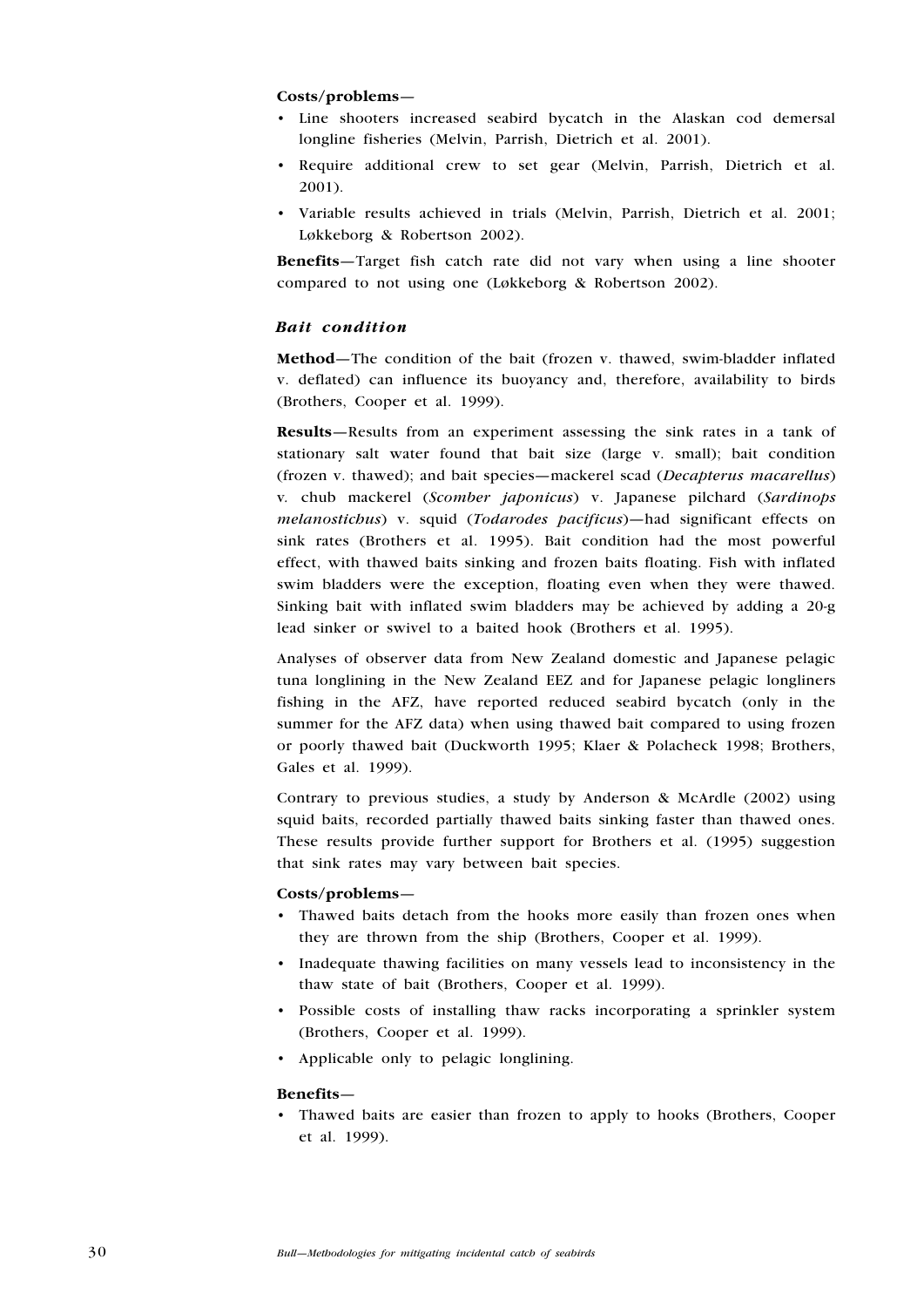- Handling thawed rather than frozen bait reduces discomfort for crew (Brothers, Cooper et al. 1999).
- Reduction in bycatch recorded when using thawed bait compared to frozen or partially thawed bait (Duckworth 1995; Klaer & Polacheck 1998; Brothers, Gales et al. 1999).
- Bait size (large v. small), bait condition (frozen v. thawed), and bait species had significant effects on sink rates (Brothers et al. 1995).

#### Other devices

None of these alternative devices have been trialled to date. Methods designed to conceal bait include the bait spider (Patent filed No. 332935), smart lures, and hull-integrated underwater setting (Anon. 1998; Brothers, Cooper et al. 1999; Anon. 2000). Other untested deterrent methods include the Hose, the 'Brigette Bardot' laser gun, the Ultrasonix electronic protection bird scarer, and emitting smoke from refuse disposal incinerators (Brothers, Cooper et al. 1999; Crysell 2002). Frozen block bait or glazed bait has also been suggested for improving sink rates (Anon. 2000).

## 3.3 MITIGATION METHODS RELEVANT TO **TRAWLING**

## 3.3.1 Warp cable and third wire protection

#### Falkland Islands warp scarer

Method—A device is attached to the warps to create a protective area around the warp. It consists of a series of ring-style devices (joined by a length of square netting) with rollers installed to allow easy cable adjustment (including allowance of cable splices) (Sullivan, Brickle, Reid, Bone et al. 2004). From each ring a rope with reflective tape hangs to the sea, to scare birds from the warp (Sullivan, Brickle, Reid, Bone et al. 2004). The warp scarer is deployed after shooting the net and retrieved prior to hauling (Sullivan, Brickle, Reid, Bone et al. 2004).

Results—During a trial in the Falkland Islands pelagic finfish trawl fishery, lower mortality rates (bird deaths/h) were recorded for the warp scarer (0.06 deaths/h) compared to the control with no mitigation device (0.76 deaths/h) (Sullivan, Brickle, Reid, Bone et al. 2004). In comparison to the control, the warp scarer significantly reduced total contacts (6.14 contacts/h compared to 58.34 contacts/h) and heavy contacts (0.93 contacts/h compared to 17.46 contacts/h). The one mortality recorded during the warp scarer trial occurred during shooting (i.e. before the device was deployed).

#### Costs/problems—

- Seabird mortalities may occur as the device is deployed after shooting and retrieved before hauling (Sullivan, Brickle, Reid, Bone et al. 2004).
- Costs approximately US \$800.00 (Sullivan, Brickle, Reid, Bone et al. 2004). •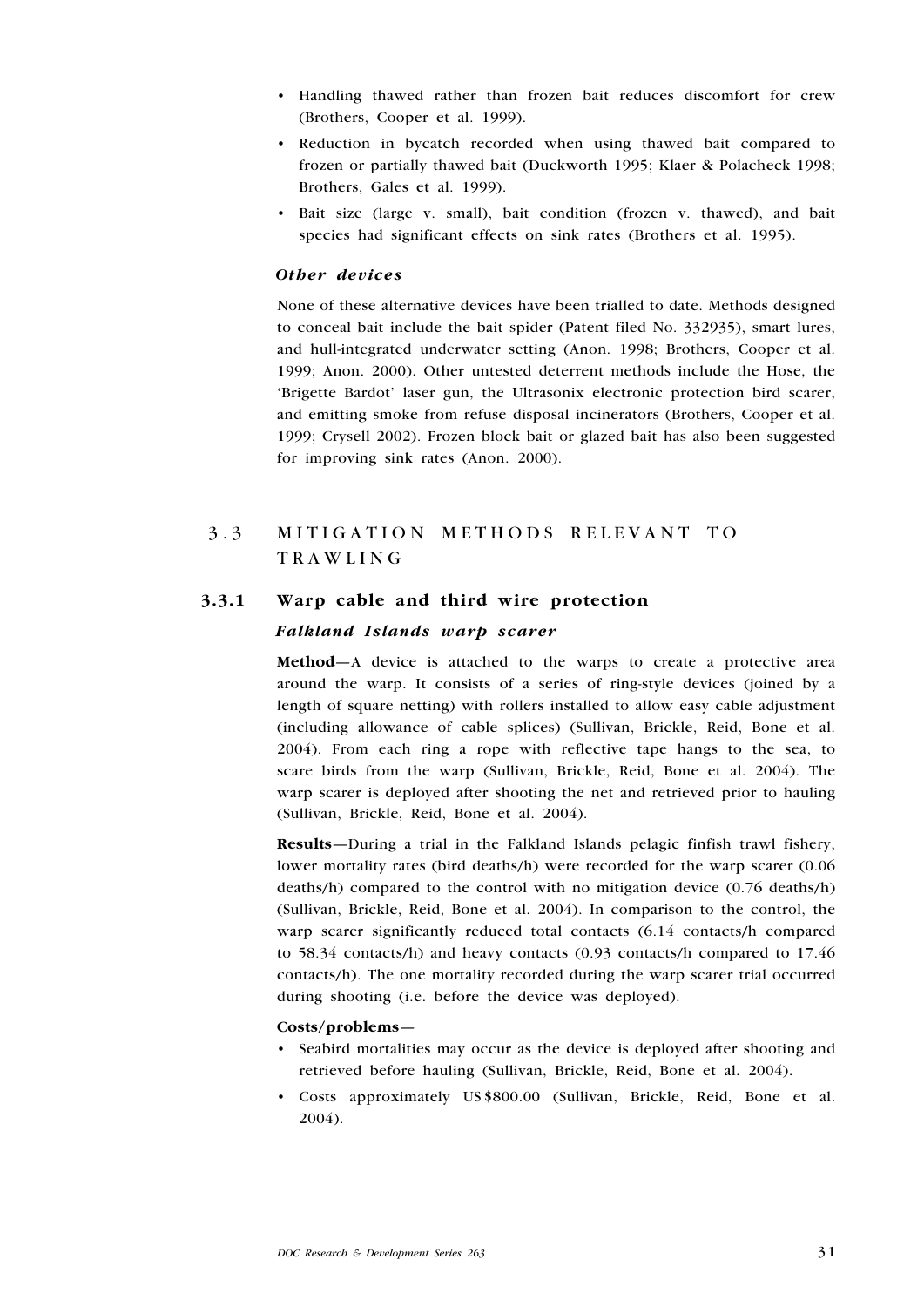Crew safety concerns, as a crew member must reach outboard of the • stern of the vessel during deployment (Sullivan, Brickle, Reid, Bone et al. 2004).

#### Benefits—

- Significant reduction in heavy and total seabird contacts with the trawl warps (Sullivan, Brickle, Reid, Bone et al. 2004).
- Requires little storage space (Sullivan, Brickle, Reid, Bone et al. 2004).
- No costs associated with fitting (Sullivan, Brickle, Reid, Bone et al. 2004).
- Easy to maintain and replace (Sullivan, Brickle, Reid, Bone et al. 2004). •

#### Bird-scaring lines

Method—In order to provide protection over both warp cables on a trawler, Sullivan, Brickle, Reid, Bone et al. (2004) used two BSLs: one attached to a side arm that reached 2 m outboard from the stern of the vessel on the side with the discharge chute, and the other line attached to the rail in the centre of the fantail (the deck level above the trawl deck). On trawlers, BSLs are generally deployed after shooting and retrieved prior to hauling (Sullivan, Brickle, Reid, Bone et al. 2004).

Results—No mortalities were recorded during BSL trials in Falkland Islands pelagic finfish trawl fishery, compared to 0.76 mortalities/h with no mitigation device. Mortalities were recorded for black-browed albatross, southern giant petrels (Macronectes giganteus) and cape petrel (Sullivan, Brickle, Reid, Bone et al. 2004). Total contact rates were significantly reduced when using the BSL  $(1.00 \text{ contacts/h})$  compared to no BSL  $(58.34 \text{ contacts/h})$ , as were heavy contacts (BSL—0.29 contacts/h; no BSL—17.46 contacts/h) (Sullivan, Brickle, Reid, Bone et al. 2004).

Anecdotal observations were collected by Melvin et al. (2004) to determine the relative merits of single- and paired-BSLs in the Bering Sea pollock (Theragra chalcogramma) trawl fishery. Short-tailed shearwaters and northern fulmar (Fulmarus glacialis) were the most abundant seabirds throughout the trial. In most configurations, BSLs virtually eliminated seabird air and water contacts with the third wire: 16.04 contacts/h were recorded with no deterrent, compared to 0.8 contacts/h with the paired-BSLs and 4.72 contacts/h with the single-BSL.

Observations and data collected from vessels in the South Georgia icefish trawl fishery did not indicate a significant reduction in bycatch while using BSLs (Hooper et al. 2003).

## Cost/problems—

- Approximately US \$40.00 (Sullivan, Brickle, Reid, Bone et al. 2004).
- Mortalities may still occur when the device is deployed after shooting and retrieved before hauling (Sullivan, Brickle, Reid, Bone et al. 2004).
- More work is needed to ensure BSLs track predictably and to minimize the potential for fouling on gear during haulbacks (Melvin et al. 2004).

#### Benefits—

• Require little storage space (Sullivan, Brickle, Reid, Bone et al. 2004).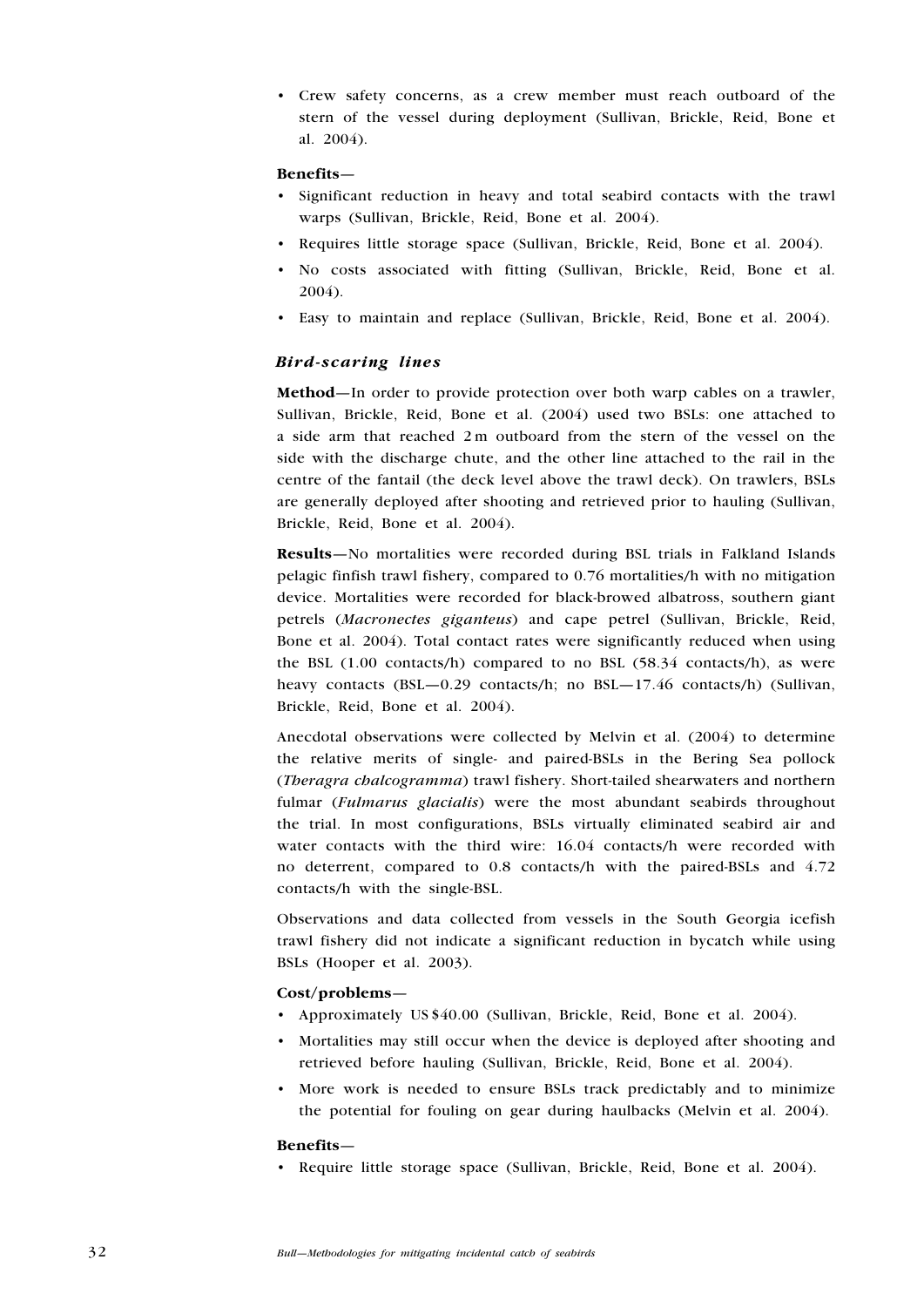- No costs associated with fitting (Sullivan, Brickle, Reid, Bone et al. 2004).
- Easy to maintain and replace (Sullivan, Brickle, Reid, Bone et al. 2004).
- Simple to deploy, only requires buoys to be thrown in to the water (Sullivan, Brickle, Reid, Bone et al. 2004).
- The use of two BSLs appears to provide protection for both warp cables (Sullivan, Brickle, Reid, Bone et al. 2004).
- Shown to reduce seabird mortalities (Melvin et al. 2004; Sullivan, Brickle, Reid, Bone et al. 2004).
- Relatively inexpensive compared to other mitigation methods.

#### Boom array and buoy line

Method—A boom is deployed on which mooring lines run from the boom to the water into the discharge plume (Melvin et al 2004). A buoy can also be tied on a line from the rail forward of the stern so that it also floats in the discharge plume (Melvin et al. 2004).

Results—During a pilot test of a boom array and buoy line in the Bering Sea pollock trawl fishery, no contacts were recorded when either method were deployed; however, the buoy was less effective than the boom at keeping birds from nearing the warp (Melvin et al. 2004).

#### Benefits—

- The multiple lines of the boom array excluded birds from an area of the discharge plume (Melvin et al. 2004).
- Boom array could be maintained in the area outboard of the wire (Melvin et al. 2004).
- Boom array could be permanently deployed with no negative effect on deck crew operations (Melvin et al. 2004).

#### Snatch block

Method—In order to have the third wire enter the water as close to the stern as possible, it can be run through a snatch block directly below the third wire block (see fig. 1 in Melvin et al. 2004).

Results—Observations were collected anecdotally by Melvin et al. (2004) to determine the relative merits of the snatch block in the Bering Sea pollock trawl fishery as a third wire mitigation method. The contact rate was lower when the snatch block (1.0 contacts/h) was used compared to no deterrent (16.04 contacts/h).

#### Costs/problems—

- Retrofitting of vessels would be required (Melvin et al. 2004).
- Adds wear to the third wire which is expensive to replace (Melvin et al. 2004).

Benefits—The snatch block resulted in less of the third wire being exposed, and consequently interactions with seabirds were reduced (Melvin et al. 2004).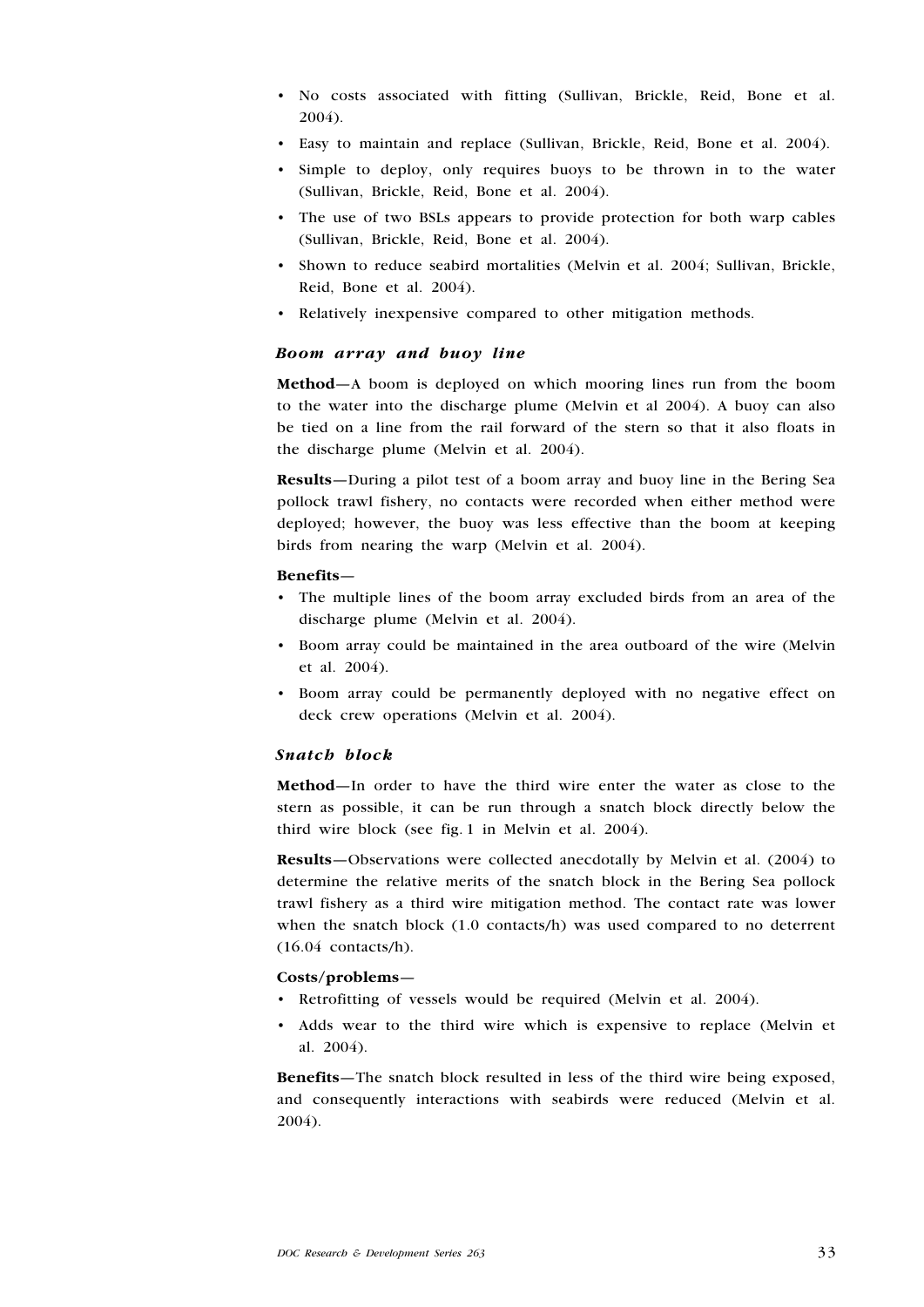#### Third wire scarers

Method—Scarer devices (four options) were attached directly to the third wire (see figs 2 and 4 in Melvin et al. 2004) to reduce the likelihood of birds approaching the danger area around the third wire.

Results—Anecdotal observations made by Melvin et al. (2004) in their pilot tests in the Bering Sea pollock trawl fishery, reported that all but one third wire scarer were effective at reducing seabird strikes.

## Costs/problems—

- All the third wire scarers tested were difficult to deploy and manage (Melvin et al. 2004).
- The devices created potentially unsafe conditions for the deck crew (Melvin et al. 2004).
- During retrieval, care had to be taken to keep them clear of fouling the third wire block (Melvin et al. 2004).

Benefits—Appeared to be effective at reducing seabird strikes (Melvin et al. 2004).

## Bird baffler

Method—The bird baffler consists of a tower fitted to each of the two quarters of the stern gantry. To deploy it, two steel arms (one aft of the stern and one outboard), with ropes and plastic cones at the seaward end are lowered from each tower (Sullivan, Brickle, Reid, Bone et al. 2004).

Results—During a trial in the Falkland Islands pelagic finfish trawl fishery, lower mortality rates were recorded for the Brady Baffler (Patent pending 508603) (0.07 deaths/h) compared to the control (no mitigation device; 0.76 deaths/h) (Sullivan, Brickle, Reid, Bone et al. 2004). Mortalities were recorded for black-browed albatross, southern giant petrels and cape petrels. While the baffler reduced heavy contacts compared to the control (9.71 contacts/h and 17.46 contacts/h respectively), the rates of total contacts did not differ significantly between the two (44.78 contacts/h and 58.34 contacts/h respectively) (Sullivan, Brickle, Reid, Bone et al. 2004).

To date, there are no published studies from New Zealand trawl fisheries proving that bird bafflers significantly reduce seabird bycatch and interactions with fishing gear. New Zealand Ministry of Fisheries observer data collected from the Auckland Island squid trawl fishery (2004/05) recorded a reduction in heavy bird contacts with the warps when a bird baffler was used. However, because this observed baffler effect was largely associated with their use by particular vessels, it may have been an artefact (Abraham 2005). Analysis of New Zealand Ministry of Fisheries observer data for squid trawling over three seasons (2002/03, 2003/04, 2004/05) has shown that the use of bird bafflers as a mitigation measure does not significantly reduced seabird bycatch (ANOVA,  $P = 0.767$ ) (Conservation Services Programme unpubl. data). There is also a great variation in the design and deployment of bird bafflers in this fishery (W. Norden, DOC, pers. comm. 2005).

#### Costs/problems—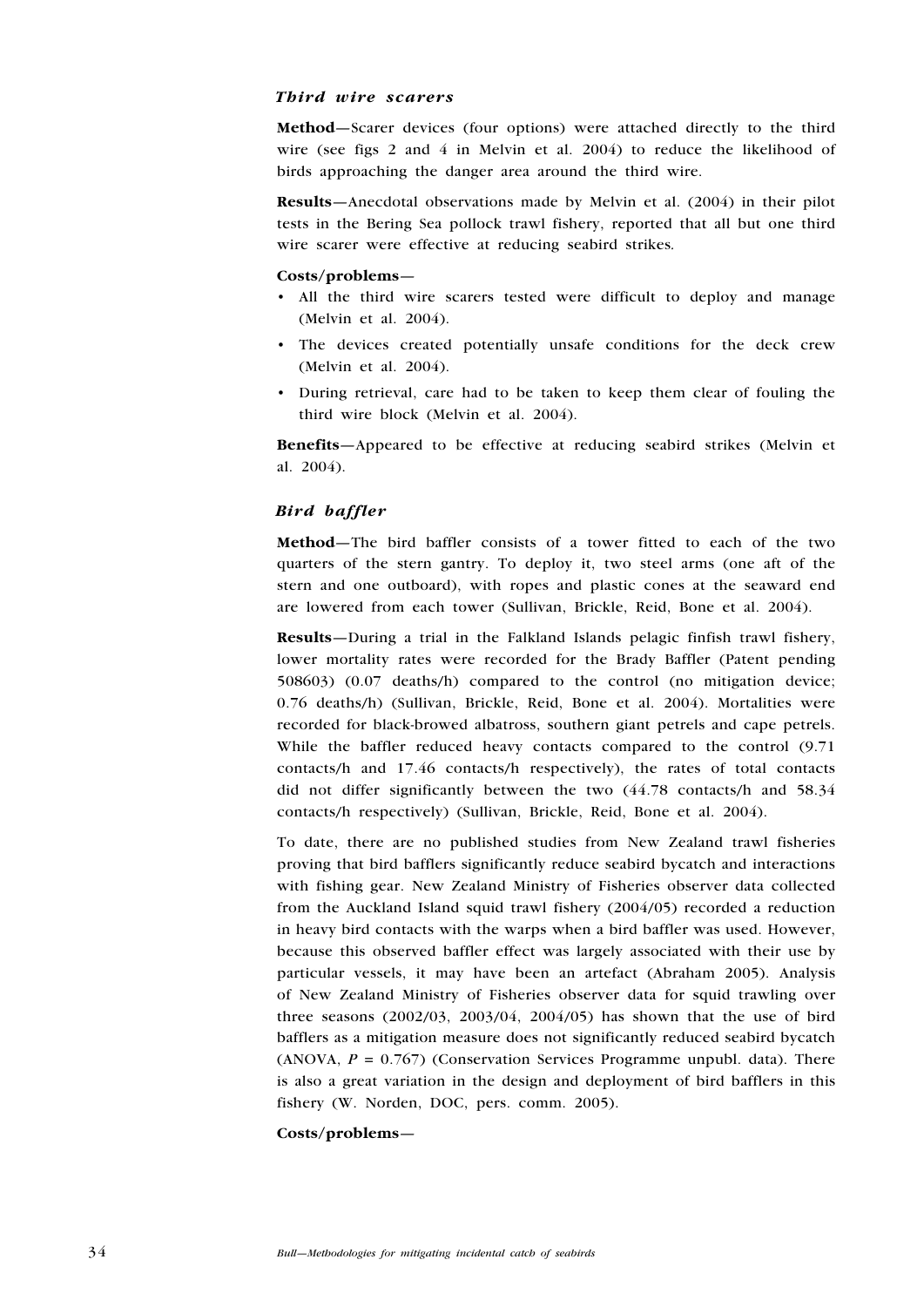- Each baffler costs approximately US \$4800 plus fitting costs (Sullivan, Brickle, Reid, Bone et al. 2004).
- Do not provide as much protection to the warp cables as BSLs or warp scarers (Sullivan, Brickle, Reid, Bone et al. 2004).
- Use over 3 years of fishing in the New Zealand squid trawl fishery did not significantly reduce seabird bycatch (Conservation Services Programme unpubl. data).
- Great variability in the design and deployment of bird bafflers may influence their effectiveness. •

#### Benefits—

- Reduction in heavy seabird contacts and mortalities recorded during trials at the Falkland Islands compared to using no mitigation device (Sullivan, Brickle, Reid, Bone et al. 2004). •
- Can be set at the beginning of a fishing trip and retrieved at the end of the trip or in extreme weather (Sullivan, Brickle, Reid, Bone et al. 2004).

### Fish oil

Method—Oil is extracted from bycatch fish species is dispensed over the stern, creating a slick in the water behind the vessel (see also section 3.2.2— Fish oil).

Results—Melvin et al. (2004) collected anecdotal observations regarding the effectiveness of pollock oil as a seabird deterrent in the Bering Sea pollock trawl fishery. The pollock oil appeared to dramatically exclude seabirds from the discharge plume for a considerable distance  $(>100 \,\mathrm{m})$  behind the vessel for at least 30 min post-application. Before the oil was applied, 13 birds/ min were observed feeding at the periphery of the plume and 1.5/min from within the plume; after application, 1.2 birds/min fed from the periphery and zero birds fed within the plume (Melvin et al. 2004).

#### Costs/problems—

- Unknown effects of introducing large amounts of fish oil into the marine environment (Melvin et al. 2004; Pierre & Norden 2006).
- Unknown effects of fish oil on feather surface of the birds (Melvin et al. 2004; Pierre & Norden 2006).
- Discharge of fish oil is prohibited in the United States under the Clean Water Act (1972), and requires an application for a waiver to do further research to investigate the use of fish oil as a mitigation method.
- Unknown potential for habituation over time (Pierre & Norden 2006).

#### Benefits—

- Produced from fish bycatch or discards (Melvin et al. 2004; Pierre & Norden 2006).
- Birds appeared to be excluded from the discharge plume for a considerable distance  $(> 100 \text{ m})$  behind the vessel for at least 30 min post-application (Melvin et al. 2004). •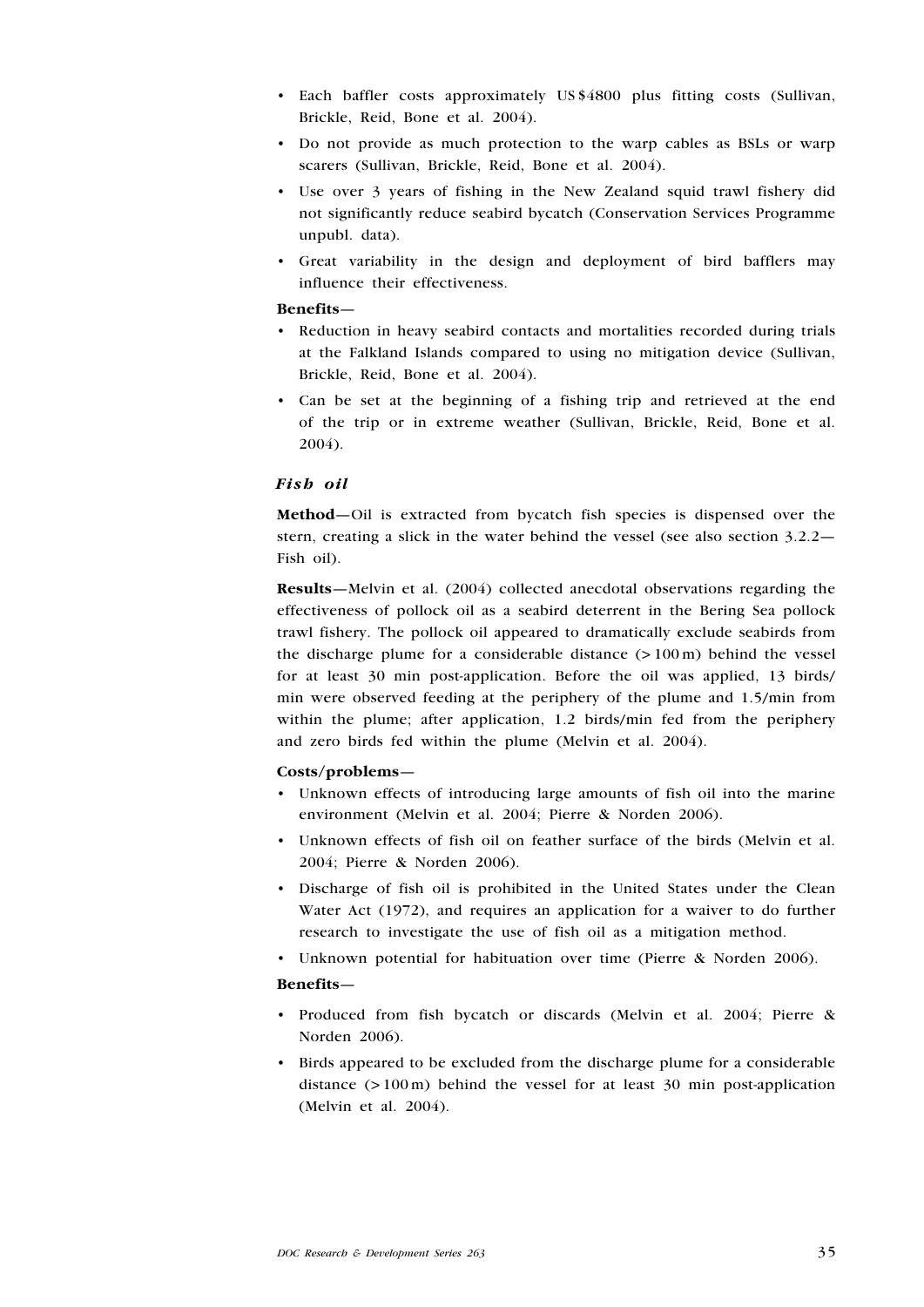## 3.3.2 Net protection/modification

## Net binding

Method—Net binding aims to reduce the time during which seabirds may interact with the net. It does so by preventing the mesh of the net opening once the tension created by the vessel is lost due to waves and swell action; and by increasing the sink rate of the net (Sullivan, Liddle et al. 2004). While the net is sinking, the net bindings are broken and the net is then spread as a result of the force of the water moving through the doors (Sullivan, Liddle et al. 2004).

Results—Sullivan, Liddle et al. (2004) trialled net binding in the South Georgia icefish (Champsocephalus gunnari) trawl fishery. Despite low seabird numbers during the trial, eight birds were caught on control trawls (three white-chinned petrels were entangled in the 200-mm mesh on a single shot), while no birds were caught during the binding trial. The binding remained in place as the net was deployed down the trawl ramp and as it extended astern, however, some bindings did in fact break earlier than intended (Sullivan, Liddle et al. 2004). Despite these problems, it was noted that the net appeared to sink faster than under normal operational conditions, and the bound sections of the net appeared to prevent meshes from opening and lofting (Sullivan, Liddle et al. 2004).

Costs/problems—In trials, the bindings broke, perhaps indicating the need for a stronger binding (Sullivan, Liddle et al. 2004).

#### Benefits—

- Based on limited observations, fewer birds were caught during when the net was bound (Sullivan, Liddle et al. 2004).
- Based on anecdotal observations, binding may increase the rate at which nets sink to fishing depths (Sullivan, Liddle et al. 2004).

#### Net weighting

Method—Weights can be added to the net to increase the sink rate or reduce the time at the surface, of the net upon deployment (Hooper et al. 2003).

Results—Observations and data were collected from three vessels in the South Georgia icefish trawl fishery, each trialling different methods of weighting the net (Hooper et al. 2003). The results did not clarify which weighting regime was most appropriate, and the different net designs possibly confounded results (Hooper et al. 2003). However, the use of footrope weighting resulted in the codend (the posterior section of the net where the catch is collected during the tow) submerging immediately on shooting, and was suggested as a likely avenue for future experimental work.

Costs/problems—Findings were inconclusive (Hooper et al. 2003).

Benefits—The codend immediately submerged on shooting when the footrope weighting was used (Hooper et al. 2003).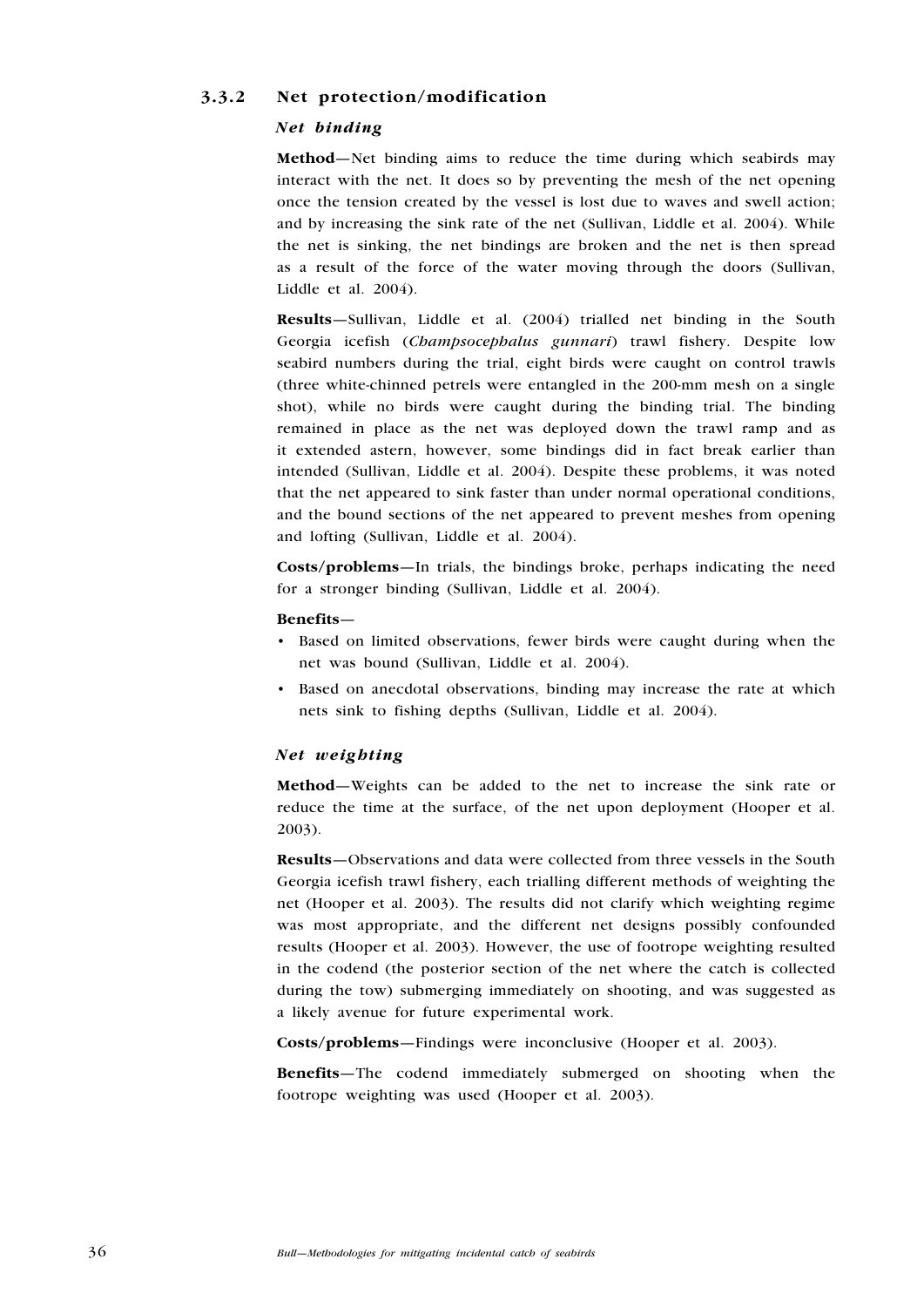## Night-setting

Method—Night-setting may reduce seabird mortality either because fewer birds are active at night, thus reducing the numbers of seabirds exposed to fishing operations, or because the birds have more difficulty seeing the fishing gear (Murray et al. 1993; Cherel et al. 1996; Barnes & Walshe 1997; Belda & Sánchez 2001).

Results—Analyses of Australian Fisheries Management Authority observer data from Australian trawlers operating around Macquarie Island and Heard and McDonald Islands showed no significant differences in the number of recorded contacts per hour during the night compared to during the day (Wienecke & Robertson 2002).

Observations and data collected from vessels in the South Georgia icefish trawl fishery showed that significantly more birds were caught on night shots (setting the net) (7 out of  $37$  shots) compared to day shots (3 out of  $145$ ) shots); however, there was no significant difference between the number of birds being caught during day or night hauls (bringing the net in) (Hooper et al. 2003). Even though the probability of catching birds was lower in the day, the number of birds caught was higher during the day compared to night (Hooper et al. 2003). A higher proportion of birds caught during the day time were albatrosses. Hooper et al. (2003) suggested further work was required in order to obtain a better understanding of the patterns of day and night catches they observed.

Costs/problems—No conclusive data on the effectiveness of night-setting currently available.

### Other devices

These methods have not been formally trialled. Based on observations and data collected from vessels in the South Georgia icefish trawl fishery, Hooper et al. (2003) believed that different species are vulnerable to different mesh sizes: 120–200 mm mesh for white-chinned petrels, and 200–800 mm mesh for grey-headed and black-browed albatrosses. To prevent birds from approaching the mesh part of the net (to which they are vulnerable to interactions with), Hooper et al. (2003) suggested placing a small mesh top chafer over the area. Another factor that Hooper et al. (2003) believed influenced the likelihood of catching birds was net cleanliness, however their data did not statistically support the concept.

## 3.4 GILLNETTING

### 3.4.1 Visual alerts

Method—Fishing nets are modified to incorporate visible panels, acting as visual alerts to seabirds, in order to decrease their chances of entanglement.

Results—Trials were undertaken in the coastal salmon drift gillnet fishery in Puget Sound (Washington, USA) to test traditional monofilament nets modified with visual alerts (highly visible netting) at one of two depths (the upper 20 and 50 meshes of the nets) (Melvin et al. 1999). Relative to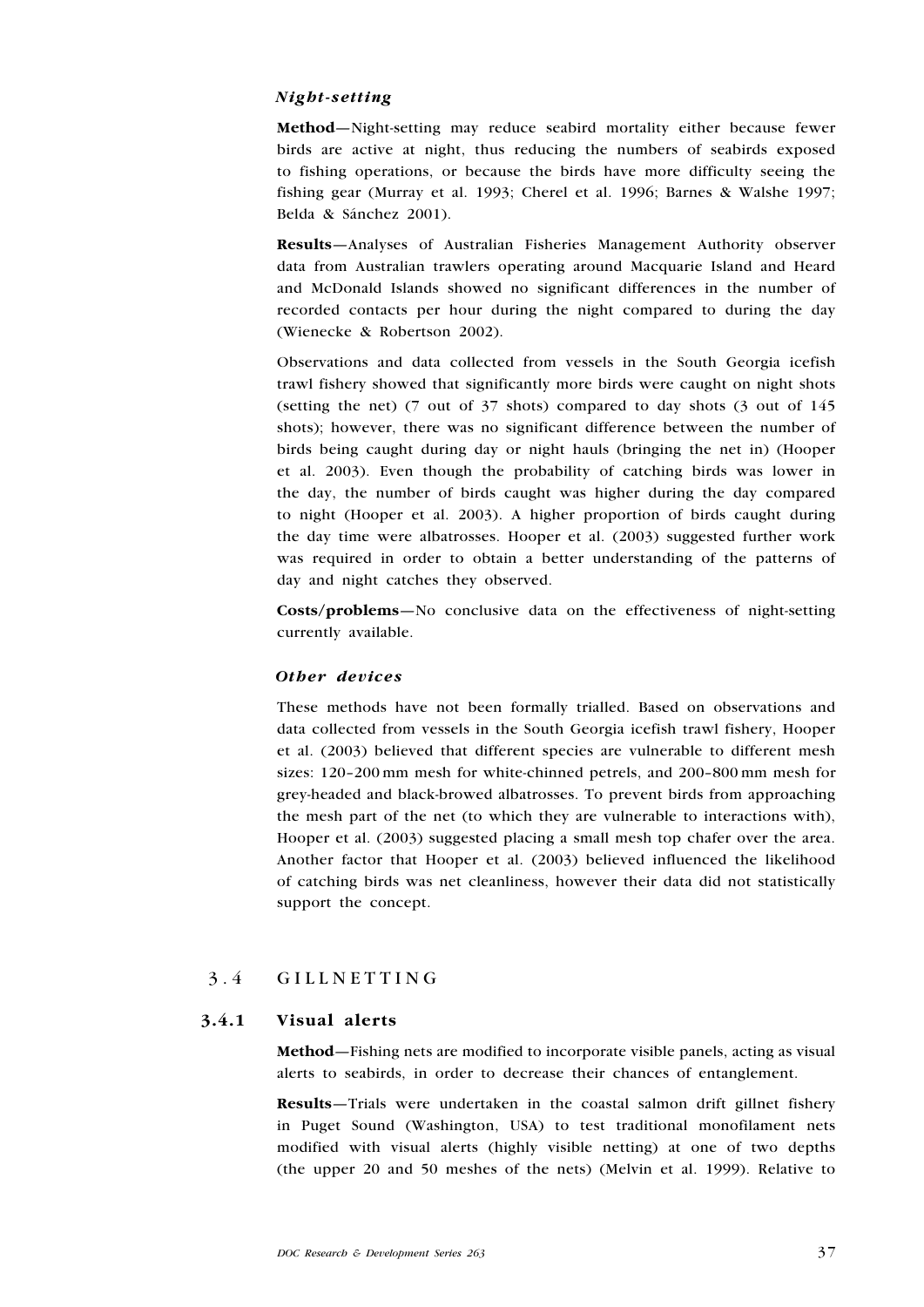monofilament controls, common murre *(Uria aalge)* bycatch was reduced by 40% in the 50-mesh, and by 45% in the 20-mesh, visual alert nets. However, rhinoceros auklet (Cerorhinca monocerata) bycatch was reduced (by 42%) only in the nets with visual alerts in the upper 50 meshes.

Costs/problems—Visible panels in the upper 50 meshes significantly reduced the rate of sockeye salmon (Oncorhynchus nerka) catch rates by more than 50% (Melvin et al. 1999).

#### Benefits—

- Visible panels (upper 20 meshes) maintained fishing efficiency for sockeye (Melvin et al. 1999).
- Visible panels (upper 20 and 50 meshes) significantly reduced common murre bycatch by 45% and 40% respectively (Melvin et al. 1999).
- Visible panels (upper 50 meshes) reduced rhinoceros auklet bycatch by 42% (Melvin et al. 1999). •

## 3.4.2 Pingers

Method—Fishing nets are modified to incorporate acoustic alerts in order to decrease the chances of entanglement of seabirds.

Results—Trials were undertaken in the coastal salmon drift gillnet fishery in Puget Sound (Washington, USA) to test traditional monofilament nets modified with acoustic alerts (pingers) (Melvin et al. 1999). Compared to the traditional monofilament net, pingers reduced common murre bycatch at rates by 50%, but had no notable effect on rhinoceros auklet bycatch.

Costs/problems—Did not reduce rhinoceros auklet bycatch (Melvin et al. 1999).

#### Benefits—

- Did not compromise fishing efficiency (Melvin et al. 1999).
- Significantly reduced common murre bycatch at rates by 50% (Melvin et al. 1999).

## 3.4.3 Time of setting

Method—By obtaining an understanding of the patterns of abundance of both target and bycatch species, fishing operations can be adjusted (i.e. time of setting altered) to minimise chances of bycatch events without reducing target species catch rates (Melvin, Parrish & Conquest 2001).

Results—Melvin, Parrish & Conquest (2001) found that in the coastal salmon drift gillnet fishery in Puget Sound (Washington, USA), the time of day significantly influenced both target species catch rates (sockeye salmon  $P \leq$ 0.001) and seabird entanglements (rhinoceros auklets  $P < 0.001$ ; common murres  $P < 0.001$ ). Common murre entanglements were higher at both dawn and dusk (compared to during the day), while both sockeye salmon catch and auklet entanglements were highest at dawn (Melvin, Parrish & Conquest 2001).

Costs/problems—An extensive knowledge of the temporal patterns (often variable) of seabird and target fish species abundances is required.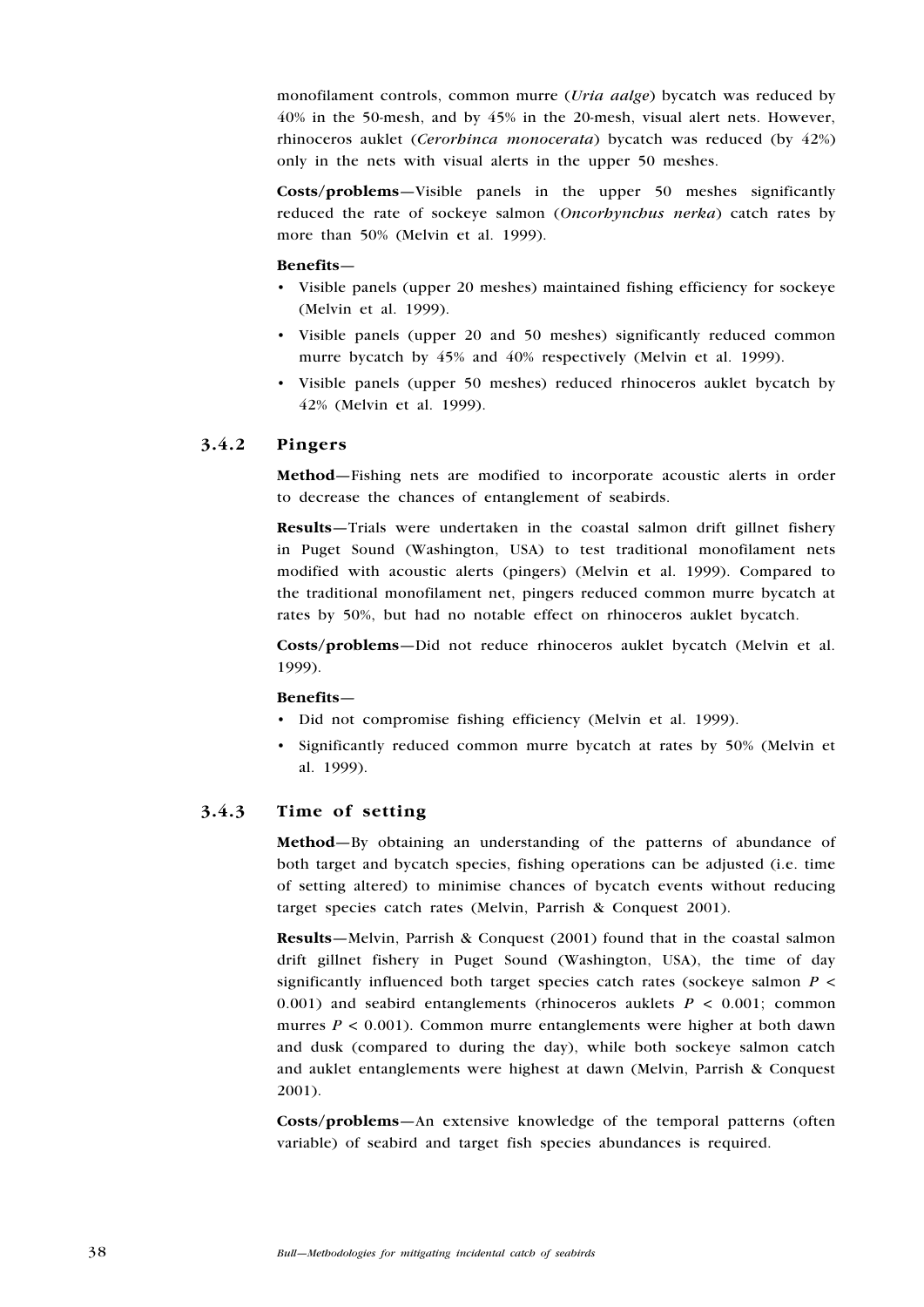Benefits—Potential to alter target fish species and non-target species catches rates (Melvin, Parrish & Conquest 2001).

## 3.4.4 Sub-surface drift gillnet

Method—The depth at which nets are set is increased to reduce bycatch and interactions between seabirds and fishing nets.

Results—Hayase & Yatsu (1993) found that in the Japanese high-seas drift gillnet fishery for flying squid (Ommastrephes bartrami), seabird entanglements (including sooty and short-tailed shearwaters) were significantly reduced in nets submerged 2 m below the surface compared to surface nets. There was no significant difference in the bycatch rate of other non-target species (northern fur seal, *Callorbinus ursinus*; small cetaceans and sea turtles) when sub-surface nets were used, however fishing efficiency was reduced by up to 95% (Hayase & Yatsu 1993).

Costs/problems—Fishing efficiency reduced by up to 95% (Hayase & Yatsu 1993).

Benefits—Seabird entanglements were significantly reduced (Hayase & Yatsu 1993).

## 3.5 COMPARATIVE STUDIES

A growing number of studies are now taking a comparative approach when testing for the most efficient method to mitigate against bycatch. To date, comparative studies have been undertaken for a number of mitigation methods relevant to longline, trawl and gillnet fisheries. These comparative studies are discussed (by fishery type) below.

## 3.5.1 Longlining

Boggs (2001) assessed the efficiency of blue-dyed bait, line weighting and BSL as mitigation measures in the Hawaiian swordfish pelagic longline fishery. All of the deterrent treatments had significantly lower contact rates for blackfooted albatross and Laysan albatross than the control treatment; however statistical tests did not indicate that any of the deterrents was significantly better than any other. The effectiveness of the deterrents was calculated as the percentage reduction in contact rates (expressed as contact rate/bird/100 branch lines) in comparison with controls (no deterrents). The BSL was 75% and 77% effective black-footed albatross and Laysan albatross respectively; the blue-dyed bait was 95% and 94% effective; and weights were 93% and 91%.

A comparative assessment between four experimental mitigation devices (6.5-m and 9-m underwater setting chutes, side-setting, blue-dyed bait) was undertaken in the Hawaiian tuna and swordfish pelagic longline fishery (Gilman, Boggs et al. 2003). Based on mean contact and capture rates, sidesetting was the most effective (significantly) treatment tested when used with both Hawaii longline tuna and swordfish gear. Blue-dyed bait was less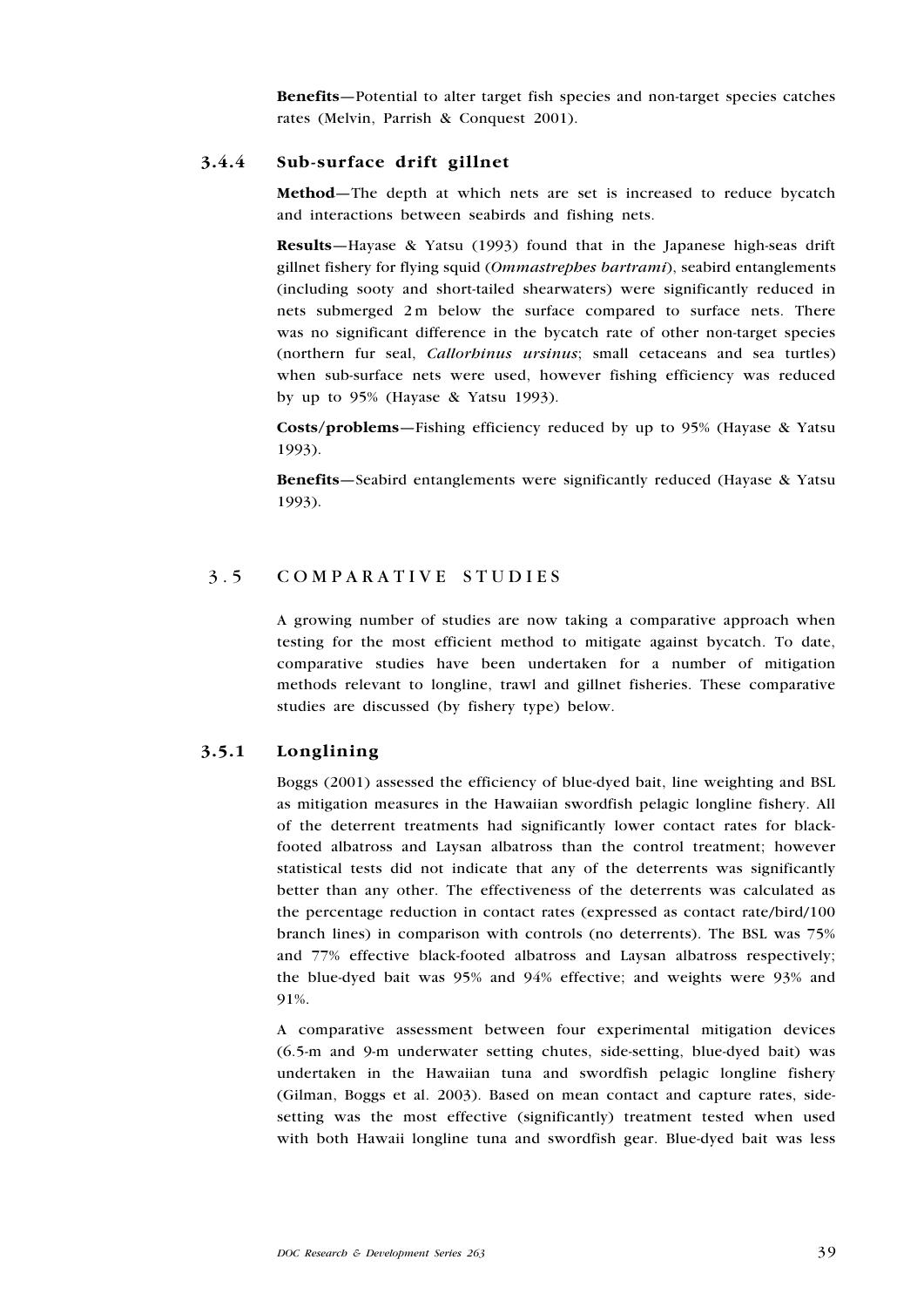effective (significantly in some cases) at avoiding bird interactions than either side-setting or the underwater chutes (Gilman, Boggs et al. 2003).

Trials at sea under normal fishing conditions showed a significant difference in the effectiveness of reducing seabird bycatch in North Atlantic demersal autoline longline fishery when using a BSL and the underwater setting funnel developed by the Mustad Company; lines set without any devices caught 99 birds (1.75 birds/1000 hooks), lines set through the funnel caught 28 birds (0.49 birds/1000 hooks), and lines set with the BSL caught two birds (0.04 birds/1000 hooks) (Løkkeborg 1998).

Løkkeborg (2001) trialled a simple BSL, an advanced BSL and the underwater setting funnel under normal fishing operations in the North Atlantic demersal longline fishery. The advanced BSL was the most effective at reducing seabird bycatch: 74 birds were caught (1.06 birds/1000 hooks) when no mitigation measure was used, compared to six birds (0.08 birds/1000 hooks) when using the underwater setting funnel, two birds (0.03 birds/1000 hooks) when using the simple BSL, and zero birds when using the advanced BSL. Løkkeborg (2001) noted that catch rate for target fish species was higher when either mitigation measure was used.

Løkkeborg & Robertson (2002) compared the efficiency of three mitigation measures (BSL, line shooter, and BSL plus line shooter) during trials at sea under normal fishing operations in the North Atlantic demersal longline fishery. The line shooter had no significant effect on seabird captures, either alone or in combination with the BSL. For the BSL there was a significant difference in seabird captures both between the BSL and the control, and between the BSL plus line shooter and the line shooter alone. Løkkeborg & Robertson (2002) concluded from their results that BSLs were the most feasible and effective mitigation measure for the North Atlantic demersal longline fishery.

Melvin, Parrish, Dietrich et al. (2001) tested BSLs (single, paired, and paired plus weight), external line weighting and the Mustad Company line shooter as methods to reduce seabird bycatch in two Alaskan demersal longline fisheries (sablefish and cod). Of all the methods tested, paired BSLs proved to be the most comprehensive solution to seabird bycatch and maintaining fishing efficiency; paired BSLs successfully reduced seabird bycatch in all years, regions, and fleets, and were robust in a wide range of wind conditions and required little adjustment as physical conditions changed (Melvin, Parrish, Dietrich et al. 2001).

In a comparative study of Japanese Southern bluefin tuna longline vessels fishing off Capetown, Souht Africa, Minami & Kiyota (2004) recorded a lower seabird bycatch when using blue-dyed bait compared to using a BSL. However, when used in combination, the blue-dyed bait and the BSL reduced the incidental take of seabirds to one tenth of the unmitigated seabird take (Minami & Kiyota 2004).

## 3.5.2 Trawling

Sullivan, Brickle, Reid, Bone et al. (2004) compared the effectiveness of the Falkland Islands warp scarer, BSLs and the Brady Baffler. The results indicated a performance hierarchy based on contact rates: the BSLs and warp scarer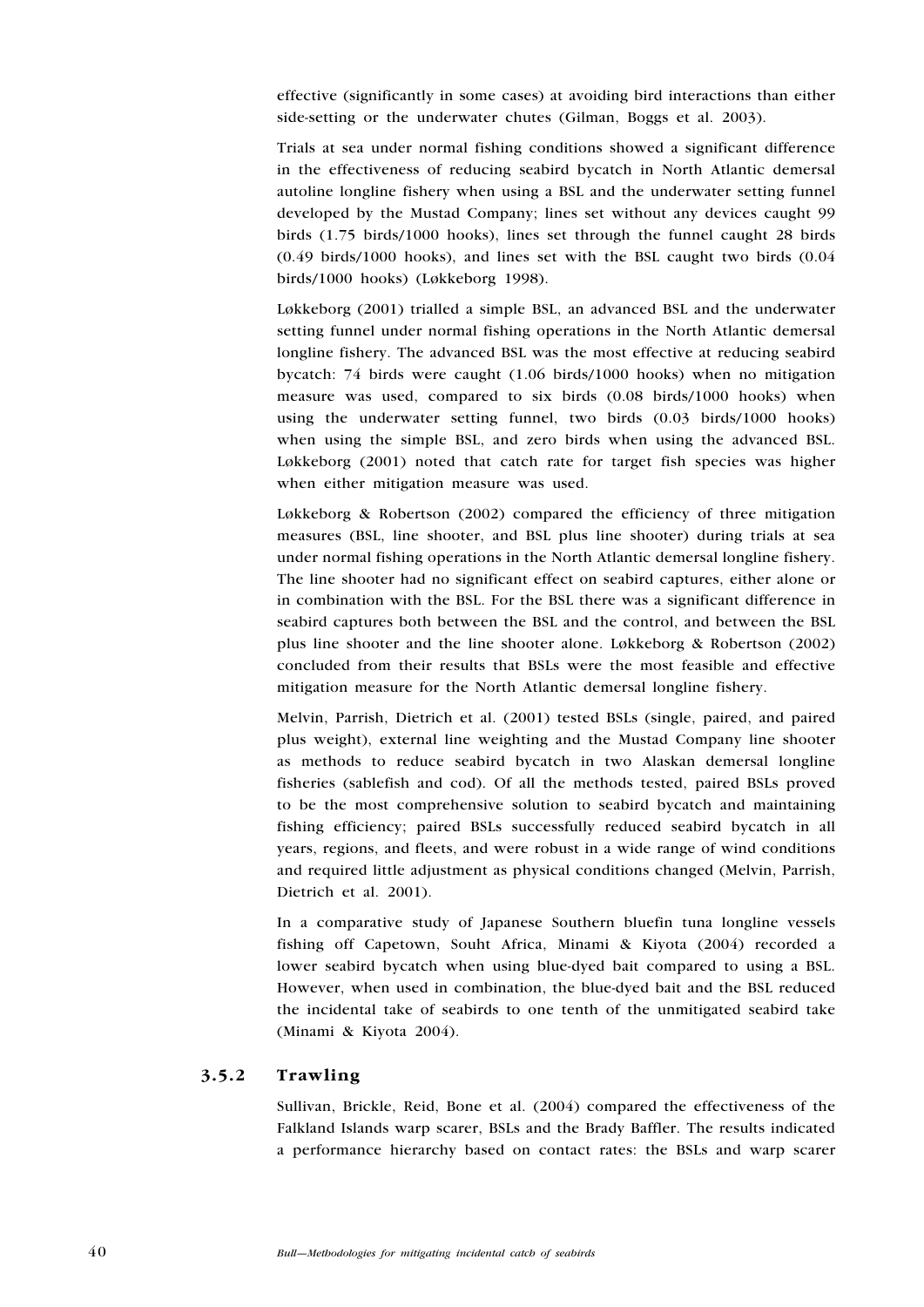performed substantially better than the baffler, with the BSL showing a small, but significant, improvement on the warp scarer (Sullivan, Brickle, Reid, Bone et al. 2004). Significantly more total and heavy contacts were recorded while the baffler was in use than either the BSL or warp scarer.

Melvin et al. (2004) conducted a pilot test during which observations on the relative merit of various mitigation methods as seabird deterrents for future testing in the Bering Sea pollock fishery were made. The methods included fish oil, BSLs (paired and single), a snatch block, third wire scarers (four designs), a boom array-warp deterrent, and a buoy line. From these pilot tests, Melvin et al. (2004) concluded that BSLs and the snatch block were the most likely to reduce seabird contacts with the third wire in this fishery. Some merit in the boom array-warp deterrent was also noted.

## 3.5.3 Gillnetting

Trials undertaken in the coastal salmon drift gillnet fishery in Puget Sound (Washington, USA) involved modifying traditional monofilament nets to include visual and acoustic alerts (Melvin et al. 1999). Nets with visible panels in their upper 50 meshes successfully reduced the bycatch of major seabird species, but reduced sockeye salmon catch rate by over 50%. Visual panels in the upper 20 meshes were equally successful in reducing bycatch of the major seabird species, while maintaining fishing efficiency. Acoustic pingers also reduced murre bycatch without compromising fishing efficiency (Melvin et al. 1999).

# 4. Discussion

## 4.1 MITIGATION STUDIES

Melvin & Robertson (2000) discussed the difficulties in evaluating mitigation research and making comparisons between studies: goals, methodologies and sampling protocols are rarely similar across studies, sample sizes are rarely adequate to make robust comparisons, and controlled studies conducted aboard fishing vessels are few. Melvin & Robertson (2000) suggested that the following criteria should be incorporated into research programmes testing seabird bycatch deterrents in longline fisheries (these criteria will benefit trawl fisheries mitigation research):

- Setting a single, common goal: to reduce seabird bycatch significantly without reducing the catch rate of the target species or increasing the bycatch of other non-target species.
- Compare deterrent strategies to a standard: either a control of no deterrent or similar.
- Collaborating with fishers and conduct research on active fishing vessels.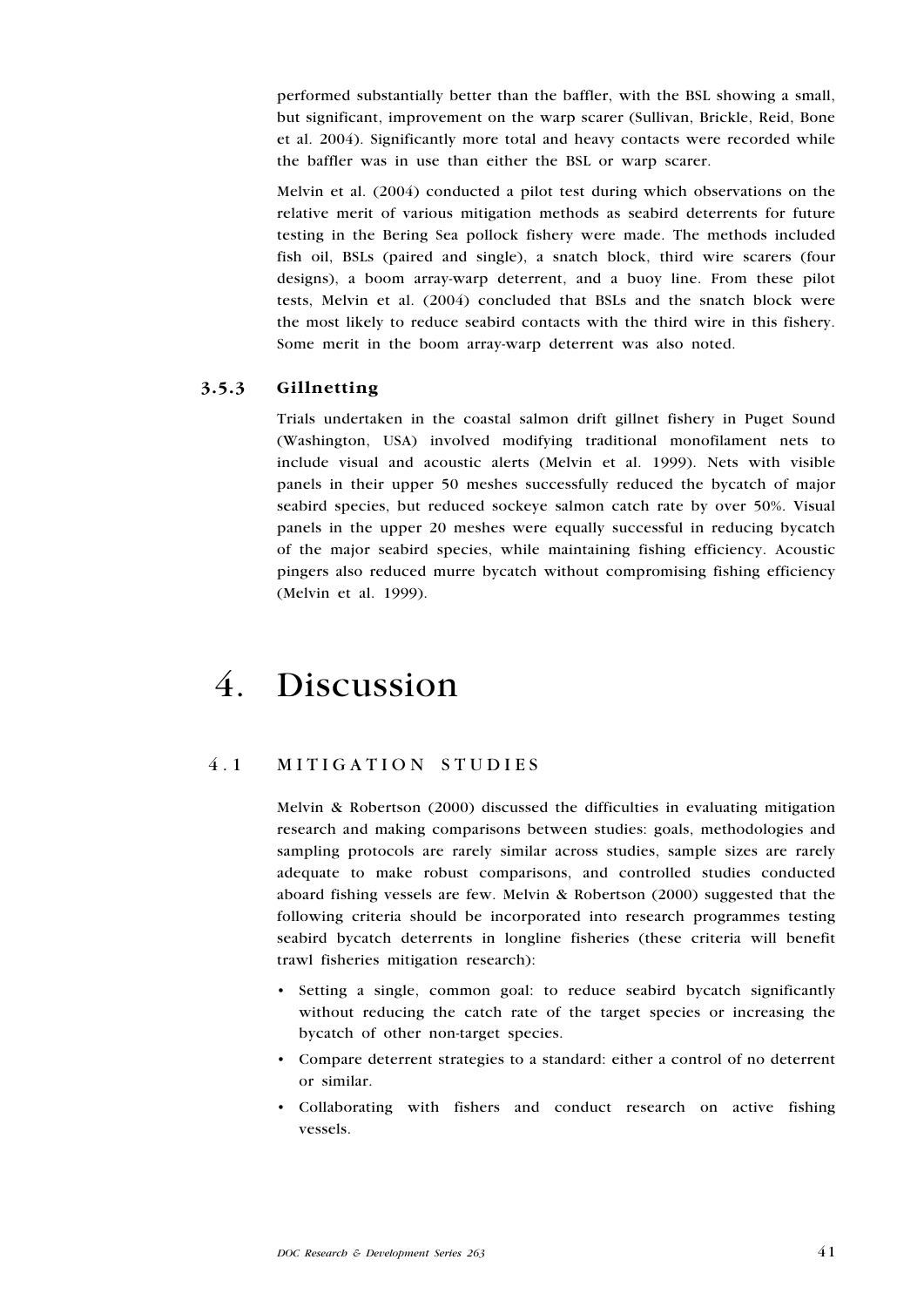Using consistent measures of bird interactions (such as abundance and •attacks) and bird catch per unit effort and exploring the relationship among them.

While much information can be obtained from data collected by observer programmes, because of its method of collection, there are limitations imposed on its use (i.e. this work is done without controls, time restraints are placed on the observer to do other tasks, and the observer is not necessarily trained at seabird identification). Controlled studies require comparatively more resources compared to the use of observer programme data, however they are necessary in order to draw robust conclusions from the data collected and conduct comparisons between studies. Previously, research through controlled studies has been rare; however with the growth and development of bycatch mitigation research internationally, an increasing proportion of recent studies in longlining mitigation have incorporated the above criteria, and as such the same should be done in the emerging field of trawling research (Melvin, Parrish, Dietrich et al. 2001; Gilman, Boggs et al. 2003; Løkkeborg 2003; Robertson, McNeill et al. 2004; Sullivan, Brickle, Reid, Bone et al. 2004).

Despite a number of studies in this review not fulfilling the above criteria, there was sufficient information to provide recommendations for mitigation measures to reduce seabird captures in the New Zealand fisheries.

Factors influencing the appropriateness and effectiveness of a mitigation device include the fishery, vessel, location, seabird assemblage present and time of year (i.e. season). As such, there is no single magic solution to reduce or eliminate seabird bycatch across all fisheries. Realistically a combination of measures is required, and even within a fishery there is likely to be individual vessel refinement of mitigation techniques in order to maximise their effectiveness at reducing seabird bycatch. The results of the review for mitigation methods for multiple fisheries, longline, trawl and gillnet fisheries are discussed separately, with recommendations and suggestions for future research provided for each of these fisheries.

## 4.2 MITIGATION METHODS FOR MULTIPLE **FISHERIES**

## 4.2.1 Offal and discard management

The presence of offal has been shown to influence seabird numbers attending vessels, the species present, and interactions with fishing gear in both trawl and longline fisheries in New Zealand and abroad (Weimerskirch et al. 2000; Robertson & Blezard 2005; Sullivan et al. 2006). The most important observation made in several studies was that all mortalities occurred at times of offal discharge (Robertson & Blezard 2005; Sullivan et al. 2006). Results from a Ministry of Fisheries warp strike project have also shown that, in the New Zealand squid trawl fishery, the warp injury and death rate is higher when offal is discharged compared to when it is not discharged (Abraham 2005). These results clearly indicate that further research is required into the effect of offal discharge in seabird contact and bycatch rates, and that offal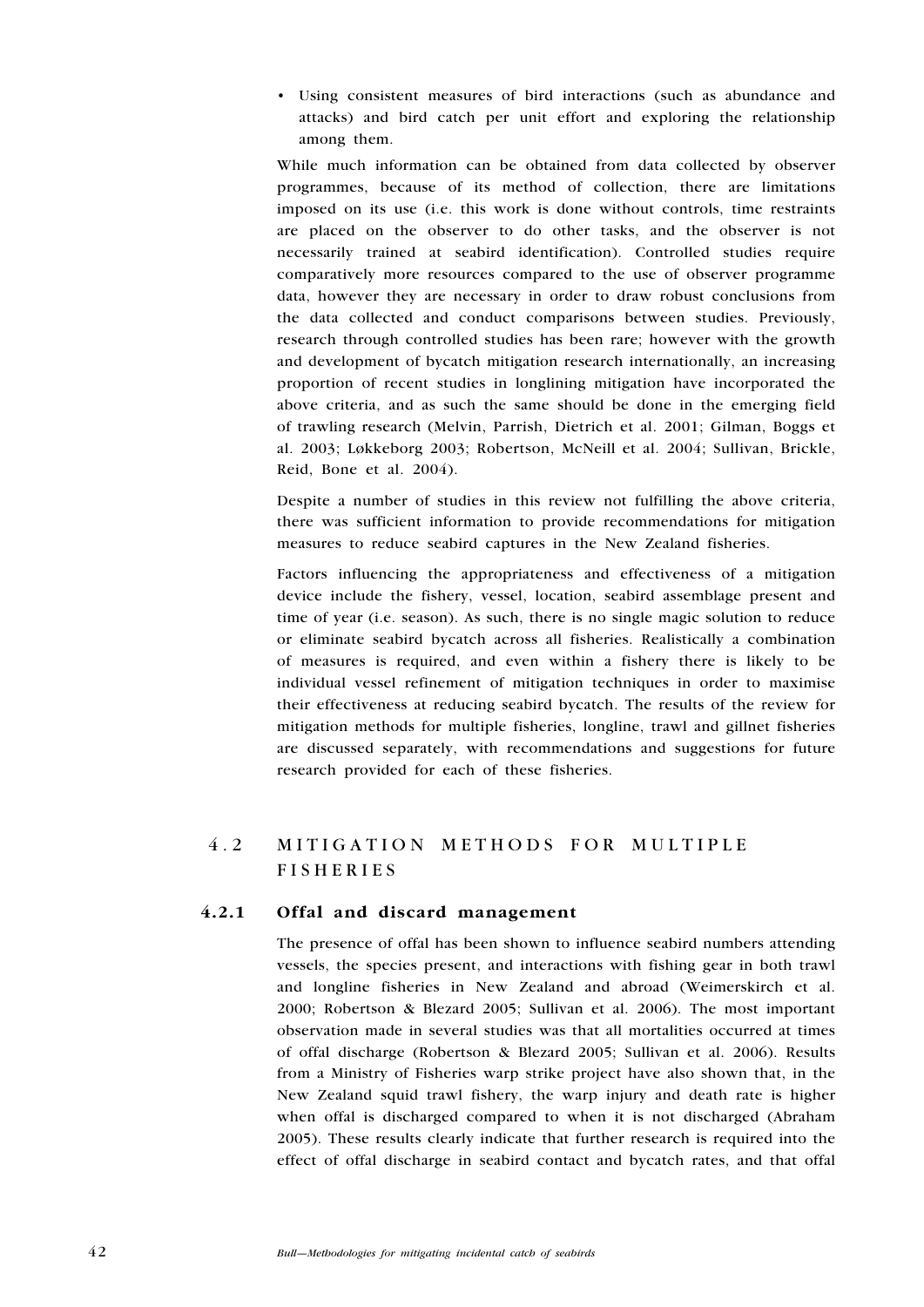management is likely to be an effective way to mitigate incidental capture in both trawl and longline fisheries.

## 4.2.2 Area/seasonal closures

Temporal variation in seabird abundance at vessels, contact and bycatch rates have been documented, with the majority of birds being caught during the breeding seasons (Melvin et al. 1999; Weimerskirch et al. 2000; Robertson, Bell et al. 2004). In New Zealand waters, area closures would be particularly beneficial in areas close to major seabird breeding colonies. Seasonal closures would need to incorporate the breeding seasons of both summer- and winterbreeding seabirds.

## 4.3 LONGLINING

### 4.3.1 Recommended mitigation methods

Based on the reviewed material, a combination of BSLs, line weighting, nightsetting (in some fisheries), and retention of offal during fishing operations is likely to be the most effective regime for mitigating seabird bycatch in New Zealand demersal and pelagic longline fisheries.

Based on observations made in the Kerguelen Patagonian toothfish fishery, Cherel et al. (1996) advocated the dumping of homogenised offal away from where the line is being set as a means of distracting the seabirds away from the baited hooks, and therefore reducing the incidental capture of seabirds. While perhaps an effective method in fisheries where setting can be completed within short periods (eg. 11 minutes in the Patagonian toothfish fishery), this method is not appropriate in New Zealand longline fisheries where setting for tuna can take 5-6 hours. Consequently, the retention of offal during fishing operations is recommended for New Zealand fisheries.

Various studies have reported BSLs effectively reducing (often significantly) seabird contacts and mortalities in both pelagic and demersal longline fisheries in New Zealand and overseas waters (Løkkeborg & Bjordal 1992; Imber 1994; Ashford & Croxall 1998; Løkkeborg 1998, 2001, 2003; Boggs 2001; Melvin, Parrish, Dietrich et al. 2001; Smith 2001; Løkkeborg & Robertson 2002; Minami & Kiyota 2004). Contrary to the majority of studies, Duckworth (1995) and Baird & Bradford (2000) reported that the presence or absence of a BSL had no statistically significant effect on seabird bycatch rates when analysing observer data for both New Zealand domestic and Japanese tuna longlining in the New Zealand EEZ. The use of observer data for these two studies may limit the quality of the data compared to the controlled studies.

Factors shown to influence the effectiveness of a BSL include the seabird assemblage present, fishing grounds, target fish species, fishing method, vessel size, time of day/year, weather conditions, BSL quality, and mounting height (Duckworth 1995; Løkkeborg 1998; Brothers, Cooper et al. 1999). Correct mounting height is critical for achieving maximum effectiveness as it increases the distance of bait protection and prevents interference with the longline (Keith 1998; Brothers, Cooper et al. 1999). Therefore, individual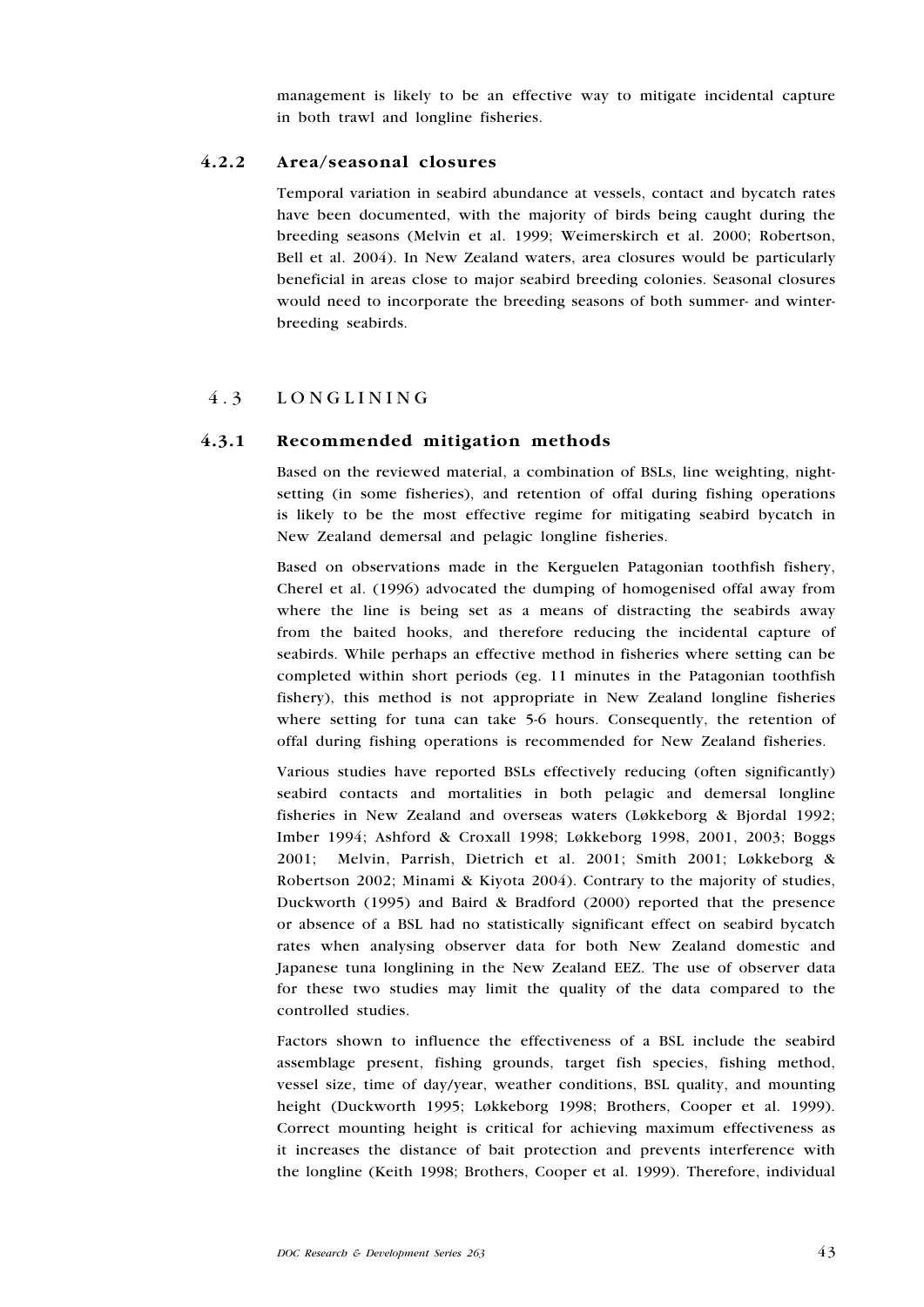vessel refinement of BSLs is likely to be necessary in order to achieve maximum effectiveness.

BSLs fulfil many of the criteria described by Gilman, Bloggs et al. (2001) as being necessary for a successful mitigation measure (see section 1.4). These criteria include: reduced seabird bycatch rate, reduced bait loss which may lead to a possible increase in target fish catch rates (Løkkeborg 2001), being easy and relatively quick to deploy and retrieve, being reasonably priced, and the ability to be used in both demersal and pelagic longline fisheries.

External and integrated (IW) line weighting have been shown to increase line sink rates and hence reduce the chance of incidental seabird mortality in both pelagic and demersal longline fisheries in New Zealand and international waters (Agnew et al. 2000; Robertson 2000; Boggs 2001; Brothers et al. 2001; Melvin, Parrish, Dietrich et al. 2001; Robertson, McNeill et al. 2004). A number of variables affect line sink rate, including both environmental (e.g. weather conditions, swell height) and equipment (e.g. propeller wash and turbulence) ones. Identifying which variables have most influence on sink rates will be necessary for the design of a line-weighting regime that will achieve faster line sink rates (Smith 2001).

Trials of external weighting on pelagic longlines, indicate that the line sinks faster the closer the weight is to the hook (Brothers et al. 2001; Anderson & McArdle 2002). To date, prescribed weight regimes to achieve sink rates of 0.26–0.30 m/s for pelagic longlines in these waters include using an 80 g within 3 m of the hook, a 60 g weight  $1-2m$  from the hook, or a 40 g weight at the hook (Brothers et al. 2001; Anderson & McArdle 2002). The recent trial of IW  $(50g \text{ lead/m})$  in the New Zealand ling demersal autoline longline fishery off Solander Island (New Zealand), recorded a significant reduction in sooty shearwater and white-chinned petrel captures over two consecutive seasons (Robertson, McNeill et al. 2004). These result were encouraging given that both these species are capable of diving to great depths and are regular bycatch species in New Zealand longline fisheries (Robertson, Bell et al. 2004). Catch rates of ling and non-target fish species were not affected by use of IW lines (Robertson, McNeill et al. 2004).

Bait condition (best if thawed and with deflated swim bladders) is a further mitigation measure that could be used in pelagic longline fisheries, but in combination with other measures in order to achieve acceptable levels of reduced bycatch (Brothers et al. 1995; Brothers, Cooper et al. 1999).

## 4.3.2 Future research

Underwater setting devices have been shown to be more effective at reducing bycatch in Northern Hemisphere seabird assemblages than Southern Hemisphere ones (Gilman, Boggs et al. 2003). The composition of Southern Hemisphere seabird assemblage includes proficient divers, so a device is required that consistently achieves setting depths to 10 m (out of the reach of most seabirds). Ryan & Watkins (2000) noted that structural limitations on tube-type setting devices such as funnels (particularly those that are stern-mounted), may not enable them to be built to the lengths necessary to prevent the incidental capture of species such as white-chinned petrels which are able to dive to depths of at least 10 m. Increasing setting depths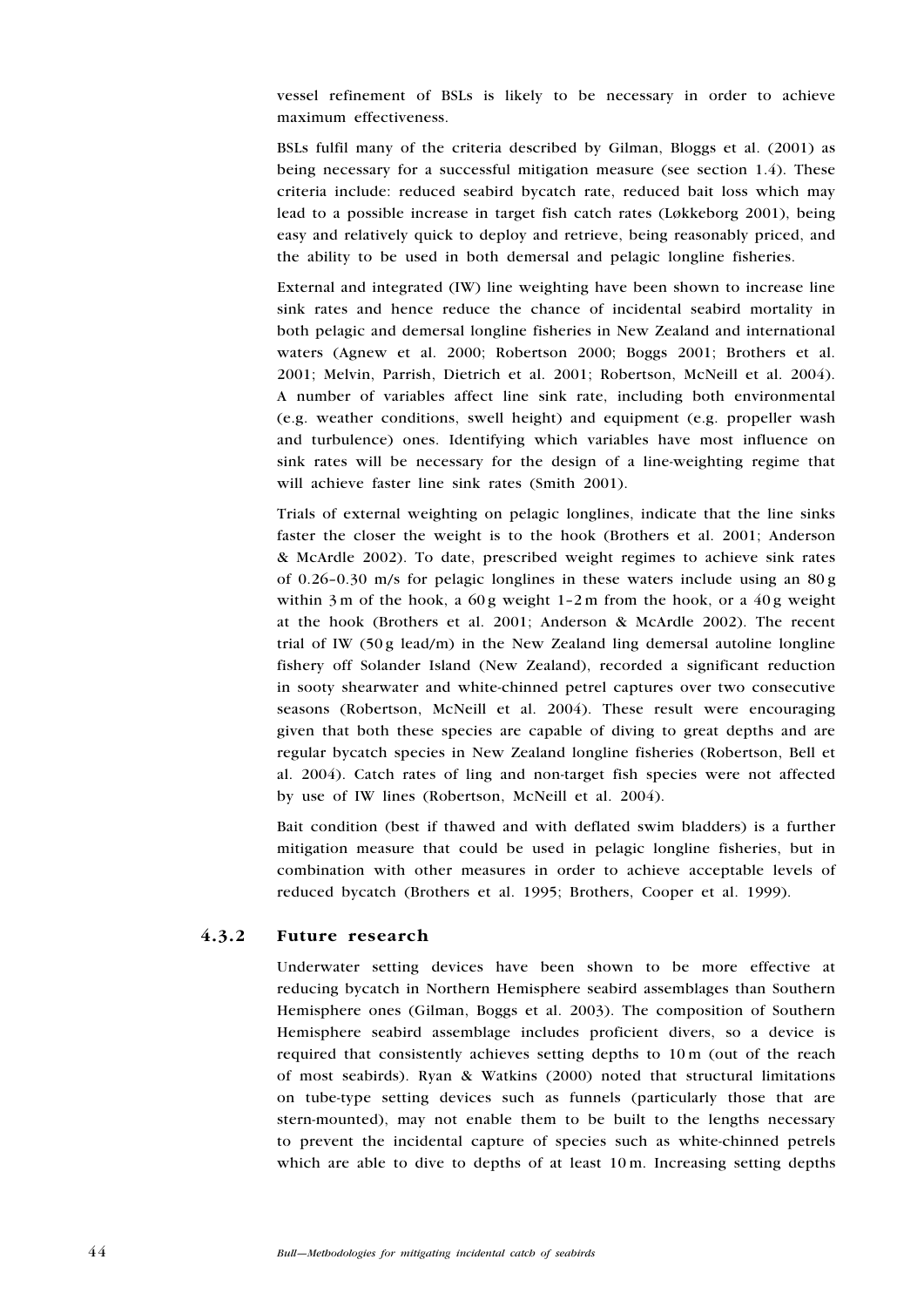to avoid diving seabirds, has the adverse affect of increasing fishing cycle time. Furthermore, chutes, funnels, and capsules all exhibited inconsistencies in line setting performance and bycatch reduction.

Further development and trials at sea under normal fishing operations are required before these devices reach their full potential (which may still be insufficient to reduce Southern Hemisphere seabird bycatch) and before they are ready for commercial use. Future advances in effective underwater systems should be considered at the vessel design stage (i.e. installing hullintegrated underwater setting systems) rather than an afterthought (E. Melvin, Washington Sea Grant Program, Alaska, pers. comm. 2005).

While Melvin, Parrish, Dietrich et al. (2001) found single-BSLs reduced seabird bycatch relative to no mitigation measure in the Alaskan demersal longline fishery, paired-BSLs were even more effective. It would be beneficial to trial paired-BSLs in New Zealand longline fisheries to test their effectiveness relative to single-BSLs.

For the time of setting to be used as a mitigation measure, knowledge of the seabird species implicated in attacking lines and their foraging habits (i.e. time of day, dive depths, etc.) is required. Therefore, while night-setting may provide additional protection, further studies are required in New Zealand waters to determine the potential impact of this measure on night-foraging species such as the white-chinned petrel (Brooke 2004). Weimerskirch et al. (2000) reported a significant reduction in the bycatch rate of white-chinned petrels when lines were set at night compared to during the day. However, given the relatively high numbers of both grey and white-chinned petrels in New Zealand fisheries bycatch (Robertson, Bell et al. 2004), specific research needs to be undertaken to assess the effectiveness of night-setting for birds and for fish.

Despite encouraging results (both in terms of reducing seabird bycatch and the potential to increase fishing efficiency), side-setting has been reported from only a limited number of longline fisheries (Gilman, Boggs et al. 2003; Sullivan 2004). The uptake of this method may be limited by the vessel size and the initial costs of the vessel alterations. The results of pilot observations were made in a New Zealand ling fishery, suggest that side-setting should not be ruled out as a possible mitigation measure for future trial in New Zealand longline fisheries (especially those employing larger-sized vessels).

Initial studies of fish oil have shown this to be an effective measure at reducing seabird interactions with fishing gear, particularly in the New Zealand snapper longline fishery (Pierre & Norden 2006). However, this is a recently reported concept and requires further investigation, particularly with regards to the mechanism behind its effectiveness (i.e. why does it reduce the dives made by seabirds?) and the possible impacts of introducing large quantities of fish oil into the marine ecosystem (Melvin et al. 2004; Pierre & Norden 2006).

While certain fisheries currently set conditions around offal discharge (i.e. when, where and in what form), further research is required in order to eliminate the uncertainty regarding the influence of offal discharge on seabird bycatch, particularly in New Zealand fisheries. In the Patagonian toothfish demersal longline fishery around the Kerguelen EEZ, Weimerskirch et al.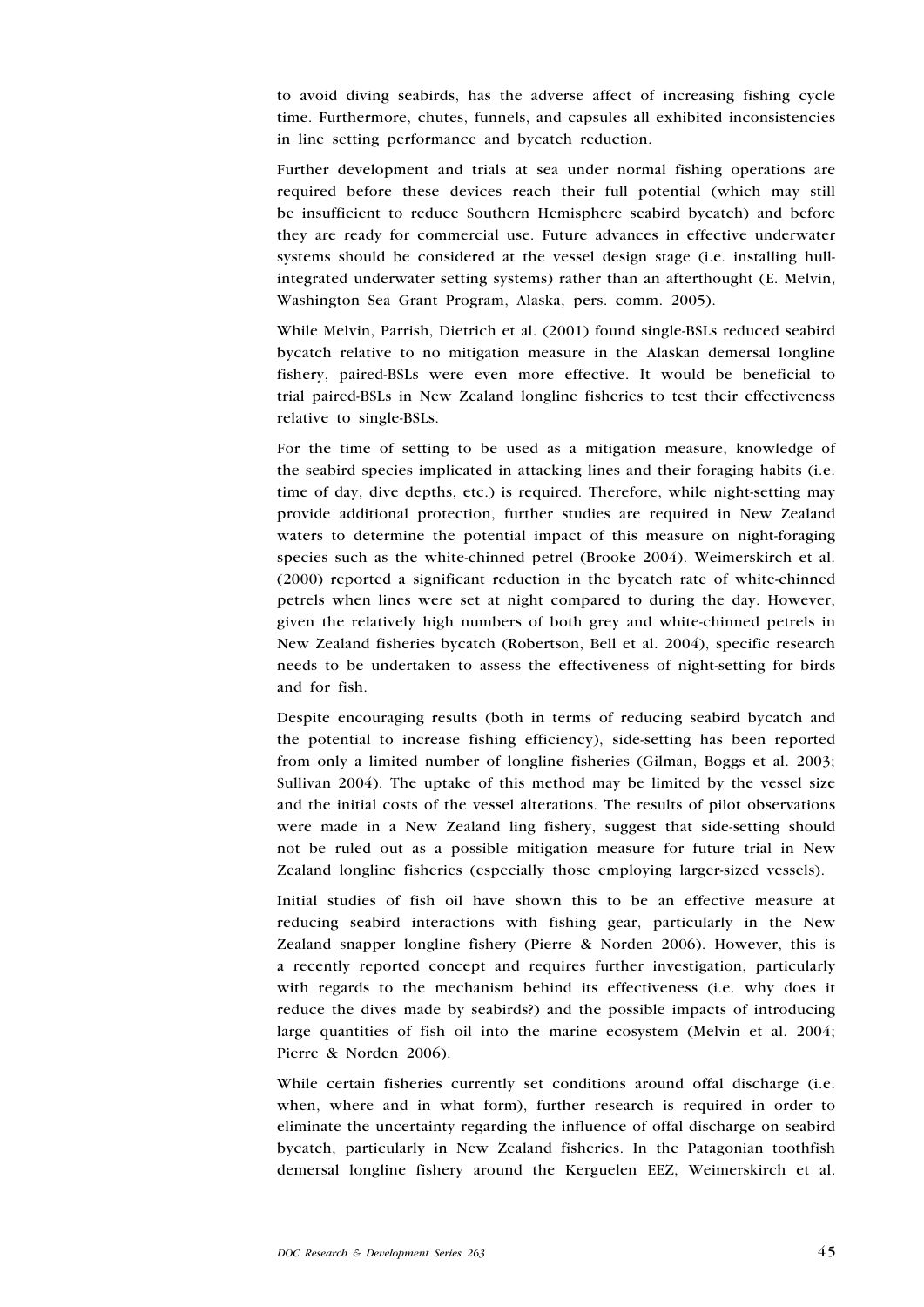(2000) reported that the release of offal increased the number of birds attending the vessel, especially on the number of large species and whitechinned petrels.

## 4.3.3 Miscellaneous mitigation measures

Bait-casting machines can reduce bait loss to birds in pelagic fisheries by 50% when used with a BSL (Brothers 1993). However, the failure of some baitthrowing machines to incorporate initial designs to mitigate against seabird bycatch (i.e. alterations to cycle time, direction reversal, immediate distance dial, and low arc of throw) in favour of the labour-saving functions, has greatly reduced the value and potential of these devices to reduce incidental captures (Brothers, Cooper et al. 1999).

While Løkkeborg & Robertson (2002) recorded a reduction (though not significant) in seabird bycatch during line shooter trials in the Norwegian demersal longline fisheries, an increase in seabird bycatch was found when this device was tested in the Alaskan demersal longline fisheries (Melvin, Parrish, Dietrich et al. 2001). Throughout the course of this review, this was the only instance in which a mitigation measure was found to increase seabird bycatch, and as such is not recommended for use in New Zealand longline fisheries.

Limited tests have been conducted on magnetic deterrents, water cannons, electric deterrents, acoustic deterrents, the brickle curtain, and blue-dyed bait; however these methods seem unlikely to be effective as long-term mitigation measures due to logistical or possible habituation issues.

Thawing and dying of bait blue was initially employed to improve swordfish catch in the United States East Coast longline fishery (Boggs 2001). Fishermen considered the dyed bait to be more visible to target fish, however it was also observed to reduce seabird scavenging on longline bait. While bluedyed bait was shown to be initially effective at reducing seabird bycatch, is unlikely to be a feasible long-term mitigation measure. One New Zealand study recorded a change in the bird's behaviour towards the blue-dyed bait at the end of the trials, actively attacking both the dyed and the un-dyed baits on the final set. This behaviour is indicative of habituation (Lydon & Starr 2005).

## 4 . 4 T rawling

There are few published studies on methods to reduce seabird bycatch in trawl fisheries around the world, and none for the New Zealand trawl fisheries. The recommendations and discussion below are, therefore, based on relatively recent observations (some anecdotal), pilot tests and trials undertaken in the Falkland Islands, Bering Sea, South Georgia and Australian trawl fisheries.

As net sonde cables are banned in New Zealand trawl fisheries, the two areas of potential danger to seabirds are entanglements in the net (during setting and hauling when it is at the surface and the birds are trying to obtain food) and collisions with trawl warps.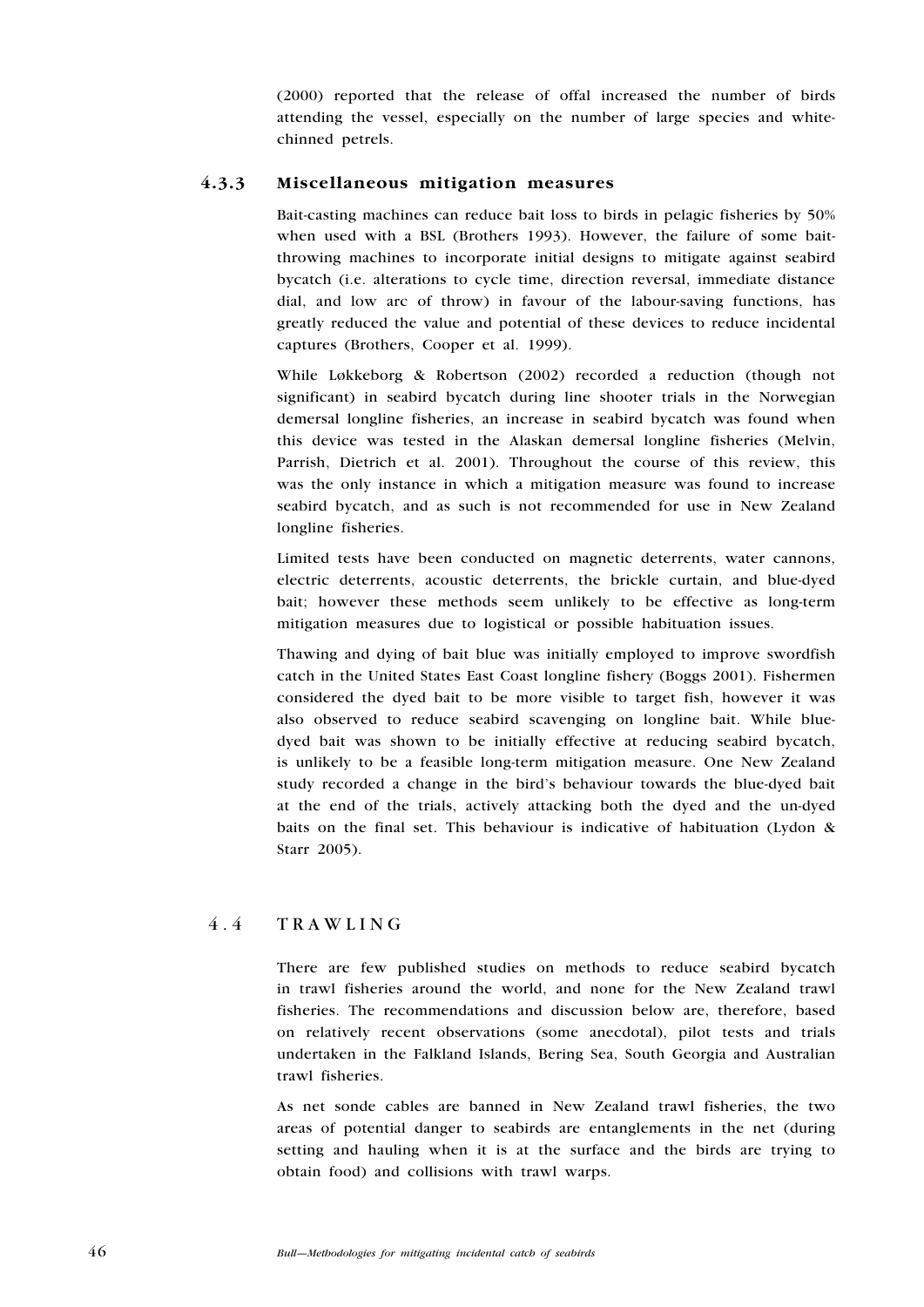Based on the numbers of seabirds killed and returned for autopsy from the New Zealand trawl fisheries (1996–2002), the species of most concern in terms of reported bycatch are the white-chinned petrel, white-capped albatross, Buller's albatross, Salvin's albatross and sooty shearwaters (Robertson, Bell et al. 2004). However, it is important to note that reported captures are strongly affected by spatial and temporal patterns in observer coverage. Observations of seabird behaviour and interactions with trawl fishing gear outside of New Zealand have recorded high contacts and mortalities of white-chinned petrels and black-browed albatross (similar in size and behaviour to white-capped, Buller's and Salvin's albatrosses) with fishing gear. In these studies, contacts usually occured when individuals were sitting on the water: the albatrosses usually touched the warps while the white-chinned petrels were more likely to interact with the net (Weimerskirch et al. 2000; Wienecke & Robertson 2002; Robertson & Blezard 2005; Sullivan et al. 2006).

## 4.4.1 Recommended methods

These recommendations are based on the reviewed material and limited studies undertaken for trawl bycatch mitigation. A combination of paired-BSLs, retention of offal during fishing operations (especially during setting and hauling), and reducing the time the net is on (or near) the surface, is likely to be the most effective regime for mitigating seabird bycatch in the New Zealand trawl fisheries.

The deployment of paired-BSLs provides protection over both warp cables on a trawler. Paired-BSLs have been found to reduce seabird bycatch relative to no BSL, and are more effective than single-BSLs (Melvin et al. 2004; Sullivan, Brickle, Reid & Bone 2004).

Given that the white-chinned petrel is a bycatch species of particular concern due to the relatively high numbers that are caught, particulary in Southern Hemisphere fisheries (Wienecke & Robertson 2002; Robertson, Bell et al. 2004), reducing the time the net is on the surface would reduce the time during which they could interact with the net. In the South Georgia icefish fishery, Hooper et al. (2003) recorded a peak in seabird (including whitechinned petrels) catches after the net had been on the surface for between 9–10 min.

## 4.4.2 Future research

Much of the limited work that has investigated mitigation methods for trawl fisheries, has concentrated on methods to reduce interactions with the warp cables (Melvin et al. 2004; Sullivan, Brickle, Reid, Bone et al. 2004). While this is an important area of focus, there is an urgent need for research into methods for reducing seabird interaction with nets.

As with longlining (see section 3.1.1), further research is required in order to determine the relationship between particular seabird species and characteristics of offal discharge within targeted studies. In the trawl fisheries around the Kerguelen EEZ, Weimerskirch et al. (2000) reported that the presence of offal affected the presence of some seabird species, but had no significant influence on the number of birds attending trawlers. On the contrary, results from a study using specifically tasked seabird observers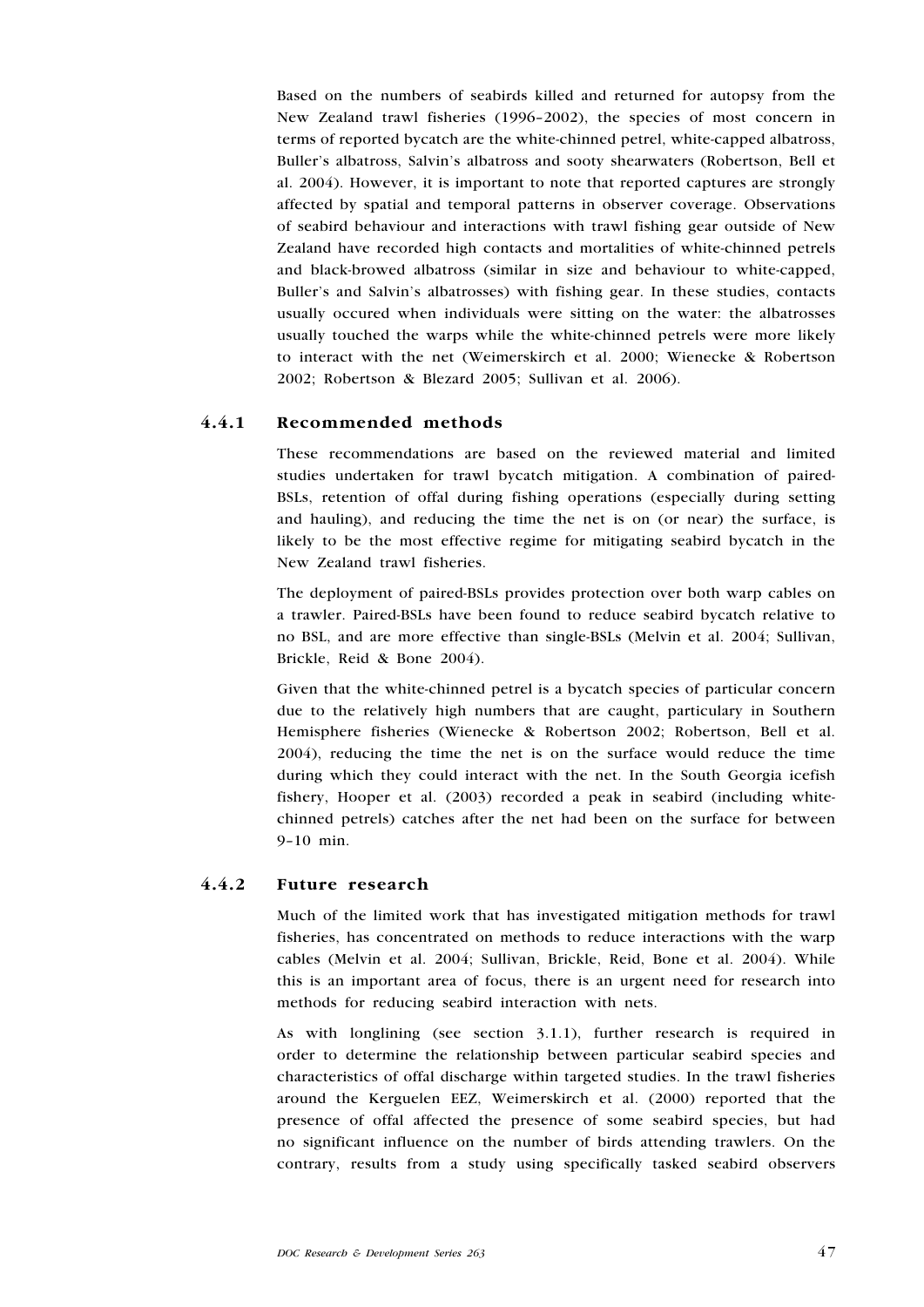on demersal trawl fisheries around the Falkland Islands (and the associated high seas), reported increasing contact rates with increasing levels of offal discharge (Sullivan et al. 2006). Furthermore, all mortalities occurred at times of factory discharge (Sullivan et al. 2006).

A possible link between offal discharge and seabird bycatch are implicated in the autopsy data from seabirds killed (and returned) in New Zealand fisheries from 1996 to 2002: a significant proportion of the birds returned from the combined trawl and domestic bottom longliner fleets had fisheries offal or discards forming a significant part of their stomach contents (Robertson, Bell et al. 2004). Recent analysis of New Zealand Fisheries observer data for squid trawling  $(2002/03, 2003/04$  and  $2004/05$  fishing years) showed that the discharge of offal had a significant influence on seabird bycatch: lower bycatch was recorded when offal was not discharged during the fishing operation (W. Norden, DOC, pers. comm. 2005). Preliminary results from a Ministry of Fisheries warp strike project has also shown that in the New Zealand squid trawl fishery, the warp injury and death rate is higher when offal is discharged (0.25 birds per tow) compared to when it is not discharged (0.007 birds per tow) (unpubl. Aquatic Environment Working Group report, New Zealand Ministry of Fisheries). Further research is required into the effect(s) of offal discharge in seabird bycatch rates in New Zealand and overseas fisheries.

Several methods have been trialled (to a limited extent) in the South Georgia icefish trawl fishery to reduce the time the net is on or near the surface including net binding and adding weights to the net (Hooper et al. 2003; Sullivan, Liddle et al. 2004). Initial trials of net binding have shown potential as a mitigation method; despite some problems, the net appeared to sink faster than under normal operational conditions, and the bound section of the net appeared to prevent the meshes from opening and lofting (Sullivan, Liddle et al. 2004). Four different weighting regimes were trialled by Hooper et al. (2003). While the findings were inconclusive regarding the most appropriate weighting design, the codend immediately submerged on shooting when the footrope weighting was used (Hooper et al. 2003). Both the net binding and weighting methods warrant further investigation to determine their relative effectiveness at reducing seabird bycatch.

Trials using fish oil in the New Zealand snapper longline fishery reduced seabird numbers (Pierre & Norden 2006), and the same effect was observed when this method was used in the Bering Sea pollock trawl fishery (Melvin et al. 2004). However, as discussed (section 3.3.1—Fish oil), using fish oil as a deterrent requires further investigation, particularly with regards to the mechanism behind its effectiveness and potential impacts on the marine ecosystem.

#### 4.4.3 Miscellaneous mitigation measures

The BSL and warp scarer both performed substantially better than the baffler at reducing contacts, however the BSL represented a small but significant improvement on the warp scarer (Sullivan, Brickle, Reid, Bone et al. 2004). Analysis of three years of New Zealand Fisheries observer data for squid trawling found that the use of bird bafflers as a mitigation measure did not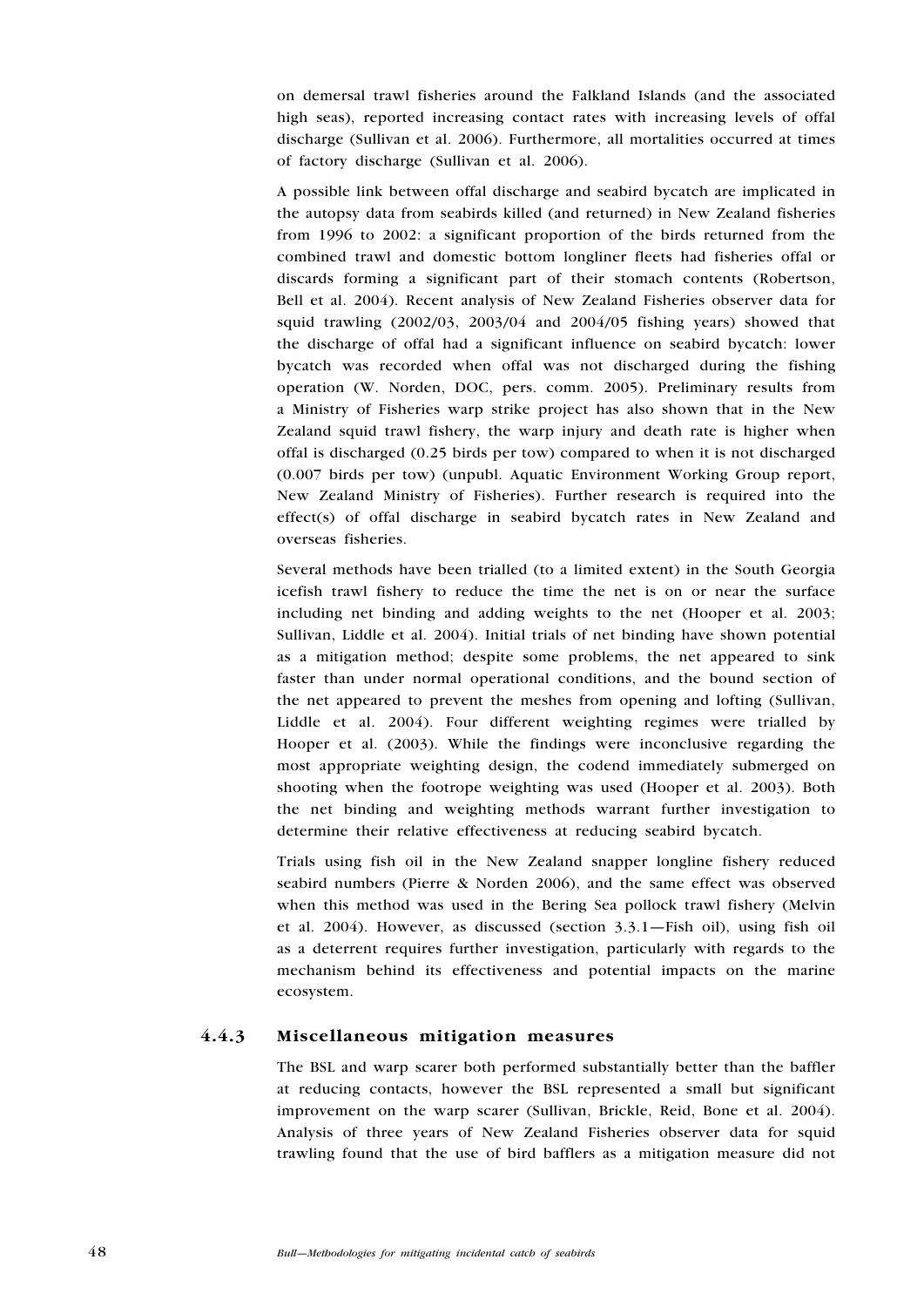significantly reduced seabird bycatch (W. Norden, DOC, pers. comm. 2005). Abraham (2005) recorded a reduction in heavy seabird contacts with the warp when a bird baffler was used. However, he noted that this might be an artefact of the vessel effect. The relatively poor performance of the baffler, due perhaps in part to varying effectiveness in deployment, does not make it an attractive mitigation measure compared to other methods such as BSLs, warp scarers and offal retention. There are no published studies from New Zealand trawl fisheries proving that bird bafflers significantly reduce seabird bycatch and interactions with fishing gear. There is also great variability in the design and deployment of bird bafflers in the New Zealand trawl fisheries (W. Norden, DOC, pers. comm. 2005).

Hooper et al. (2003) advocated responsible operation and maintenance of fishing gear as a means of reducing seabird bycatch. This included: keeping nets clean, reducing the time nets are sitting on or close to the surface during setting and hauling, and conducting net maintenance when the net is fully on board.

## 4.5 GILLNETTING

The majority of studies investigating mitigation methods for gillnetting have focused on the impact of this fishery on marine mammals, with little work on seabirds (Dawson 1991; Jefferson & Curry 1996; Slooten et al. 2000; Bordino et al. 2002; Barlow & Cameron 2003; Cox et al. 2003).

Melvin et al. (1999) tested the impacts of visual and acoustic alerts on seabird and target fish species catch rates in the coastal salmon drift gillnet fishery in Puget Sound (Washington, USA). Modified fishing gear which incorporated visual alerts in the upper 20 meshes of the net was found to be the most effective at reducing seabird bycatch while not compromising fishing efficiency. The influence of the time of day (as opposed to day versus night) on target fish species and seabird catch rates was also investigated (Melvin, Parrish & Conquest 2001). Having trialled a number of mitigation methods, Melvin, Parrish & Conquest (2001) advocated the use of three complimentary tools to reduce seabird bycatch in the coastal salmon drift gillnet fishery: gear modifications, abundance-based fishery openings, and time-of-day restrictions.

Penguins and other seabirds such as shags have been incidentally caught in coastal set nets (Darby & Dawson 2000; Norman 2000; Taylor et al. 2002), however the full extent of this bycatch around New Zealand is unknown.

## 4.6 OTHER FISHERIES

Other fisheries operating in New Zealand waters include purse seine, jig, set net and troll; however no material was found with regards to mitigation measures. A combination of very limited (in most cases, zero) observer coverage and vessel size means that the extent of seabird bycatch in these fisheries is yet to be quantified.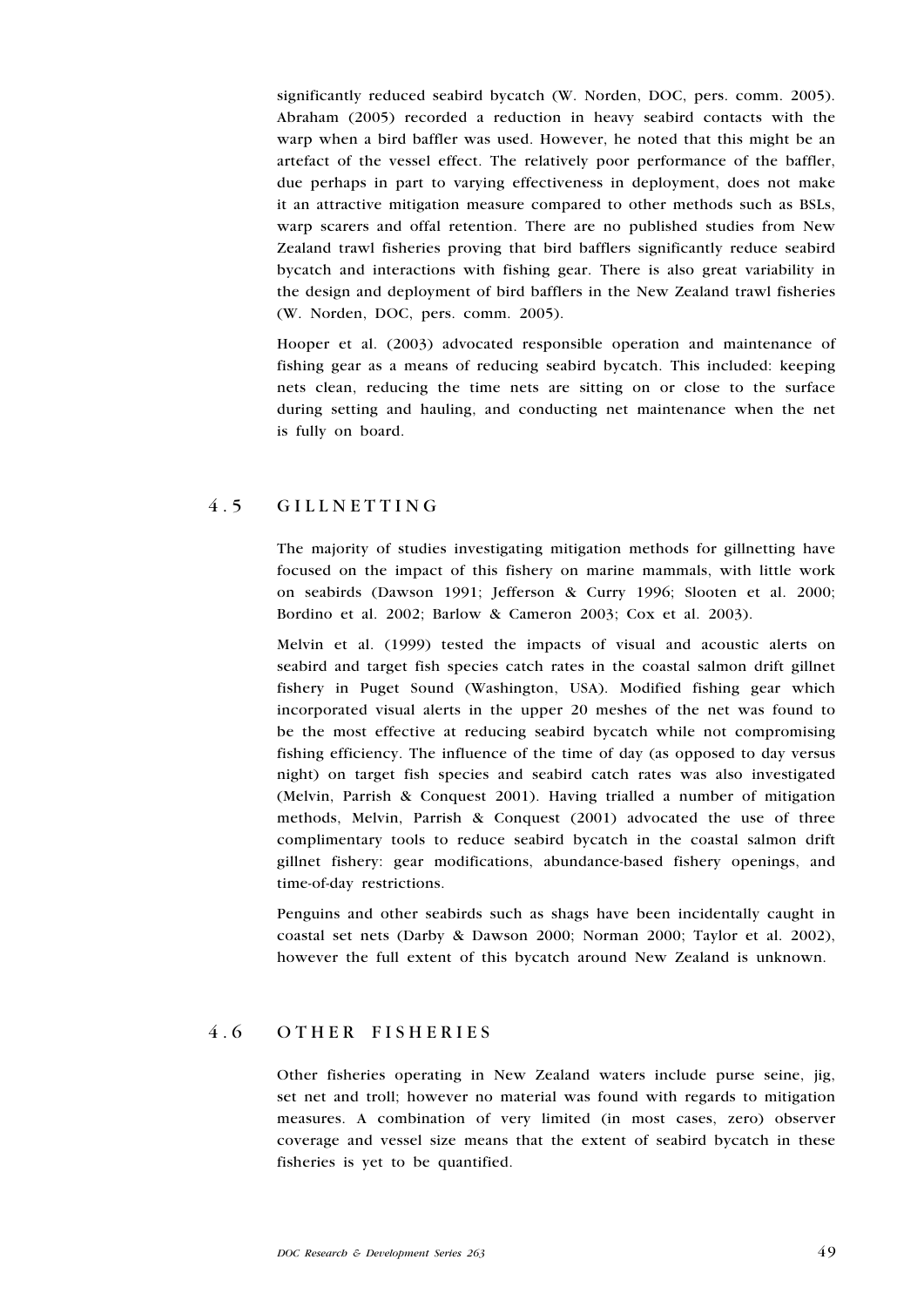New Zealand Ministry of Fisheries observers have only recently (2004/05) been placed on purse seine fishing vessels; preliminary reports from observer data on four purse seine operations have recorded no seabird bycatch (W. Nordern, DOC, pers. comm. 2005). This fishery produces little (if any) offal discharge.

# 5. Conclusions

Based on the material presented in this review, the author has reached the following conclusions regarding mitigation of seabird bycatch in New Zealand fisheries:

- Mitigation research needs to be done through controlled studies. Studies in longlining mitigation are increasingly incorporating the criteria required to make studies more robust, and it is important that the same should occur in the emerging field of trawling research.
- The retention of offal and discards during setting and hauling (at the very least) has been shown to reduce seabird bycatch in longline and trawling fisheries both in New Zealand and overseas. •
- For New Zealand demersal and pelagic longline fisheries, retaining offal and discards, using BSLs and line weighting are current measures that are recommended as ways of reducing seabird bycatch. •
- For New Zealand trawl fisheries, retaining offal and discards during fishing operations, at least during and hauling, and using paired BSLs are current measures that are recommended as ways of reducing seabird bycatch. •
- Much of the limited work that has investigated mitigation methods for trawl fisheries have concentrated on methods to reduce interactions with the warp cable, there is also an urgent need for research into methods for reducing seabird interaction with the net. •
- The effectiveness of underwater setting devices (such as the capsule, chute and funnel) at reducing Southern Hemisphere seabird bycatch is questionable. Future advances in effective underwater systems should be considered in the vessel design (i.e. incorporating hull-integrated underwater-setting systems) rather than as an afterthought.
- Methods such as acoustic deterrents are expected to be limited in their long-term use due to the likelihood of habituation. Further work is required to determine if seabirds will habituate to blue-dyed bait and fish oil. •
- The mechanism responsible for the effectiveness of fish oil at deterring seabirds, and its potential impacts on the environment and seabirds, require further research. •
- Ministry of Fisheries observer data is relatively comprehensive for only four New Zealand fisheries (charter tuna, ling autoline, hoki trawl and squid trawl). The level of seabird bycatch in other New Zealand fisheries requires quantification in order to better direct resources for mitigation research and techniques that may be required in those fisheries.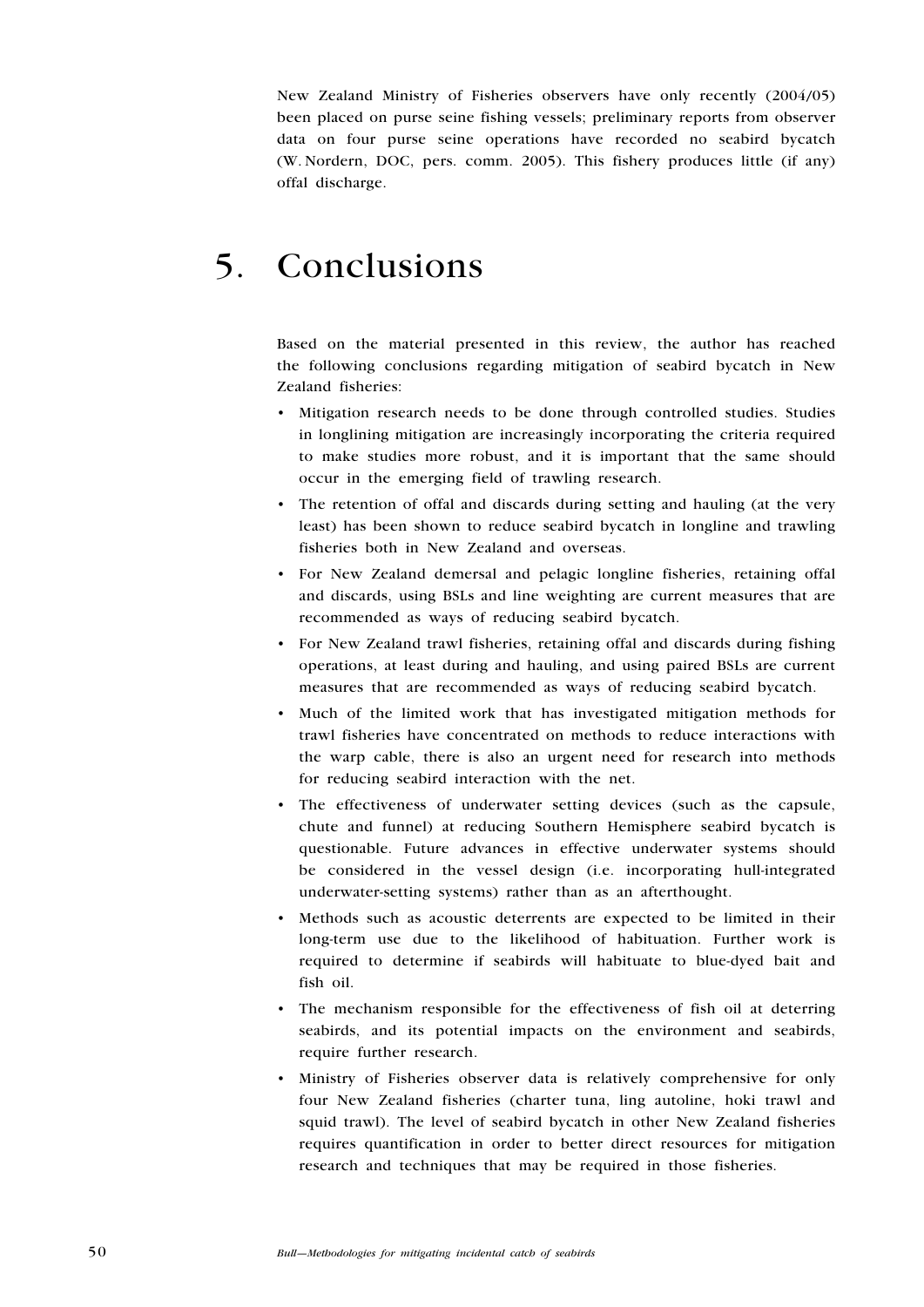# 6. Recommended contacts in the field of seabird bycatch mitigation

This review of seabird bycatch mitigation techniques has emphasised the importance of well-designed controlled studies in order to obtain meaningful results regarding the effectiveness of the mitigation methods. Contact details for researchers that are, or have recently been, involved with undertaking appropriately designed projects investigating the potential reduction of seabird bycatch in the trawl, longlining and gill net fisheries can be obtained from Conservation Services Program, Department of Conservation, New Zealand. The Seabird Bycatch Project E-mail List Directory (http://straylight.primelogic. com/mailman/listinfo/birdbycatch) should be consulted for further global contacts general in the general field of seabird bycatch.

# 7. Acknowledgements

This work was funded by the Conservation Services Programme, Department of Conservation, New Zealand (Science Investigation no. 3797). I am grateful to the members of the project's steering committee for their advice, feedback and guidance: Greg Lydon (Seafood Industry, New Zealand), Ed Melvin (Washington Sea Grant Program, Alaska), Janice Molloy (New Zealand Department of Conservation), Johanna Pierre (Conservation Services Programme, New Zealand), and Neville Smith (New Zealand Ministry of Fisheries). Thanks to Wendy Norden (Conservation Services Programme, New Zealand) for analysing Conservation Services Programme unpublished data and providing useful discussions and suggestions that improved this report. Thanks to Johanne Pierre and Stephanie Rowe (Conservation Services Programme, New Zealand) for assistance with sourcing and citing material. Many thanks to Nigel Brothers, Kim Duckworth, Masashi Kiyota, Svein Løkkeborg, Ed Melvin, Graham Robertson and Ben Sullivan, for providing permission to use their material. Barry Baker, Ed Melvin and Ben Sullivan provided material from recent studies.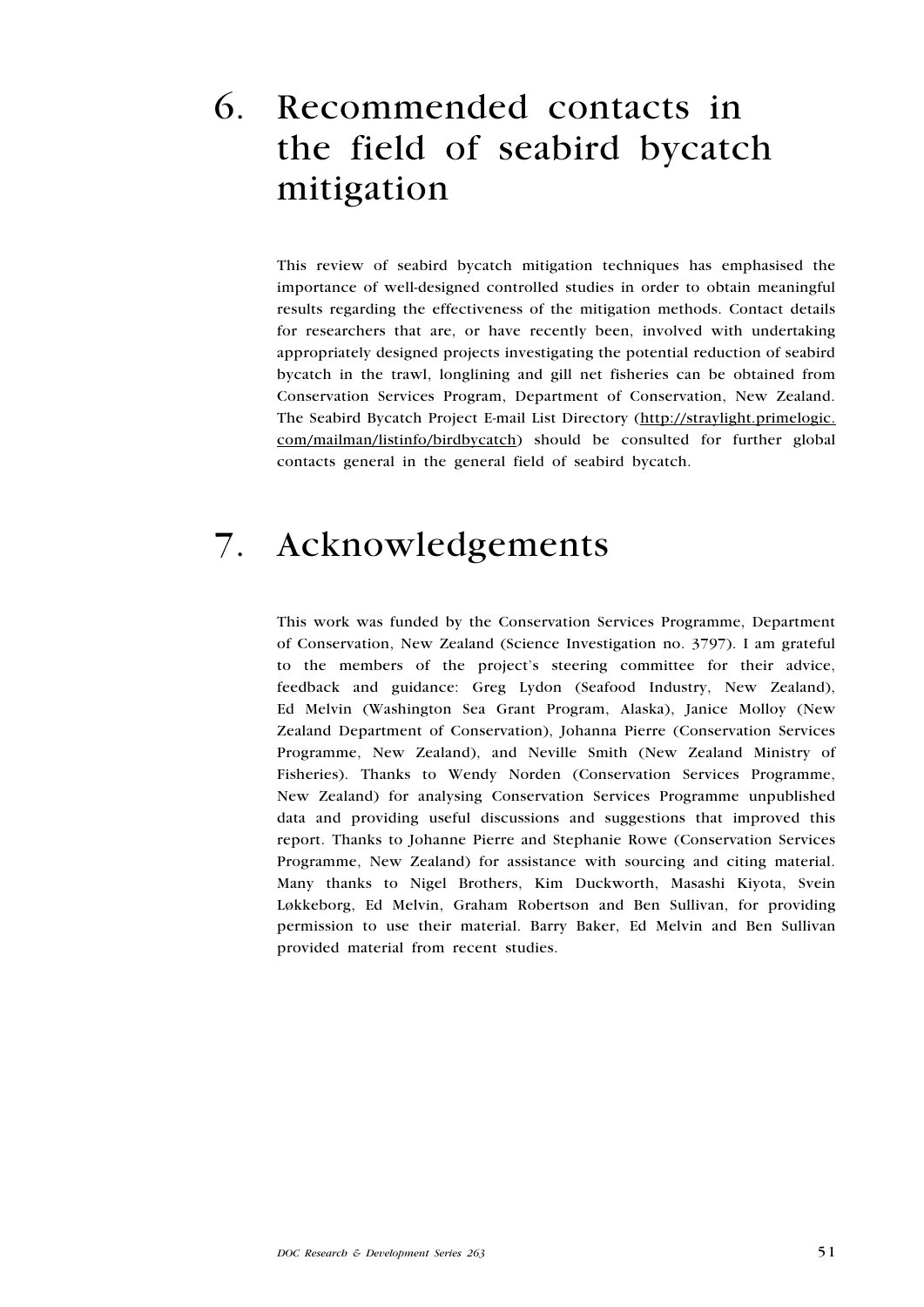## 8. References

- Abraham, E. 2005: Warp strike observations. Final research report for Ministry of Fisheries project IPA2004-014. Datamine, Wellington, New Zealand. 47p.
- Agnew, D.J.; Black, A.D.; Croxall, J.P.; Parkes, G.B. 2000: Experimental evaluation of the effectiveness of weighting regimes in reducing seabird by-catch in the longline toothfish fishery around South Georgia. CCAMLR Science 7: 119-131.
- Aguilar, J.S.; Benvenuti, S.; Antonia, L.D.; McMinn-Grivé, M.; Mayol-Serra, J. 2003: Preliminary results of the foraging ecology of Balearic shearwaters (Puffinus mauretanicus) from bird-borne data loggers. Scientia Marina 67: 129–134.
- Anderson, S.; McArdle, B. 2002: Sink rate of baited hooks during deployment of a pelagic longline from a New Zealand fishing vessel. New Zealand Journal of Marine and Freshwater Research 36: 185–195.
- Anon. 1998: Bait spider fact sheet. Longline Fishing Industry. 1p.
- Anon. 2000: Minutes from seabird technical meeting, 1 November 2000. Department of Conservation, Auckland, New Zealand. 5p.
- Ashford, J.R.; Croxall, J.P. 1998: An assessment of CCAMLR measures employed to mitigate seabird mortality in longlining operations for *Dissostichus eleginoides* around South Georgia. CCAMLR Science 5: 217–230.
- Bache, S.J. 2003: Bycatch mitigation tools: selecting fisheries, setting limits, and modifying gear. Ocean & Coastal Management 46: 103–125.
- Baird, S.J.; Bradford, E. 2000: Factors that may have influenced seabird bycatch on tuna longlines in New Zealand waters, 1986–87 to 1997–98. NIWA Technical Report 93. 61p.
- Barlow, J.; Cameron, G.A. 2003: Field experiments show that acoustic pingers reduce marine mammal bycatch in the California drift gill net fishery. Marine Mammal Science 19: 265–283.
- Barnes, P.; Walshe, K.A.R. 1997: Underwater setting methods to minimise the accidental and incidental capture of seabirds by surface longliners: Report on a prototype device developed by Akroyd Walshe Ltd. Science for Conservation 66. Department of Conservation, Wellington, New Zealand. 19p.
- Bartle, J.A. 1990: Sexual segregation of foraging zone of Procellariiform birds: implications for accidental capture on commercial fishery longlines of grey petrels (Procellaria cinerea). Notornis 37: 146–150.
- Bartle, J.A. 1991a: Incidental capture of seabirds in the New Zealand subantarctic squid trawl fishery. Bird Conservation International 1: 351–359.
- Bartle, J.A. 1991b: Incidental catch of seabirds in trawl fisheries. CCAMLR SC-CAMLR-X/BG/4. Hobart, Australia. 11p.
- Barton, J. 2002: Fisheries and fisheries management in Falkland Islands Conservation Zones. Aquatic Conservation 12: 127–135.
- Belda, E.J.; Sánchez, A. 2001: Seabird mortality on longline fisheries in the western Mediterranean: factors affecting bycatch and proposed mitigation measures. Biological Conservation 98: 357–363.
- BirdLife International 2000: Threatened birds of the world. Lynx Edicions and BirdLife, Cambridge, UK. 852p.
- Boggs, C.H. 2001: Deterring albatrosses from contacting baits during swordfish longline sets. Pp. 79–94 in Melvin, E.; Parrish, J.K. (Eds): Seabird bycatch: trends, roadblocks and solutions. University of Alaska Sea Grant, Fairbanks, Alaska.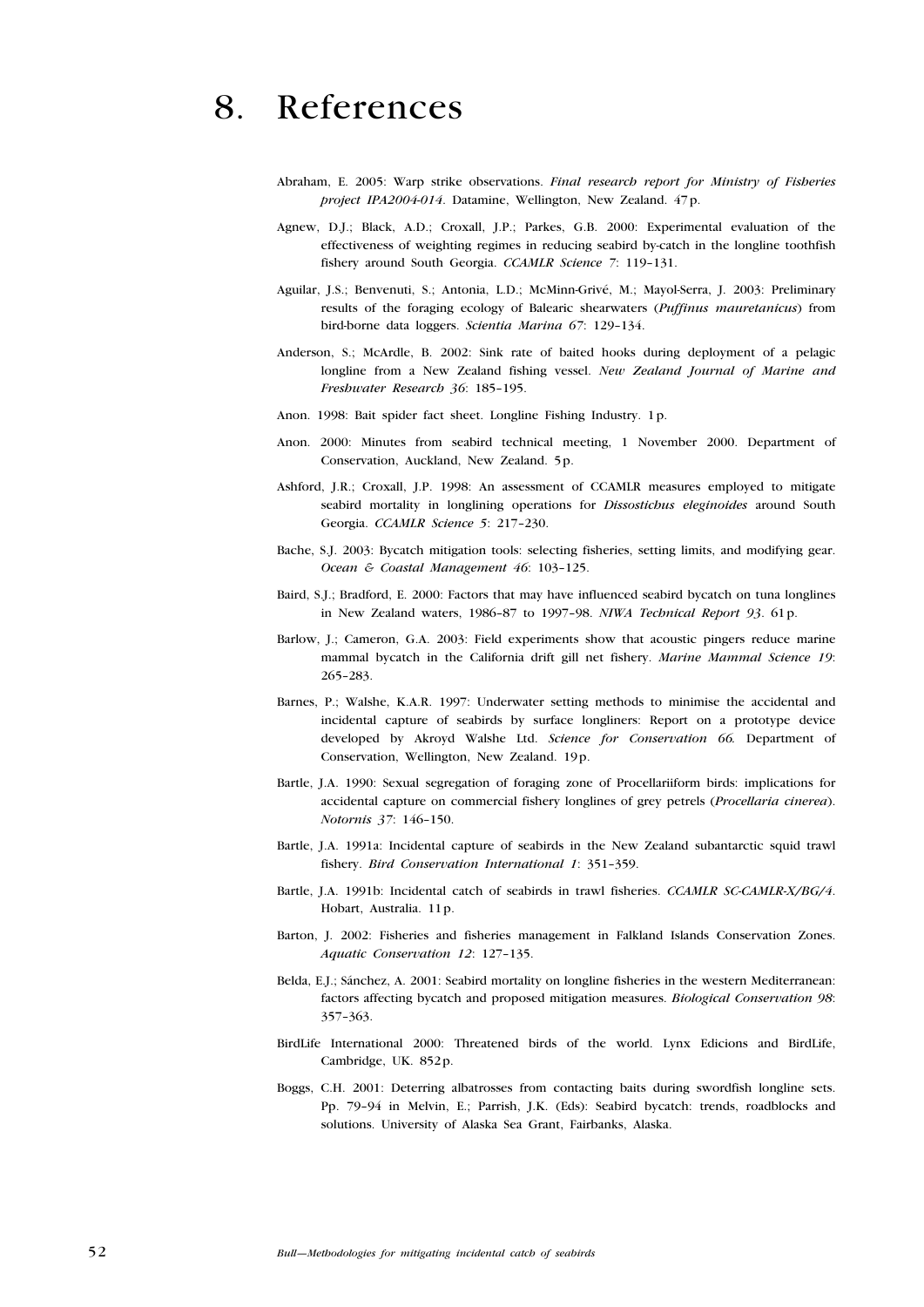- Bordino, P.; Kraus, S.; Albareda, D.; Fazio, A.; Palmerio, A.; Mendez, M.; Botta, S. 2002: Reducing incidental mortality of Franciscana dolphin Pontoporia blainvillei with acoustic warning devices attached to fishing nets. Marine Mammal Science 18: 833–842.
- Brooke, M. 2004: Albatrosses and petrels across the world. Oxford University Press, Oxford, UK. 499p.
- Brothers, N. 1991: Albatross mortality and associated bait loss in the Japanese longline fishery in the Southern Ocean. Biological Conservation 55: 255–268.
- Brothers, N. 1993: A mechanised bait throwing device for longline fisheries. Unpublished technical report to Munro Engineers. 8p.
- Brothers, N. 1995: Principles of birdline construction and use to reduce bait loss and bird deaths during longline setting. CCAMLR Working Paper WG-IMALF-94. Hobart, Australia. 19p.
- Brothers, N.; Chaffey, D.; Reid, T. 2000: Performance assessment and performance improvement of two underwater line setting devices for avoidance of seabird interactions in pelagic longline fisheries. CCAMLR WG-FSA 00/64. Hobart, Australia. 32p.
- Brothers, N.; Cooper, J.; Løkkeborg, S. 1999: The incidental catch of seabirds by longline fisheries: worldwide review and technical guidelines for mitigation. FAO Fisheries Circular 937. 101p.
- Brothers, N.; Foster, A.B. 1997: Seabird catch rates: An assessment of causes and solutions in Australia's domestic tuna longline fishery. Marine Ornithology 23: 37–42.
- Brothers, N.; Foster, A.B.; Robertson, G. 1995: The influence of bait quality on the sink rate of bait used in the Japanese longline tuna fishing industry: an experimental approach. CCAMLR Science 2: 123–129.
- Brothers, N.; Gales, R.; Reid, T. 1999: The influence of environmental variables and mitigation measures on seabird catch rates in the Japanese tuna longline fishery within the Australian fishing zone, 1991–1995. Biological Conservation 88: 85–101.
- Brothers, N.; Gales, R.; Reid, T. 2001: The effect of line weighting on the sink rate of pelagic tuna longline hooks, and its potential for minimising seabird mortalities. Unpublished conference report CCSBT-ERS/0111/53. 23p.
- Burger, A.E. 2001: Diving depths of shearwaters. Auk 118: 755–759.
- Cherel, Y.; Weimerskirch, H.; Duhamel, G. 1996: Interactions between longline vessels and seabirds in Kerguelen waters and a method to reduce seabird mortality. Biological Conservation 75: 63–70.
- Cox, T.M.; Read, A.J.; Swanner, D.; Urian, K.; Waples, D. 2003: Behavioural responses of bottlenose dolphins, Tursiops truncatus, to gillnets and acoustic alarms. Biological Conservation 115: 203–212.
- Croxall, J.P.; Prince, P.A. 1990: Recoveries of wandering albatrosses Diomedea exulans ringed at South Georgia, 1958–1986. Ringing and Migration 11: 43–51.
- Croxall, J.P.; Rothery, P.; Pickering, S.P.C.; Prince, P.A. 1990: Reproductive performance and recruitment and survival of wandering albatross Diomedea exulans at Bird Island, South Georgia. Journal of Animal Ecology 59: 775–796.
- Crysell, S. 2002: Brigitte Bardot, longlining and Solander fishing. Seafood New Zealand 10: 47–49.
- Darby, J.T.; Dawson, S.M. 2000: Bycatch of yellow-eyed penguins (Megadyptes antipodes) in gillnets in New Zealand waters 1979–1997. Biological Conservation 93: 327–332.
- Dawson, S.M. 1991: Modifying gillnets to reduce entanglement of cetaceans. Marine Mammal Science 7: 274–282.
- Duckworth, K. 1995: Analysis of factors which influence seabird bycatch in the Japanese southern bluefin tuna longline fishery in New Zealand waters, 1989–1993. New Zealand Fisheries Assessment Research Document 95/26. 62p.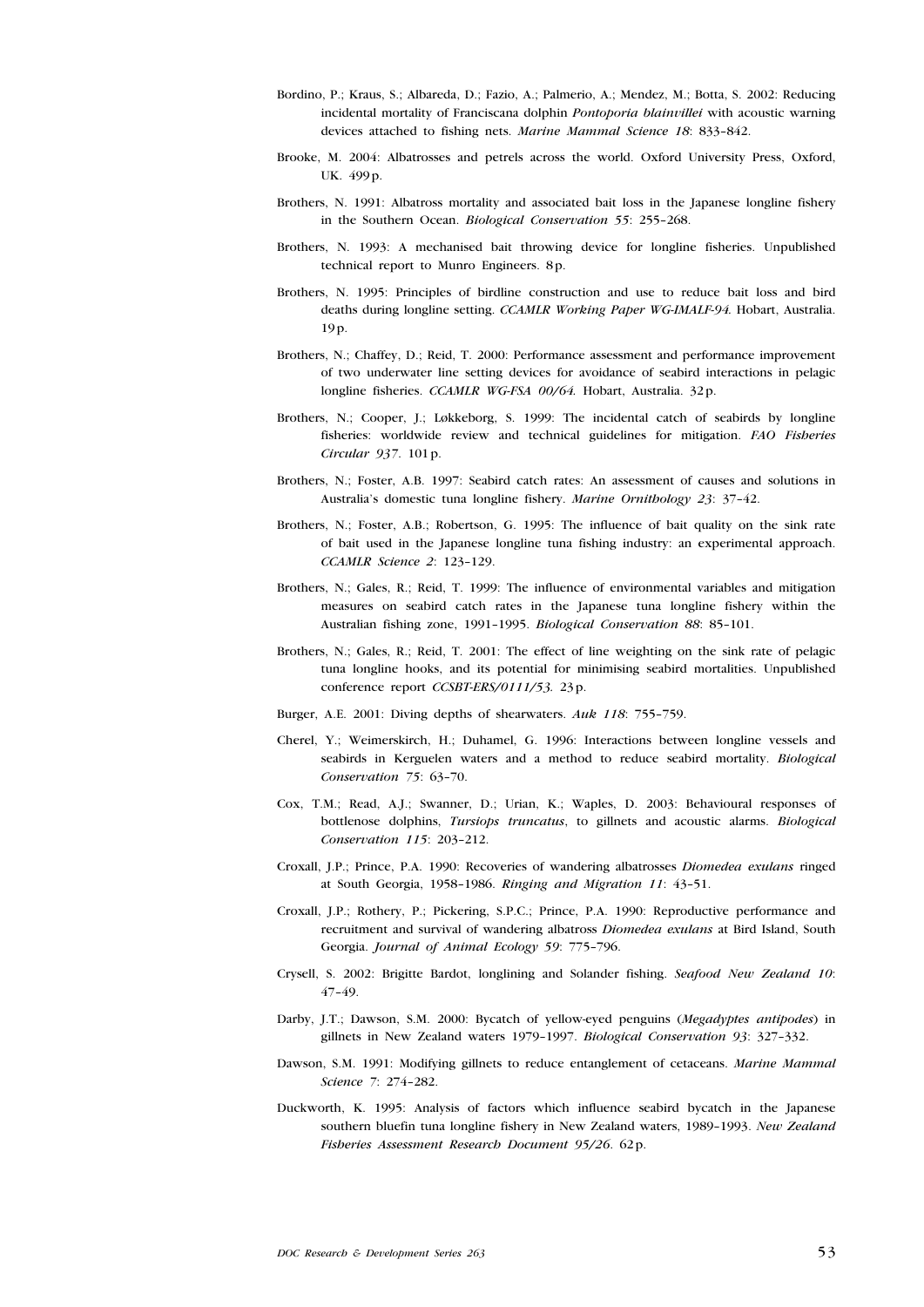- Duhamel, G. 1991: Incidental mortality arising from fisheries activities around Kerguelen Island (Division 58.5.1). CCAMLR SC-CAMLR-X/BG/14. Hobart, Australia. 8p.
- Fertl, D.; Leatherwood, S. 1997: Cetacean interactions with trawls: A preliminary review. Journal of Northwest Atlantic Fishery Science 22: 219–248.
- Furness, R.W. 2003: Impacts of fisheries on seabird communities. Scientia Marina 67: 33-45.
- Gilman, E.; Boggs, C.; Brothers, N. 2003: Performance assessment of an underwater setting chute to mitigate seabird bycatch in the Hawaii pelagic longline tuna fishery. Ocean & Coastal Management 46: 985–1010.
- Gilman, E.; Brothers, N.; Kobayashi, D.R.; Martin, S.; Cook, J.; Ray, J.; Ching, G.; Woods, B. 2003: Performance assessment of underwater setting chutes, side setting, and blue-dyed bait to minimize seabird mortality in Hawaii longline tuna and swordfish fisheries. Final Report. National Audubon Society, Hawaii Longline Association, U.S. National Marine Fisheries Service Pacific Islands Science Center, U.S. Western Pacific Regional Fishery Management Council: Honolulu, HI, USA. 42p.
- Hayase, S.; Yatsu, A. 1993: Preliminary report of a squid sub-surface driftnet experiment in the North Pacific during 1991. North Pacific Commission Bulletin 53: 557–576.
- Hooper, J.; Agnew, D.; Everson, I. 2003: Incidental mortality of birds on trawl vessels fishing for icefish in subarea 48.3. CCAMLR WG-FSA 03/79. Hobart, Australia. 17p.
- Huin, N. 1994: Diving depths of white-chinned petrels. Condor 96: 1111–1113.
- Imber, M.J. 1994: Report on a tuna long-lining fishing voyage aboard Southern Venture to observe seabird by-catch problems. Science & Research Series 65. Department of Conservation, Wellington, New Zealand. 12p.
- Jefferson, T.A.; Curry, B.E. 1996: Acoustic methods of reducing or eliminating marine mammalfishery interactions: do they work? Ocean & Coastal Management 31: 41-70.
- Jouventin, P.; Weimerskirch, H. 1990: Satellite tracking of wandering albatrosses. Nature 343: 746–748.
- Keith, C. 1998: Tori line designs for New Zealand domestic pelagic longliners. Conservation Advisory Science Notes 248. Department of Conservation, Wellington, New Zealand. 14p.
- Keitt, B.S.; Croll, D.A.; Tershy, B.R. 2000: Dive depth and diet of the black-vented shearwater (Puffinus opisthomelas). Auk 117: 507–510.
- Kitamura, T.; Kumagai, T.; Koyama, K.; Nakamura, T.; Nakano, H. 2001: Experiment of Super DC Pulse System to reduce incidental catch of seabirds. Unpublished conference report CCSBT-ERS/0111/64. 8p.
- Kiyota, M.; Minami, H.; Takahashi, M. 2001: Development and tests of water jet device to avoid incidental take of seabirds in tuna longline fishery. Unpublished conference report CCSBT-ERS/0111/63. 10p.
- Klaer, N.; Polacheck, T. 1998: The influence of environmental factors and mitigation measures on by-catch rates of seabirds by Japanese longline fishing vessels in the Australian region. Emu 98: 305–316.
- Kock, K. 2001: The direct influence of fishing and fishery-related activities on non-target species in the Southern Ocean with particular emphasis on longline fishing and its impact on albatrosses and petrels—a review. Reviews in Fish Biology and Fisheries 11: 31–56.
- Lewison, R.L.; Crowder, L.B. 2003: Estimating fishery bycatch and effects on a vulnerable seabird population. Ecological Applications 13: 743–753.
- Løkkeborg, S. 1998: Seabird bycatch and bait loss in long-lining using different setting methods. ICES Journal of Marine Science 55: 145–149.
- Løkkeborg, S. 2001: Reducing seabird bycatch in longline fisheries by means of bird-scaring lines and underwater setting. Pp. 33–41 in Melvin, E.; Parrish, J.K. (Eds): Seabird bycatch: trends, roadblocks and solutions. University of Alaska Sea Grant, Fairbanks, Alaska.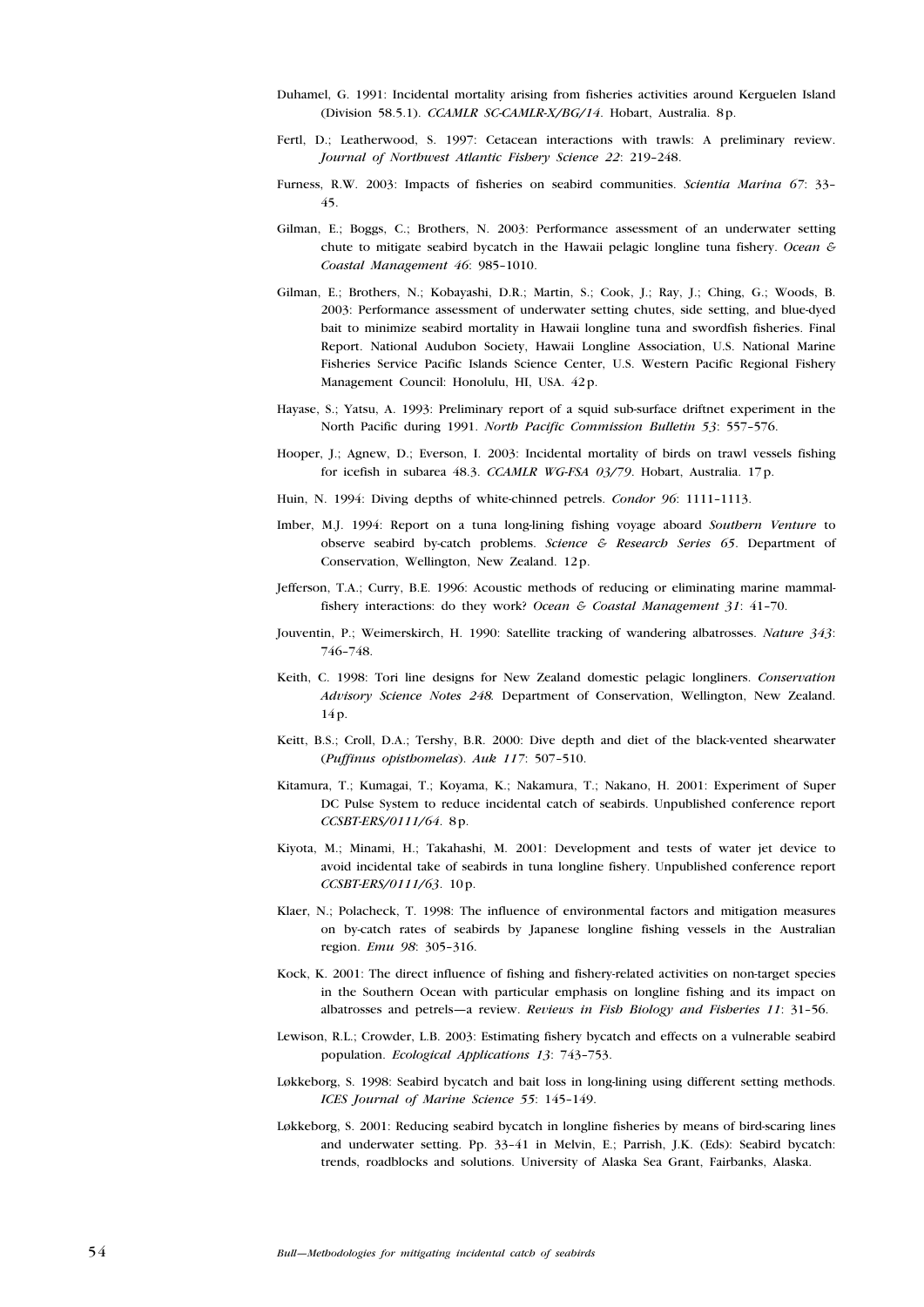- Løkkeborg, S. 2003: Review and evaluation of three mitigation measures—bird-scaring line, underwater setting, and line shooter—to reduce seabird bycatch in the North Atlantic longline fishery. Fisheries Research 60: 11-16.
- Løkkeborg, S.; Bjordal, J. 1992: Reduced bait loss and bycatch of seabirds in longlining by using a seabird scarer. CCAMLR WG FSA-92. Hobart, Australia. 5p.
- Løkkeborg, S.; Robertson, G. 2002: Seabird and longline interactions: effects of a bird-scaring streamer line and line shooter on the incidental capture of northern fulmars Fulmarus glacialis. Biological Conservation 106: 359–364.
- Lydon, G.; Starr, P. 2005: Effect of blue dyed bait on incidental seabird mortalities and fish catch rates on a commercial longliner fishing off East Cape, New Zealand. Unpublished report held by Conservation Services Programme, New Zealand Department of Conservation, Wellington. 12p.
- Minami, H.; Kiyota, M. 2004: Effect of blue-dyed bait and tori-pole streamer on reduction of incidental take of seabirds in the Japanese southern bluefin tuna longline fisheries. Unpublished conference report CCSBT-ERS/0402/08.
- Melvin, E.; Dietrich, K.S.; Thomas, T. 2004: Pilot tests of techniques to mitigate seabird interactions with catcher processor vessels in the Bering Sea pollock trawl fishery: Final report. University of Washington, Washington, USA. 12p.
- Melvin, E.; Parrish, J.K.; Conquest, L.L. 1999: Novel tools to reduce seabird bycatch in coastal gillnet fisheries. Conservation Biology 13: 1386–1397.
- Melvin, E.; Parrish, J.K.; Conquest, L.L. 2001: Novel tools to reduce seabird bycatch in coastal gillnet fisheries. Pp. 161–189 in Melvin, E.; Parrish, J.K. (Eds): Seabird bycatch: trends, roadblocks and solutions. University of Alaska Sea Grant, Fairbanks, Alaska.
- Melvin, E.; Parrish, J.K.; Dietrich, K.S.; Hamel, O.S. 2001: Solutions to seabird bycatch in Alaska's demersal longline fisheries. Washington Sea Grant Programme A/FP7. 52p.
- Melvin, E.; Robertson, G. 2000: Seabird mitigation research in longline fisheries: Status and priorities for future research and actions. Marine Ornithology 28: 179–182.
- Molloy, J.; Walshe, K.; Barnes, P.B. (Comps) 1999: Developmental stages of the underwater bait setting chute for the pelagic longline fishery. Conservation Advisory Science Notes 246. Deapartment of Conservation, Wellington, New Zealand. 34p.
- Montevecchi, W.A. 2002: Interactions between fisheries and seabirds. Pp. 527–557 in Schreiber, E.A.; Burger, J. (Eds): Biology of marine birds. CRC Press, Boca Raton.
- Murray, T.E.; Bartle, J.A.; Kalish, S.R.; Taylor, P.R. 1993: Incidental capture of seabirds by Japanese southern bluefin tuna longline vessels in New Zealand waters, 1988–1992. Bird Conservation International 3: 181–210.
- Nevitt, G.A. 1999: Foraging by seabirds on an olfactory landscape: the seemingly featureless ocean may present olfactory cues that help the wide-ranging petrels and albatrosses pinpoint food sources. American Scientist 87: 46–51.
- Nevitt, G.A.; Reid, K.; Trathan, P. 2004: Testing olfactory foraging strategies in an Antarctic seabird assemblage. Journal of Experimental Biology 207: 3537-3544.
- Norman, F.I. 2000: Preliminary investigation of the bycatch of marine birds and mammals in inshore commercial fisheries, Victoria, Australia. Biological Conservation 92: 217–226.
- NPOA 2004: National Plan of Action to reduce the incidental catch of seabirds in New Zealand fisheries. New Zealand Ministry of Fisheries and Department of Conservation, Wellington, New Zealand. 58p.
- Pierre, J.P.; Norden, W.S. 2006: Reducing seabird bycatch in longline fisheries using a natural olfactory deterrent. Biological Conservation 130: 406–415
- Prince, P.A.; Huin, N.; Weimerskirch, H. 1994: Diving depths of albatrosses. Antarctic Science 6: 353–354.
- Reid, T.; Sullivan, B.J. 2004: Longliners, black-browed albatross mortality and bait scavenging in Falkland Island waters: what is the relationship? Polar Biology 27: 131–139.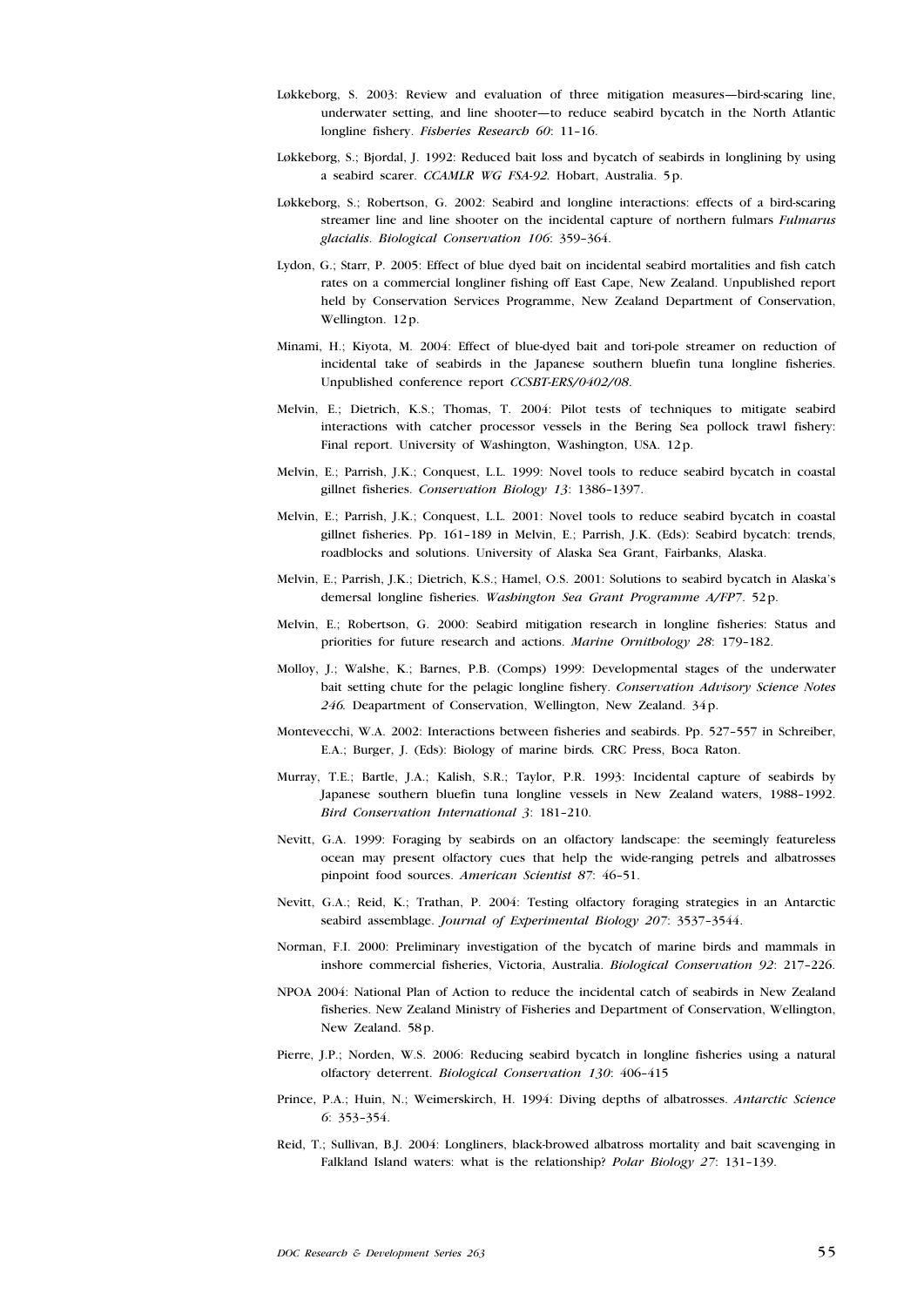- Robertson, C.J.R.; Bell, E.A.; Scofield, P. 2004: Autopsy report for seabirds killed and returned from New Zealand fisheries, 1 October 2001 to 30 September 2002. DOC Science Internal Series 155. Department of Conservation, Wellington, New Zealand. 43p.
- Robertson, C.J.R.; Blezard, R. 2005: Offal management key to seabird solutions. Seafood New Zealand 13: 51.
- Robertson, G.G. 2000: Effect of line sink rate on albatross mortality in the Patagonian toothfish longline fishery. CCAMLR Science 7: 133–150.
- Robertson, G.; McNeill, M.; Smith, N.; Wienecke, B.; Candy, S.; Olivier, F. 2006: Fast sinking (integrated weight) longlines reduce mortality of white-chinned petrels (Procellaria aequinoctialis) and sooty shearwaters (Puffinus griseus) in demersal longline fisheries. Biological Conservation 132: 458–471.
- Ryan, P.G.; Boix-Hinzen, C. 1999: Consistent male-biased seabird mortality in the Patagonian toothfish longline fishery. Auk 116: 851–854.
- Ryan, P.G.; Watkins, B.P. 2002: Reducing incidental mortality of seabirds with an underwater longline setting funnel. Biological Conservation 104: 127–131.
- Sánchez, A.; Belda, E.J. 2003: Bait loss caused by seabirds on longline fisheries in the northwestern Mediterranean: is night setting an effective mitigation measure? Fisheries Research 60: 99–106.
- SC-CAMLR 1995: Report on the working group on fish stock assessment. Pp. 255–454 in: Report of the Fourteenth Meeting of the Scientific Committee (SC-CAMLR-XIV), Annex 5. CCAMLR, Hobart, Australia.
- SC-CAMLR 1998: Report on the working group on fish stock assessment. Pp. 301–495 in: Report of the Seventeenth Meeting of the Scientific Committee (SC-CAMLR-XVII), Annex 5. CCAMLR, Hobart, Australia.
- Shiode, D.; Takeuchi, Y.; Uozumi, Y. 2001: Influence of night setting on catch rate for southern bluefin tuna. Unpublished conference report CCSBT-ERS/0111/69. 8 p.
- Slooten, E.; Fletcher, D.; Taylor, B.L. 2000: Accounting for uncertainty in risk assessment: Case study of Hector's dolphin mortality due to gillnet entanglement. Conservation Biology 14: 1264–1270.
- Smith, M.; Bentley, N. 1997: Underwater setting methods to minimise the accidental and incidental capture of seabirds by surface longliners: report on a prototype device developed by MS Engineering. Science for Conservation 67. Department of Conservation, Wellington, New Zealand. 8p.
- Smith, N.W.M. 2001: Longline sink rates of an autoline vessel, and notes on seabird interactions. Science for Conservation 183. Department of Conservation, Wellington, New Zealand. 32p.
- Sullivan, B.J. 2004: Falkland Islands FAO National Plan of Action for reducing incidental catch of seabirds in longline fisheries. Falklands Conservation. 54p.
- Sullivan, B.J.; Brickle, P.; Reid, T.A.; Bone, D.G. 2004: Experimental trials to investigate emerging mitigation measures to reduce seabird mortality caused by warp cable strike on factory trawlers. Unpublished report written by Seabirds at Sea Team, Falklands Conservation, Stanley, Falkland Islands.
- Sullivan, B.J.; Brickle, P.; Reid, T.A.; Bone, D.G.; Middleton, D.A.J. 2004: Trials to test mitigate devices to reduce seabird mortality caused by warp cable strike on factory trawlers. CCAMLR WG-FSA 04/79. CCAMLR, Hobart, Australia. 21p.
- Sullivan, B.J.; Liddle, G.M.; Munro, G.M. 2004: Mitigation trials to reduce seabird mortality in pelagic trawl fisheries (subarea 48.3). CCAMLR WG-FSA 04/80. CCAMLR, Hobart, Australia. 8p.
- Sullivan, B.J.; Reid, T.A.; Bugoni, L. 2006: Seabird mortality on factory trawlers in the Falkland Islands and beyond. Biological Conservation 131: 495–504.